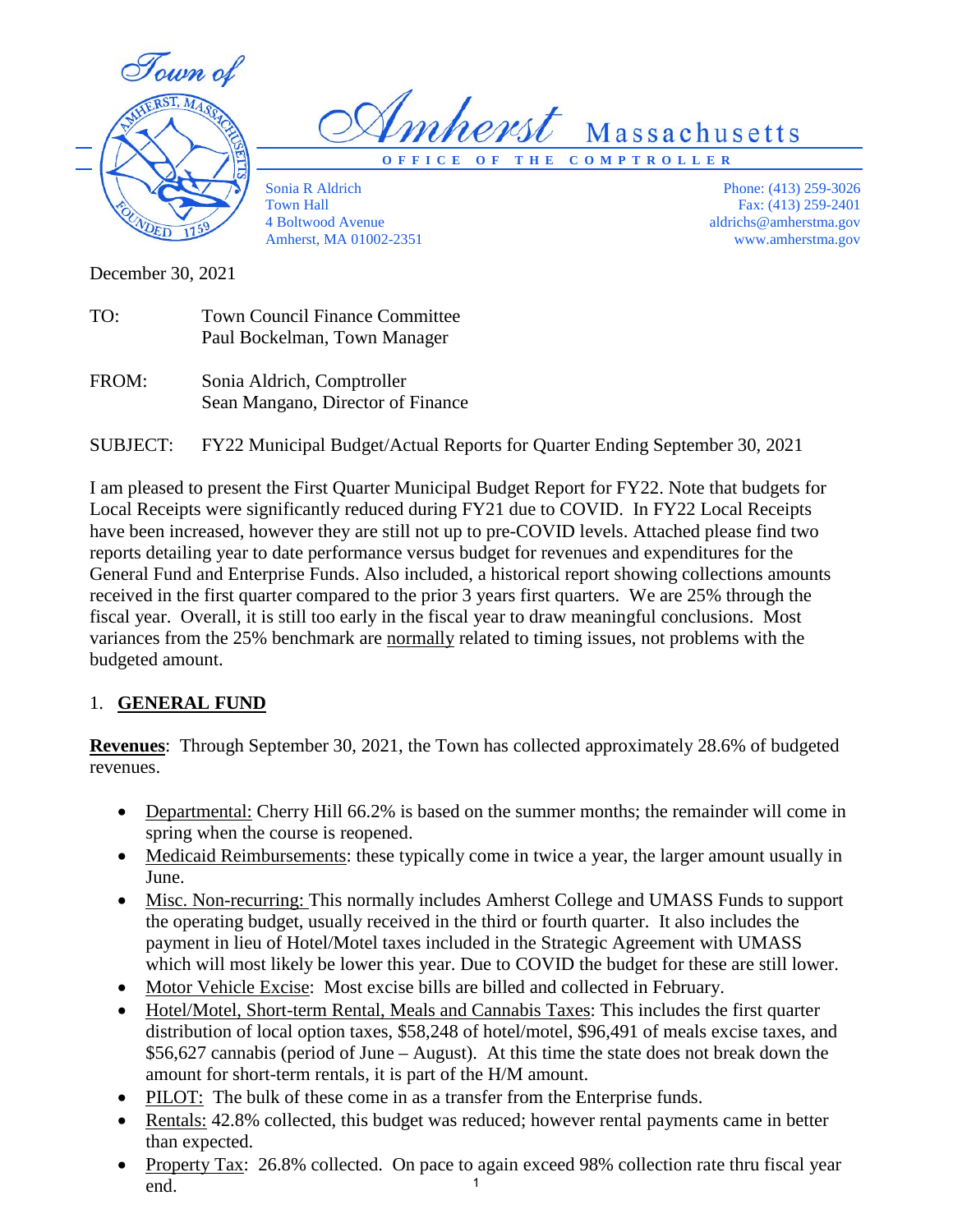• State Aid: 25% received thru September 30 per the Cherry Sheet distribution schedule.

**Expenditures:** Through September 30, 2021, expenditures total 30.9% of budgeted expenditures. This figure includes funds that have been encumbered, but not yet expended. Not including encumbered funds, actual year to date expenditures equal 29.7% of budget. Variances that are higher than the 25% benchmark in most cases reflect the fact that funds have been encumbered for anticipated expenditures later in the fiscal year.

- Assessor: Due to staff turnover and payouts, the Assessor's budget is 32.3% expended. We anticipate savings in other areas of the Finance Department to cover the overage.
- Department of Equity and Inclusion: Newly created department in General Government. The budget for FY22 in the General Fund will be reflected in the third quarter report once accepted and calculated, the remainder of the budget for this department will be funded and charged through ARPA.
- Legal Services: This is due to timing of payments.
- Information Technology: IT expenditures suggest 55.6% "expended", however this includes funds for contractual service and licensing agreements for the remainder of the fiscal year, which are either paid or encumbered at the beginning of the fiscal year.
- Employee Benefits: New in FY22 we have moved the annual retirement assessment from the Hampshire County Retirement System and the Other Post Employment Benefits from the General Government functional area to Other Local Assessments. This move was made to more accurately reflect General Government and in line with year end reporting to the Department of Revenue.
- Community Responder Program: Newly created department in Public Safety. The budget for FY22 in the General Fund is \$170,000, the remainder of the budget for this department will be funded and charged through ARPA.
- Veterans Services: This includes Regional assessment paid to Northampton for administration. Veterans Benefits are at 20.2% expended for the first quarter.
- Outdoor Pools and Cherry Hill: These are seasonal and budgets are spent during the summer and subsequent spring of the Fiscal year.
- Assessments: These are mostly paid in the beginning of the Fiscal year which inflates percentages. As indicated above, OPEB and the Hampshire County Retirement assessments have been moved to this area of the budget.
- Interfund Transfers: These are done all at once, however this year we voted subsequent transfers from Free Cash, those transactions will be reflected in the second quarter report.
- Jones Library: The General Fund portion of the Library budget is used first and the state aid library grant is used to supplement the budget. This results in the budget usage at a higher percentage.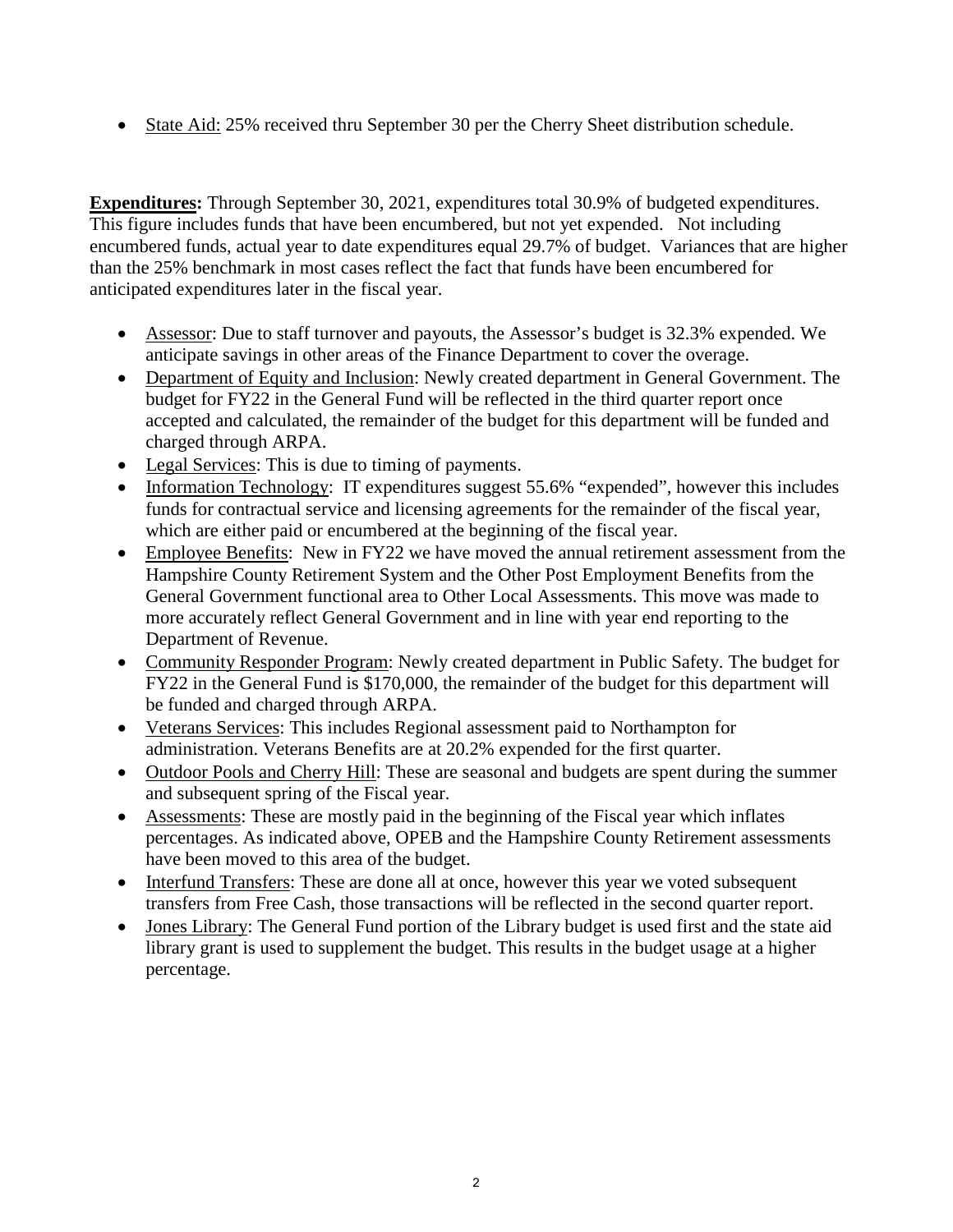## 2. **ENTERPRISE FUNDS**

Through September 30, 2021 revenues and expenditures for each of the Enterprise Funds (Water, Sewer, Solid Waste, and Transportation). Enterprise fund revenues fluctuate depending on 1) timing of when water and sewer bills go out, and 2) meter reads:

- Sewer/Water Fund:
	- o Revenues are within a reasonable range, we had adjusted the budgets and increased the rates due to consumption rates going down. Sewer revenues are calculated using 85% of water consumption.
	- o Expenditures are higher at this point due to encumbrances for future commitments as well as interfund transfers and assessment payments such as retirement which occur in the first quarter.
- Solid Waste Fund:
	- o Revenues are within a reasonable range, we typically collect most of these revenues in the beginning and end of the fiscal year.
	- o Expenditures are higher at this point due to encumbrances for future commitments as well as interfund transfers and assessment payments such as retirement which occur in the first quarter.
- Transportation Fund:
	- o Revenues are within a reasonable range of a reduced budget. Parking meter fees and fines are the only source of revenue for the transportation fund.
	- o Expenditures are higher at this point due to encumbrances for future commitments as well as interfund transfers and assessment payments such as retirement which occur in the first quarter.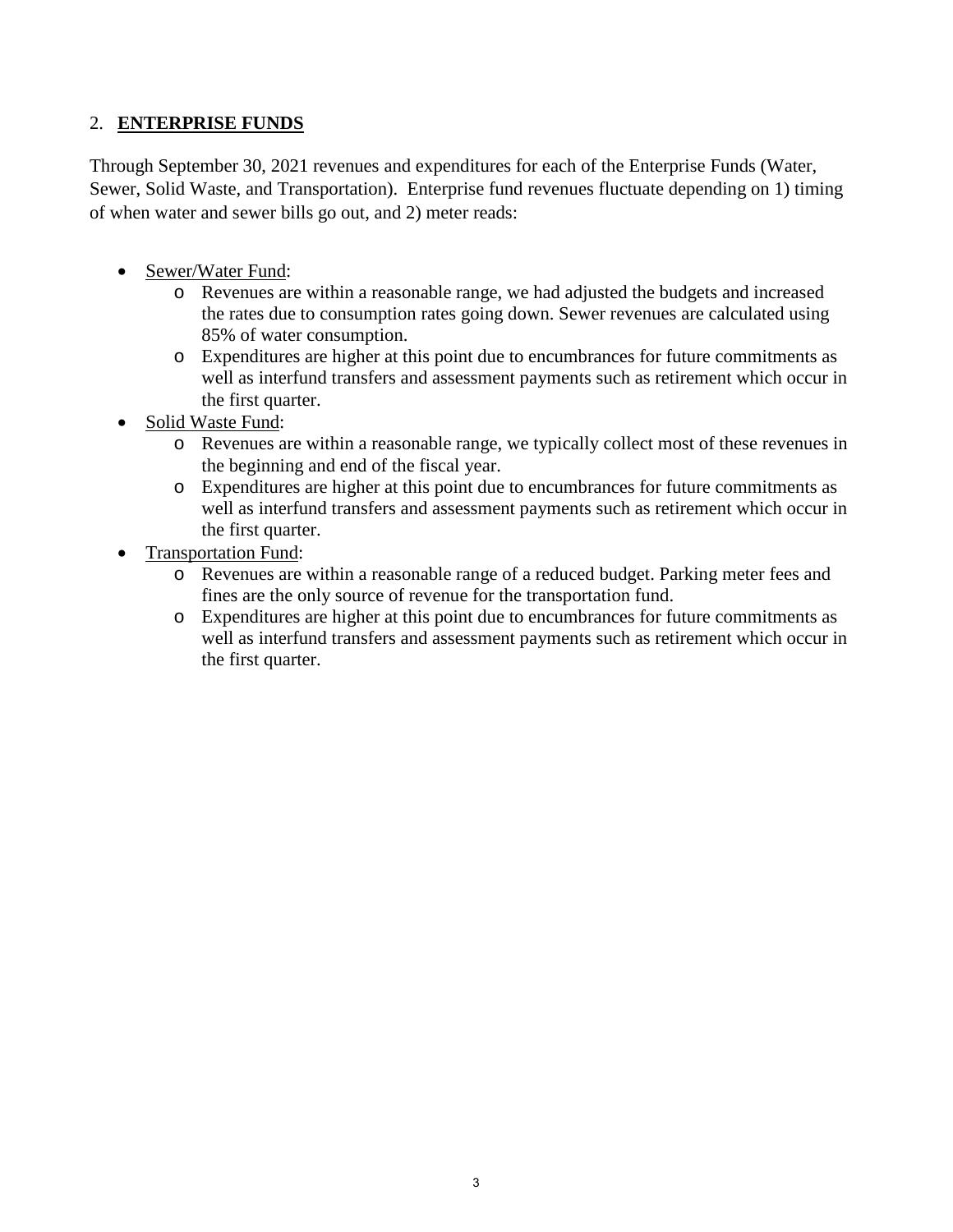## **TOWN OF AMHERST Year to Date Budget Report FY2022 REVENUES Through September 30, 2021**

|                                           |                              |    | <b>ACTUAL YTD</b> |    | <b>REMAINING</b>  | <b>PCT</b>  |
|-------------------------------------------|------------------------------|----|-------------------|----|-------------------|-------------|
|                                           | <b>EST REVENUES</b>          |    | <b>REVENUE</b>    |    | <b>REVENUE</b>    | <b>COLL</b> |
| <b>TOWN GENERAL FUND</b>                  |                              |    |                   |    |                   |             |
| DEPART-CEMETERIES                         | \$<br>$(4,000.00)$ \$        |    | (1,025.00)        | \$ | (2,975.00)        | 25.6%       |
| <b>DEPART-GOLF COURSE</b>                 | \$<br>$(128, 404.00)$ \$     |    | (84, 987.37)      | \$ | (43, 416.63)      | 66.2%       |
| DEPART-RECREATION                         | \$<br>$(134, 053.00)$ \$     |    | (29,030.58)       | \$ | (105, 022.42)     | 21.7%       |
| FEES - CANNABIS HOST AGREEMENT            | \$                           | \$ | (53, 249.05)      | \$ | 53,249.05         | #DIV/0!     |
| FEES - SHORT TERM RENTALS                 | \$                           | \$ | (2, 299.33)       | \$ | 2,299.33          | #DIV/0!     |
| FINES AND FORFEITS                        | \$<br>(47,700.00)            | \$ | (10,988.78)       | \$ | (36,711.22)       | 23.0%       |
| <b>INVESTMENT INCOME</b>                  | \$<br>$(60,000.00)$ \$       |    | (19,028.47)       | \$ | (40, 971.53)      | 31.7%       |
| <b>LICENSES AND PERMITS</b>               | \$<br>$(704, 611.00)$ \$     |    | (258, 549.07)     | \$ | (446,061.93)      | 36.7%       |
| <b>MEDICAID REIMBURSEMENTS</b>            | \$<br>$(102,300.00)$ \$      |    | (6, 198.95)       | \$ | (96, 101.05)      | 6.1%        |
| <b>MISC NON-RECURRING</b>                 | \$<br>$(145,020.00)$ \$      |    | (7,025.97)        | \$ | (137,994.03)      | 4.8%        |
| MOTOR VEHICLE EXCISE                      | \$<br>$(1,500,000.00)$ \$    |    | (204, 660.35)     | \$ | (1, 295, 339.65)  | 13.6%       |
| OTHER DEPT REVENUE                        | \$<br>$(198, 975.00)$ \$     |    | (91, 265.12)      | \$ | (107, 709.88)     | 45.9%       |
| HOTEL/MOTEL                               | \$<br>$(100,000.00)$ \$      |    | (58, 248.28)      | \$ | (41,751.72)       | 58.2%       |
| <b>MEALS TAX</b>                          | \$<br>$(300,000.00)$ \$      |    | (96, 490.76)      | \$ | (203, 509.24)     | 32.2%       |
| <b>CANNABIS TAX</b>                       | \$<br>$(190,000.00)$ \$      |    | (56, 626.51)      | \$ | (133, 373.49)     | 29.8%       |
| <b>SHORT TERM RENTALS</b>                 | \$                           |    |                   | \$ |                   | #DIV/0!     |
| PENALTY AND INTEREST                      | \$<br>$(245,000.00)$ \$      |    | (126, 326.50)     | \$ | (118, 673.50)     | 51.6%       |
| PL PILOT                                  | \$<br>$(821,958.00)$ \$      |    | (809, 458.00)     | \$ | (12,500.00)       | 98.5%       |
| <b>PROPERTY TAXES</b>                     | \$<br>$(58, 639, 900.00)$ \$ |    | (15, 447, 392.21) | \$ | (43, 192, 507.79) | 26.3%       |
| <b>RENTALS</b>                            | \$<br>$(90,655.00)$ \$       |    | (38, 816.29)      | \$ | (51,838.71)       | 42.8%       |
| SPECIAL ASSESSMENTS                       | \$<br>(998, 022.00)          |    |                   | \$ | (998, 022.00)     | 0.0%        |
| <b>STATE AID</b>                          | \$<br>$(15,888,643.00)$ \$   |    | (3,971,030.00)    | \$ | (11, 917, 613.00) | 25.0%       |
| <b>TRANSFERS IN</b>                       | \$<br>$(8,630,939.00)$ \$    |    | (4,027,859.56)    | \$ | (4,603,079.44)    | 46.7%       |
| <b>TOTAL TOWN GENERAL FUND</b>            | \$<br>$(88,930,180.00)$ \$   |    | (25,400,556.15)   | \$ | (63,529,623.85)   | 28.6%       |
| <b>6001 SEWER FUND</b>                    |                              |    |                   |    |                   |             |
| 60011990 SF INTERFUND TRANSFERS           | \$<br>$(234, 705.00)$ \$     |    | (234, 705.00)     | \$ |                   | 100.0%      |
| R4440 SF OPERATING BUDGET REV             | \$<br>$(4,425,000.00)$ \$    |    | (976, 180.66)     | \$ | (3,448,819.34)    | 22.1%       |
| <b>TOTAL SEWER FUND</b>                   | \$<br>$(4,659,705.00)$ \$    |    | (1,210,885.66)    | \$ | (3,448,819.34)    | 26.0%       |
| <b>6002 WATER FUND</b>                    |                              |    |                   |    |                   |             |
| 60021990 WF INTERFUND TRANSFERS           | \$                           | \$ |                   | \$ |                   | #DIV/0!     |
| <b>R4450 WF OPERATING BUDGET REV</b>      | \$<br>$(4,810,000.00)$ \$    |    | (995, 150.59)     | \$ | (3,814,849.41)    | 20.7%       |
| <b>TOTAL WATER FUND</b>                   | \$<br>$(4,810,000.00)$ \$    |    | (995, 150.59)     | Ś. | (3,814,849.41)    | 20.7%       |
| <b>6003 SOLID WASTE FUND</b>              |                              |    |                   |    |                   |             |
| 60031990 SWF INTERFUND TRANSFERS          | \$<br>$(34,530.00)$ \$       |    | (34,530.00)       | \$ |                   | 100.0%      |
| <b>R4435 SWF OPERATING BUDGET REVENUE</b> | \$<br>$(481,500.00)$ \$      |    | (243, 216.91)     | \$ | (238, 283.09)     | 50.5%       |
| <b>TOTAL SOLID WASTE FUND</b>             | \$<br>$(516,030.00)$ \$      |    | (277, 746.91)     | \$ | (238, 283.09)     | 53.8%       |
| <b>6005 TRANSPORTATION FUND</b>           |                              |    |                   |    |                   |             |
| 60051990 TRANS INTERFUND TRANSFERS        |                              | \$ |                   | \$ |                   | #DIV/0!     |
| <b>R4480 PARKING OPERATING REVENUE</b>    | \$<br>$(694, 483.00)$ \$     |    | (182, 736.58)     | \$ | (511, 746.42)     | 26.3%       |
| <b>TOTAL TRANSPORTATION FUND</b>          | \$<br>$(694, 483.00)$ \$     |    | (182, 736.58)     | \$ | (511, 746.42)     | 26.3%       |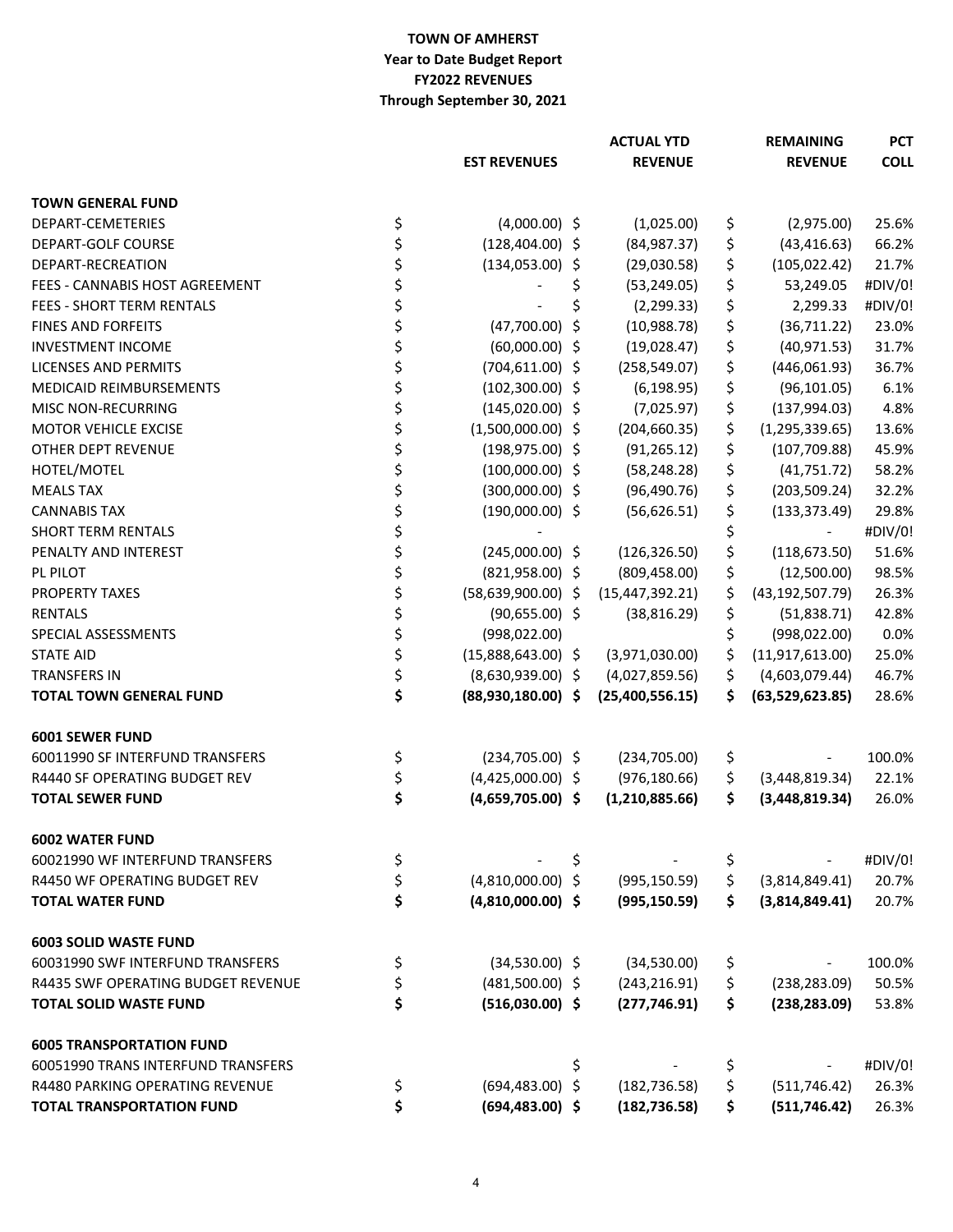### **TOWN OF AMHERST FY2022 EXPENSES Through September 30, 2021 Year to Date Budget Report**

| <b>TOWN GENERAL FUND</b><br>\$<br>\$<br><b>TOWN COUNCIL</b><br>172,191.00 \$<br>35,632.90<br>136,558.10<br>20.7%<br>\$<br>541,754.00<br>95,682.21 \$<br>\$<br>442,915.40<br>18.2%<br><b>TOWN MANAGER</b><br>\$.<br>3,156.39<br>\$<br>131,867.00<br>30,186.52<br>\$<br>101,680.48<br>22.9%<br><b>FINANCE DIRECTOR</b><br>\$.<br>\$<br>\$<br>392,304.00<br>\$<br>89,681.84<br>302,622.16<br>22.9%<br><b>ACCOUNTING</b><br>\$<br>\$<br>192,616.00<br>62,199.77<br>130,416.23<br>32.3%<br>ASSESSOR<br>\$.<br>\$<br>\$<br>COLLECTOR/TREASURER<br>422,075.00 \$<br>95,659.07 \$<br>320,015.93<br>24.2%<br>6,400.00<br>\$<br>#DIV/0!<br><b>DEPT OF EQUITY AND INCLUSION</b><br>$\sim$ $^{-1}$<br>\$<br>\$<br><b>HUMAN RESOURCES</b><br>50,166.07<br>237,350.93<br>287,517.00<br>\$<br>17.4%<br>\$<br><b>EMPLOYEE BENEFITS (includes Hith Ins.)</b><br>3,860,250.00<br>\$<br>661,614.91<br>3,198,635.09<br>17.1%<br>\$<br><b>INFORMATION SYSTEMS</b><br>735,850.00<br>364,005.84 \$<br>55.6%<br>\$<br>44,831.05<br>\$<br>327,013.11<br>\$<br>210,311.00<br>\$<br>165,612.15<br>21.3%<br><b>TOWN CLERK</b><br>\$.<br>44,698.85<br>\$<br>61,328.00<br>3,600.00<br>- \$<br>11.9%<br><b>ELECTIONS</b><br>\$<br>$3,709.02$ \$<br>54,018.98<br>6,500.00<br>1,406.75 \$<br>1,181.75<br>39.8%<br><b>REGISTRATIONS</b><br>\$.<br>- \$<br>3,911.50<br>243,728.00<br>49,884.32 \$<br>$6,467.45$ \$<br>187,376.23<br>23.1%<br>TOWN HALL FACILITY<br>\$<br>193,497.00<br>36,763.75 \$<br>21.2%<br><b>BANGS COMMUNITY CENTER</b><br>\$.<br>4,350.75<br>- \$<br>152,382.50<br>27,929.00<br>2,595.66<br>1,843.60<br>15.9%<br>NORTH AMHERST & CUSHMAN SCHOOL<br>\$<br>- \$<br>- \$<br>23,489.74<br>5,200.00<br>$102.24$ \$<br>880.00<br>-\$<br>18.9%<br>AMHERST COMM CHILDCARE FACILIT<br>\$.<br>4,217.76<br>\$<br>4,500.00<br>\$<br>186.68<br>4,313.32<br>4.1%<br>SO AMHERST SCHOOL BUILDING<br>53,548.00<br>$9,352.11$ \$<br>\$<br>19.8%<br><b>MUNSON LIBRARY</b><br>\$.<br>1,239.00<br>42,956.89<br>15,429.00<br>2,103.84<br>\$<br>13.6%<br><b>EAST STREET SCHOOL</b><br>\$.<br>13,325.16<br>\$<br>287,500.00 \$<br>229,229.00<br>20.3%<br>MISCELLANEOUS AND INSURANCE<br>58,271.00<br>\$<br><b>LEGAL SERVICES</b><br>110,000.00<br>110,000.00<br>0.0%<br>\$<br><b>GENERAL SERVICES</b><br>155,000.00 \$<br>109,461.90<br>29.4%<br>45,538.10<br>8,750,257.00<br>4,597,178.00<br>\$<br>4,153,079.00<br>52.5%<br><b>INTERFUND TRANSFERS</b><br>\$<br>207,332.00<br>20,586.21 \$<br>6,121.28<br>- \$<br>12.9%<br>POLICE FACILITY<br>\$.<br>180,624.51<br>\$<br>5,139,369.00 \$<br>984,612.73 \$<br>110,383.59<br>\$<br>21.3%<br>POLICE DEPARTMENT<br>4,044,372.68<br>\$<br>\$<br>170,000.00<br>0.0%<br><b>COMMUNITY RESPONDER PROGRAM</b><br>170,000.00<br>\$<br>FIRE DEPARTMENT<br>1,135,494.28 \$<br>60,539.87<br>\$<br>24.2%<br>4,932,352.00 \$<br>3,736,317.85<br>\$<br>740,670.00<br>156,621.04 \$<br>2,895.00<br>-\$<br>21.5%<br><b>DISPATCH</b><br>\$.<br>581,153.96<br>\$<br>67,390.00<br>\$<br>15,729.51<br>\$<br>23.3%<br><b>ANIMAL CONTROL</b><br>51,660.49<br>\$<br>16,748,783.00<br>\$<br>25.0%<br><b>EDUCATION (Region)</b><br>\$<br>4,187,195.75<br>12,561,587.25<br>24,387,421.00<br>821,544.59<br>-\$<br>16.5%<br><b>EDUCATION (Elementary)</b><br>\$.<br>$3,213,658.45$ \$<br>20,352,217.96<br>417,623.00<br>114,453.71 \$<br>5,250.00 \$<br>28.7%<br>PUBLIC WORKS ADMINISTRATION<br>\$.<br>297,919.29<br>836,391.00 \$<br>199,356.13 \$<br>16,160.26<br>- \$<br>620,874.61<br>25.8%<br><b>CONSTRUCTION AND MAINTENANCE</b><br>\$<br>\$<br>SNOW AND ICE<br>280,410.00<br>280,410.00<br>0.0%<br>98,073.00 \$<br>12,492.75 \$<br>3,179.07<br>\$<br>16.0%<br><b>STREET LIGHTS</b><br>\$<br>82,401.18<br>\$<br><b>TRAFFIC LIGHTS</b><br>26,051.00 \$<br>1,386.33<br>\$<br>24,664.67<br>5.3%<br>\$<br>286,276.00 \$<br>69,182.62 \$<br>$5,235.13$ \$<br><b>EQUIPMENT MAINTENANCE</b><br>211,858.25<br>26.0%<br>\$<br>17,212.92 \$<br>TREE & GROUNDS MAINTENANCE<br>559,782.00 \$<br>160,594.35 \$<br>381,974.73<br>31.8%<br>\$<br>9,500.00 \$<br><b>CONSERVATION OPERATIONS</b><br>423,339.00<br>\$<br>107,199.16 \$<br>306,639.84<br>27.6%<br>\$<br>\$<br>PLANNING DEPARTMENT OPERATIONS<br>357,047.00<br>\$<br>89,216.45<br>267,830.55<br>25.0%<br>\$<br>\$<br><b>INSPECTION SERVICES OPERATIONS</b><br>833,247.00<br>\$<br>192,380.51<br>640,866.49<br>23.1%<br>\$<br>\$<br>PUBLIC HEALTH OPERATIONS<br>149,853.00 \$<br>36,344.99<br>113,508.01<br>24.3%<br>\$<br>\$<br>SENIOR CENTER OPERATIONS<br>238,532.00 \$<br>54,821.28<br>183,710.72<br>23.0%<br>\$<br>\$<br><b>VETERANS SERVICES OPERATIONS</b><br>280,769.00<br>\$<br>145,745.92<br>135,023.08<br>51.9%<br>\$<br>10,218.00<br>\$<br>LEISURE SERVICES AND SUP ED<br>547,507.00<br>\$<br>62,674.66 \$<br>474,614.34<br>13.3%<br>\$<br>1,678.12 \$<br><b>OUTDOOR POOL OPERATIONS</b><br>217,133.00<br>\$<br>108,366.44 \$<br>107,088.44<br>50.7%<br>\$<br>8,292.10 \$<br><b>CHERRY HILL OPERATIONS</b><br>190,286.00<br>\$<br>63,849.57 \$<br>118,144.33<br>37.9%<br>\$<br>\$<br><b>DEBT SERVICE</b><br>970,400.00<br>\$<br>133,640.00<br>836,760.00<br>13.8%<br>\$<br>\$<br>REGIONAL DEBT ASSESSMENTS<br>328,979.00<br>\$<br>316,920.50<br>12,058.50<br>96.3%<br>\$<br>\$<br>52,444.00 \$<br>STATE ASSESSMENTS & CHARGES<br>9,538.00<br>42,906.00<br>18.2% |  | <b>BUDGET</b> | <b>YTD EXPENDED</b> | <b>ENCUMBRANCES</b> | <b>BUDGET</b> | <b>USED</b> |
|------------------------------------------------------------------------------------------------------------------------------------------------------------------------------------------------------------------------------------------------------------------------------------------------------------------------------------------------------------------------------------------------------------------------------------------------------------------------------------------------------------------------------------------------------------------------------------------------------------------------------------------------------------------------------------------------------------------------------------------------------------------------------------------------------------------------------------------------------------------------------------------------------------------------------------------------------------------------------------------------------------------------------------------------------------------------------------------------------------------------------------------------------------------------------------------------------------------------------------------------------------------------------------------------------------------------------------------------------------------------------------------------------------------------------------------------------------------------------------------------------------------------------------------------------------------------------------------------------------------------------------------------------------------------------------------------------------------------------------------------------------------------------------------------------------------------------------------------------------------------------------------------------------------------------------------------------------------------------------------------------------------------------------------------------------------------------------------------------------------------------------------------------------------------------------------------------------------------------------------------------------------------------------------------------------------------------------------------------------------------------------------------------------------------------------------------------------------------------------------------------------------------------------------------------------------------------------------------------------------------------------------------------------------------------------------------------------------------------------------------------------------------------------------------------------------------------------------------------------------------------------------------------------------------------------------------------------------------------------------------------------------------------------------------------------------------------------------------------------------------------------------------------------------------------------------------------------------------------------------------------------------------------------------------------------------------------------------------------------------------------------------------------------------------------------------------------------------------------------------------------------------------------------------------------------------------------------------------------------------------------------------------------------------------------------------------------------------------------------------------------------------------------------------------------------------------------------------------------------------------------------------------------------------------------------------------------------------------------------------------------------------------------------------------------------------------------------------------------------------------------------------------------------------------------------------------------------------------------------------------------------------------------------------------------------------------------------------------------------------------------------------------------------------------------------------------------------------------------------------------------------------------------------------------------------------------------------------------------------------------------------------------------------------------------------------------------------------------------------------------------------------------------------------------------------------------------------------------------------------------------------------------------------------------------------------------------------------------------------------------------------------------------------------------------------------------------------------------------------------------------------------------------------------------------------------------------------------------------------------------------------------------------------------------------------|--|---------------|---------------------|---------------------|---------------|-------------|
|                                                                                                                                                                                                                                                                                                                                                                                                                                                                                                                                                                                                                                                                                                                                                                                                                                                                                                                                                                                                                                                                                                                                                                                                                                                                                                                                                                                                                                                                                                                                                                                                                                                                                                                                                                                                                                                                                                                                                                                                                                                                                                                                                                                                                                                                                                                                                                                                                                                                                                                                                                                                                                                                                                                                                                                                                                                                                                                                                                                                                                                                                                                                                                                                                                                                                                                                                                                                                                                                                                                                                                                                                                                                                                                                                                                                                                                                                                                                                                                                                                                                                                                                                                                                                                                                                                                                                                                                                                                                                                                                                                                                                                                                                                                                                                                                                                                                                                                                                                                                                                                                                                                                                                                                                                                                                                            |  |               |                     |                     |               |             |
|                                                                                                                                                                                                                                                                                                                                                                                                                                                                                                                                                                                                                                                                                                                                                                                                                                                                                                                                                                                                                                                                                                                                                                                                                                                                                                                                                                                                                                                                                                                                                                                                                                                                                                                                                                                                                                                                                                                                                                                                                                                                                                                                                                                                                                                                                                                                                                                                                                                                                                                                                                                                                                                                                                                                                                                                                                                                                                                                                                                                                                                                                                                                                                                                                                                                                                                                                                                                                                                                                                                                                                                                                                                                                                                                                                                                                                                                                                                                                                                                                                                                                                                                                                                                                                                                                                                                                                                                                                                                                                                                                                                                                                                                                                                                                                                                                                                                                                                                                                                                                                                                                                                                                                                                                                                                                                            |  |               |                     |                     |               |             |
|                                                                                                                                                                                                                                                                                                                                                                                                                                                                                                                                                                                                                                                                                                                                                                                                                                                                                                                                                                                                                                                                                                                                                                                                                                                                                                                                                                                                                                                                                                                                                                                                                                                                                                                                                                                                                                                                                                                                                                                                                                                                                                                                                                                                                                                                                                                                                                                                                                                                                                                                                                                                                                                                                                                                                                                                                                                                                                                                                                                                                                                                                                                                                                                                                                                                                                                                                                                                                                                                                                                                                                                                                                                                                                                                                                                                                                                                                                                                                                                                                                                                                                                                                                                                                                                                                                                                                                                                                                                                                                                                                                                                                                                                                                                                                                                                                                                                                                                                                                                                                                                                                                                                                                                                                                                                                                            |  |               |                     |                     |               |             |
|                                                                                                                                                                                                                                                                                                                                                                                                                                                                                                                                                                                                                                                                                                                                                                                                                                                                                                                                                                                                                                                                                                                                                                                                                                                                                                                                                                                                                                                                                                                                                                                                                                                                                                                                                                                                                                                                                                                                                                                                                                                                                                                                                                                                                                                                                                                                                                                                                                                                                                                                                                                                                                                                                                                                                                                                                                                                                                                                                                                                                                                                                                                                                                                                                                                                                                                                                                                                                                                                                                                                                                                                                                                                                                                                                                                                                                                                                                                                                                                                                                                                                                                                                                                                                                                                                                                                                                                                                                                                                                                                                                                                                                                                                                                                                                                                                                                                                                                                                                                                                                                                                                                                                                                                                                                                                                            |  |               |                     |                     |               |             |
|                                                                                                                                                                                                                                                                                                                                                                                                                                                                                                                                                                                                                                                                                                                                                                                                                                                                                                                                                                                                                                                                                                                                                                                                                                                                                                                                                                                                                                                                                                                                                                                                                                                                                                                                                                                                                                                                                                                                                                                                                                                                                                                                                                                                                                                                                                                                                                                                                                                                                                                                                                                                                                                                                                                                                                                                                                                                                                                                                                                                                                                                                                                                                                                                                                                                                                                                                                                                                                                                                                                                                                                                                                                                                                                                                                                                                                                                                                                                                                                                                                                                                                                                                                                                                                                                                                                                                                                                                                                                                                                                                                                                                                                                                                                                                                                                                                                                                                                                                                                                                                                                                                                                                                                                                                                                                                            |  |               |                     |                     |               |             |
|                                                                                                                                                                                                                                                                                                                                                                                                                                                                                                                                                                                                                                                                                                                                                                                                                                                                                                                                                                                                                                                                                                                                                                                                                                                                                                                                                                                                                                                                                                                                                                                                                                                                                                                                                                                                                                                                                                                                                                                                                                                                                                                                                                                                                                                                                                                                                                                                                                                                                                                                                                                                                                                                                                                                                                                                                                                                                                                                                                                                                                                                                                                                                                                                                                                                                                                                                                                                                                                                                                                                                                                                                                                                                                                                                                                                                                                                                                                                                                                                                                                                                                                                                                                                                                                                                                                                                                                                                                                                                                                                                                                                                                                                                                                                                                                                                                                                                                                                                                                                                                                                                                                                                                                                                                                                                                            |  |               |                     |                     |               |             |
|                                                                                                                                                                                                                                                                                                                                                                                                                                                                                                                                                                                                                                                                                                                                                                                                                                                                                                                                                                                                                                                                                                                                                                                                                                                                                                                                                                                                                                                                                                                                                                                                                                                                                                                                                                                                                                                                                                                                                                                                                                                                                                                                                                                                                                                                                                                                                                                                                                                                                                                                                                                                                                                                                                                                                                                                                                                                                                                                                                                                                                                                                                                                                                                                                                                                                                                                                                                                                                                                                                                                                                                                                                                                                                                                                                                                                                                                                                                                                                                                                                                                                                                                                                                                                                                                                                                                                                                                                                                                                                                                                                                                                                                                                                                                                                                                                                                                                                                                                                                                                                                                                                                                                                                                                                                                                                            |  |               |                     |                     |               |             |
|                                                                                                                                                                                                                                                                                                                                                                                                                                                                                                                                                                                                                                                                                                                                                                                                                                                                                                                                                                                                                                                                                                                                                                                                                                                                                                                                                                                                                                                                                                                                                                                                                                                                                                                                                                                                                                                                                                                                                                                                                                                                                                                                                                                                                                                                                                                                                                                                                                                                                                                                                                                                                                                                                                                                                                                                                                                                                                                                                                                                                                                                                                                                                                                                                                                                                                                                                                                                                                                                                                                                                                                                                                                                                                                                                                                                                                                                                                                                                                                                                                                                                                                                                                                                                                                                                                                                                                                                                                                                                                                                                                                                                                                                                                                                                                                                                                                                                                                                                                                                                                                                                                                                                                                                                                                                                                            |  |               |                     |                     |               |             |
|                                                                                                                                                                                                                                                                                                                                                                                                                                                                                                                                                                                                                                                                                                                                                                                                                                                                                                                                                                                                                                                                                                                                                                                                                                                                                                                                                                                                                                                                                                                                                                                                                                                                                                                                                                                                                                                                                                                                                                                                                                                                                                                                                                                                                                                                                                                                                                                                                                                                                                                                                                                                                                                                                                                                                                                                                                                                                                                                                                                                                                                                                                                                                                                                                                                                                                                                                                                                                                                                                                                                                                                                                                                                                                                                                                                                                                                                                                                                                                                                                                                                                                                                                                                                                                                                                                                                                                                                                                                                                                                                                                                                                                                                                                                                                                                                                                                                                                                                                                                                                                                                                                                                                                                                                                                                                                            |  |               |                     |                     |               |             |
|                                                                                                                                                                                                                                                                                                                                                                                                                                                                                                                                                                                                                                                                                                                                                                                                                                                                                                                                                                                                                                                                                                                                                                                                                                                                                                                                                                                                                                                                                                                                                                                                                                                                                                                                                                                                                                                                                                                                                                                                                                                                                                                                                                                                                                                                                                                                                                                                                                                                                                                                                                                                                                                                                                                                                                                                                                                                                                                                                                                                                                                                                                                                                                                                                                                                                                                                                                                                                                                                                                                                                                                                                                                                                                                                                                                                                                                                                                                                                                                                                                                                                                                                                                                                                                                                                                                                                                                                                                                                                                                                                                                                                                                                                                                                                                                                                                                                                                                                                                                                                                                                                                                                                                                                                                                                                                            |  |               |                     |                     |               |             |
|                                                                                                                                                                                                                                                                                                                                                                                                                                                                                                                                                                                                                                                                                                                                                                                                                                                                                                                                                                                                                                                                                                                                                                                                                                                                                                                                                                                                                                                                                                                                                                                                                                                                                                                                                                                                                                                                                                                                                                                                                                                                                                                                                                                                                                                                                                                                                                                                                                                                                                                                                                                                                                                                                                                                                                                                                                                                                                                                                                                                                                                                                                                                                                                                                                                                                                                                                                                                                                                                                                                                                                                                                                                                                                                                                                                                                                                                                                                                                                                                                                                                                                                                                                                                                                                                                                                                                                                                                                                                                                                                                                                                                                                                                                                                                                                                                                                                                                                                                                                                                                                                                                                                                                                                                                                                                                            |  |               |                     |                     |               |             |
|                                                                                                                                                                                                                                                                                                                                                                                                                                                                                                                                                                                                                                                                                                                                                                                                                                                                                                                                                                                                                                                                                                                                                                                                                                                                                                                                                                                                                                                                                                                                                                                                                                                                                                                                                                                                                                                                                                                                                                                                                                                                                                                                                                                                                                                                                                                                                                                                                                                                                                                                                                                                                                                                                                                                                                                                                                                                                                                                                                                                                                                                                                                                                                                                                                                                                                                                                                                                                                                                                                                                                                                                                                                                                                                                                                                                                                                                                                                                                                                                                                                                                                                                                                                                                                                                                                                                                                                                                                                                                                                                                                                                                                                                                                                                                                                                                                                                                                                                                                                                                                                                                                                                                                                                                                                                                                            |  |               |                     |                     |               |             |
|                                                                                                                                                                                                                                                                                                                                                                                                                                                                                                                                                                                                                                                                                                                                                                                                                                                                                                                                                                                                                                                                                                                                                                                                                                                                                                                                                                                                                                                                                                                                                                                                                                                                                                                                                                                                                                                                                                                                                                                                                                                                                                                                                                                                                                                                                                                                                                                                                                                                                                                                                                                                                                                                                                                                                                                                                                                                                                                                                                                                                                                                                                                                                                                                                                                                                                                                                                                                                                                                                                                                                                                                                                                                                                                                                                                                                                                                                                                                                                                                                                                                                                                                                                                                                                                                                                                                                                                                                                                                                                                                                                                                                                                                                                                                                                                                                                                                                                                                                                                                                                                                                                                                                                                                                                                                                                            |  |               |                     |                     |               |             |
|                                                                                                                                                                                                                                                                                                                                                                                                                                                                                                                                                                                                                                                                                                                                                                                                                                                                                                                                                                                                                                                                                                                                                                                                                                                                                                                                                                                                                                                                                                                                                                                                                                                                                                                                                                                                                                                                                                                                                                                                                                                                                                                                                                                                                                                                                                                                                                                                                                                                                                                                                                                                                                                                                                                                                                                                                                                                                                                                                                                                                                                                                                                                                                                                                                                                                                                                                                                                                                                                                                                                                                                                                                                                                                                                                                                                                                                                                                                                                                                                                                                                                                                                                                                                                                                                                                                                                                                                                                                                                                                                                                                                                                                                                                                                                                                                                                                                                                                                                                                                                                                                                                                                                                                                                                                                                                            |  |               |                     |                     |               |             |
|                                                                                                                                                                                                                                                                                                                                                                                                                                                                                                                                                                                                                                                                                                                                                                                                                                                                                                                                                                                                                                                                                                                                                                                                                                                                                                                                                                                                                                                                                                                                                                                                                                                                                                                                                                                                                                                                                                                                                                                                                                                                                                                                                                                                                                                                                                                                                                                                                                                                                                                                                                                                                                                                                                                                                                                                                                                                                                                                                                                                                                                                                                                                                                                                                                                                                                                                                                                                                                                                                                                                                                                                                                                                                                                                                                                                                                                                                                                                                                                                                                                                                                                                                                                                                                                                                                                                                                                                                                                                                                                                                                                                                                                                                                                                                                                                                                                                                                                                                                                                                                                                                                                                                                                                                                                                                                            |  |               |                     |                     |               |             |
|                                                                                                                                                                                                                                                                                                                                                                                                                                                                                                                                                                                                                                                                                                                                                                                                                                                                                                                                                                                                                                                                                                                                                                                                                                                                                                                                                                                                                                                                                                                                                                                                                                                                                                                                                                                                                                                                                                                                                                                                                                                                                                                                                                                                                                                                                                                                                                                                                                                                                                                                                                                                                                                                                                                                                                                                                                                                                                                                                                                                                                                                                                                                                                                                                                                                                                                                                                                                                                                                                                                                                                                                                                                                                                                                                                                                                                                                                                                                                                                                                                                                                                                                                                                                                                                                                                                                                                                                                                                                                                                                                                                                                                                                                                                                                                                                                                                                                                                                                                                                                                                                                                                                                                                                                                                                                                            |  |               |                     |                     |               |             |
|                                                                                                                                                                                                                                                                                                                                                                                                                                                                                                                                                                                                                                                                                                                                                                                                                                                                                                                                                                                                                                                                                                                                                                                                                                                                                                                                                                                                                                                                                                                                                                                                                                                                                                                                                                                                                                                                                                                                                                                                                                                                                                                                                                                                                                                                                                                                                                                                                                                                                                                                                                                                                                                                                                                                                                                                                                                                                                                                                                                                                                                                                                                                                                                                                                                                                                                                                                                                                                                                                                                                                                                                                                                                                                                                                                                                                                                                                                                                                                                                                                                                                                                                                                                                                                                                                                                                                                                                                                                                                                                                                                                                                                                                                                                                                                                                                                                                                                                                                                                                                                                                                                                                                                                                                                                                                                            |  |               |                     |                     |               |             |
|                                                                                                                                                                                                                                                                                                                                                                                                                                                                                                                                                                                                                                                                                                                                                                                                                                                                                                                                                                                                                                                                                                                                                                                                                                                                                                                                                                                                                                                                                                                                                                                                                                                                                                                                                                                                                                                                                                                                                                                                                                                                                                                                                                                                                                                                                                                                                                                                                                                                                                                                                                                                                                                                                                                                                                                                                                                                                                                                                                                                                                                                                                                                                                                                                                                                                                                                                                                                                                                                                                                                                                                                                                                                                                                                                                                                                                                                                                                                                                                                                                                                                                                                                                                                                                                                                                                                                                                                                                                                                                                                                                                                                                                                                                                                                                                                                                                                                                                                                                                                                                                                                                                                                                                                                                                                                                            |  |               |                     |                     |               |             |
|                                                                                                                                                                                                                                                                                                                                                                                                                                                                                                                                                                                                                                                                                                                                                                                                                                                                                                                                                                                                                                                                                                                                                                                                                                                                                                                                                                                                                                                                                                                                                                                                                                                                                                                                                                                                                                                                                                                                                                                                                                                                                                                                                                                                                                                                                                                                                                                                                                                                                                                                                                                                                                                                                                                                                                                                                                                                                                                                                                                                                                                                                                                                                                                                                                                                                                                                                                                                                                                                                                                                                                                                                                                                                                                                                                                                                                                                                                                                                                                                                                                                                                                                                                                                                                                                                                                                                                                                                                                                                                                                                                                                                                                                                                                                                                                                                                                                                                                                                                                                                                                                                                                                                                                                                                                                                                            |  |               |                     |                     |               |             |
|                                                                                                                                                                                                                                                                                                                                                                                                                                                                                                                                                                                                                                                                                                                                                                                                                                                                                                                                                                                                                                                                                                                                                                                                                                                                                                                                                                                                                                                                                                                                                                                                                                                                                                                                                                                                                                                                                                                                                                                                                                                                                                                                                                                                                                                                                                                                                                                                                                                                                                                                                                                                                                                                                                                                                                                                                                                                                                                                                                                                                                                                                                                                                                                                                                                                                                                                                                                                                                                                                                                                                                                                                                                                                                                                                                                                                                                                                                                                                                                                                                                                                                                                                                                                                                                                                                                                                                                                                                                                                                                                                                                                                                                                                                                                                                                                                                                                                                                                                                                                                                                                                                                                                                                                                                                                                                            |  |               |                     |                     |               |             |
|                                                                                                                                                                                                                                                                                                                                                                                                                                                                                                                                                                                                                                                                                                                                                                                                                                                                                                                                                                                                                                                                                                                                                                                                                                                                                                                                                                                                                                                                                                                                                                                                                                                                                                                                                                                                                                                                                                                                                                                                                                                                                                                                                                                                                                                                                                                                                                                                                                                                                                                                                                                                                                                                                                                                                                                                                                                                                                                                                                                                                                                                                                                                                                                                                                                                                                                                                                                                                                                                                                                                                                                                                                                                                                                                                                                                                                                                                                                                                                                                                                                                                                                                                                                                                                                                                                                                                                                                                                                                                                                                                                                                                                                                                                                                                                                                                                                                                                                                                                                                                                                                                                                                                                                                                                                                                                            |  |               |                     |                     |               |             |
|                                                                                                                                                                                                                                                                                                                                                                                                                                                                                                                                                                                                                                                                                                                                                                                                                                                                                                                                                                                                                                                                                                                                                                                                                                                                                                                                                                                                                                                                                                                                                                                                                                                                                                                                                                                                                                                                                                                                                                                                                                                                                                                                                                                                                                                                                                                                                                                                                                                                                                                                                                                                                                                                                                                                                                                                                                                                                                                                                                                                                                                                                                                                                                                                                                                                                                                                                                                                                                                                                                                                                                                                                                                                                                                                                                                                                                                                                                                                                                                                                                                                                                                                                                                                                                                                                                                                                                                                                                                                                                                                                                                                                                                                                                                                                                                                                                                                                                                                                                                                                                                                                                                                                                                                                                                                                                            |  |               |                     |                     |               |             |
|                                                                                                                                                                                                                                                                                                                                                                                                                                                                                                                                                                                                                                                                                                                                                                                                                                                                                                                                                                                                                                                                                                                                                                                                                                                                                                                                                                                                                                                                                                                                                                                                                                                                                                                                                                                                                                                                                                                                                                                                                                                                                                                                                                                                                                                                                                                                                                                                                                                                                                                                                                                                                                                                                                                                                                                                                                                                                                                                                                                                                                                                                                                                                                                                                                                                                                                                                                                                                                                                                                                                                                                                                                                                                                                                                                                                                                                                                                                                                                                                                                                                                                                                                                                                                                                                                                                                                                                                                                                                                                                                                                                                                                                                                                                                                                                                                                                                                                                                                                                                                                                                                                                                                                                                                                                                                                            |  |               |                     |                     |               |             |
|                                                                                                                                                                                                                                                                                                                                                                                                                                                                                                                                                                                                                                                                                                                                                                                                                                                                                                                                                                                                                                                                                                                                                                                                                                                                                                                                                                                                                                                                                                                                                                                                                                                                                                                                                                                                                                                                                                                                                                                                                                                                                                                                                                                                                                                                                                                                                                                                                                                                                                                                                                                                                                                                                                                                                                                                                                                                                                                                                                                                                                                                                                                                                                                                                                                                                                                                                                                                                                                                                                                                                                                                                                                                                                                                                                                                                                                                                                                                                                                                                                                                                                                                                                                                                                                                                                                                                                                                                                                                                                                                                                                                                                                                                                                                                                                                                                                                                                                                                                                                                                                                                                                                                                                                                                                                                                            |  |               |                     |                     |               |             |
|                                                                                                                                                                                                                                                                                                                                                                                                                                                                                                                                                                                                                                                                                                                                                                                                                                                                                                                                                                                                                                                                                                                                                                                                                                                                                                                                                                                                                                                                                                                                                                                                                                                                                                                                                                                                                                                                                                                                                                                                                                                                                                                                                                                                                                                                                                                                                                                                                                                                                                                                                                                                                                                                                                                                                                                                                                                                                                                                                                                                                                                                                                                                                                                                                                                                                                                                                                                                                                                                                                                                                                                                                                                                                                                                                                                                                                                                                                                                                                                                                                                                                                                                                                                                                                                                                                                                                                                                                                                                                                                                                                                                                                                                                                                                                                                                                                                                                                                                                                                                                                                                                                                                                                                                                                                                                                            |  |               |                     |                     |               |             |
|                                                                                                                                                                                                                                                                                                                                                                                                                                                                                                                                                                                                                                                                                                                                                                                                                                                                                                                                                                                                                                                                                                                                                                                                                                                                                                                                                                                                                                                                                                                                                                                                                                                                                                                                                                                                                                                                                                                                                                                                                                                                                                                                                                                                                                                                                                                                                                                                                                                                                                                                                                                                                                                                                                                                                                                                                                                                                                                                                                                                                                                                                                                                                                                                                                                                                                                                                                                                                                                                                                                                                                                                                                                                                                                                                                                                                                                                                                                                                                                                                                                                                                                                                                                                                                                                                                                                                                                                                                                                                                                                                                                                                                                                                                                                                                                                                                                                                                                                                                                                                                                                                                                                                                                                                                                                                                            |  |               |                     |                     |               |             |
|                                                                                                                                                                                                                                                                                                                                                                                                                                                                                                                                                                                                                                                                                                                                                                                                                                                                                                                                                                                                                                                                                                                                                                                                                                                                                                                                                                                                                                                                                                                                                                                                                                                                                                                                                                                                                                                                                                                                                                                                                                                                                                                                                                                                                                                                                                                                                                                                                                                                                                                                                                                                                                                                                                                                                                                                                                                                                                                                                                                                                                                                                                                                                                                                                                                                                                                                                                                                                                                                                                                                                                                                                                                                                                                                                                                                                                                                                                                                                                                                                                                                                                                                                                                                                                                                                                                                                                                                                                                                                                                                                                                                                                                                                                                                                                                                                                                                                                                                                                                                                                                                                                                                                                                                                                                                                                            |  |               |                     |                     |               |             |
|                                                                                                                                                                                                                                                                                                                                                                                                                                                                                                                                                                                                                                                                                                                                                                                                                                                                                                                                                                                                                                                                                                                                                                                                                                                                                                                                                                                                                                                                                                                                                                                                                                                                                                                                                                                                                                                                                                                                                                                                                                                                                                                                                                                                                                                                                                                                                                                                                                                                                                                                                                                                                                                                                                                                                                                                                                                                                                                                                                                                                                                                                                                                                                                                                                                                                                                                                                                                                                                                                                                                                                                                                                                                                                                                                                                                                                                                                                                                                                                                                                                                                                                                                                                                                                                                                                                                                                                                                                                                                                                                                                                                                                                                                                                                                                                                                                                                                                                                                                                                                                                                                                                                                                                                                                                                                                            |  |               |                     |                     |               |             |
|                                                                                                                                                                                                                                                                                                                                                                                                                                                                                                                                                                                                                                                                                                                                                                                                                                                                                                                                                                                                                                                                                                                                                                                                                                                                                                                                                                                                                                                                                                                                                                                                                                                                                                                                                                                                                                                                                                                                                                                                                                                                                                                                                                                                                                                                                                                                                                                                                                                                                                                                                                                                                                                                                                                                                                                                                                                                                                                                                                                                                                                                                                                                                                                                                                                                                                                                                                                                                                                                                                                                                                                                                                                                                                                                                                                                                                                                                                                                                                                                                                                                                                                                                                                                                                                                                                                                                                                                                                                                                                                                                                                                                                                                                                                                                                                                                                                                                                                                                                                                                                                                                                                                                                                                                                                                                                            |  |               |                     |                     |               |             |
|                                                                                                                                                                                                                                                                                                                                                                                                                                                                                                                                                                                                                                                                                                                                                                                                                                                                                                                                                                                                                                                                                                                                                                                                                                                                                                                                                                                                                                                                                                                                                                                                                                                                                                                                                                                                                                                                                                                                                                                                                                                                                                                                                                                                                                                                                                                                                                                                                                                                                                                                                                                                                                                                                                                                                                                                                                                                                                                                                                                                                                                                                                                                                                                                                                                                                                                                                                                                                                                                                                                                                                                                                                                                                                                                                                                                                                                                                                                                                                                                                                                                                                                                                                                                                                                                                                                                                                                                                                                                                                                                                                                                                                                                                                                                                                                                                                                                                                                                                                                                                                                                                                                                                                                                                                                                                                            |  |               |                     |                     |               |             |
|                                                                                                                                                                                                                                                                                                                                                                                                                                                                                                                                                                                                                                                                                                                                                                                                                                                                                                                                                                                                                                                                                                                                                                                                                                                                                                                                                                                                                                                                                                                                                                                                                                                                                                                                                                                                                                                                                                                                                                                                                                                                                                                                                                                                                                                                                                                                                                                                                                                                                                                                                                                                                                                                                                                                                                                                                                                                                                                                                                                                                                                                                                                                                                                                                                                                                                                                                                                                                                                                                                                                                                                                                                                                                                                                                                                                                                                                                                                                                                                                                                                                                                                                                                                                                                                                                                                                                                                                                                                                                                                                                                                                                                                                                                                                                                                                                                                                                                                                                                                                                                                                                                                                                                                                                                                                                                            |  |               |                     |                     |               |             |
|                                                                                                                                                                                                                                                                                                                                                                                                                                                                                                                                                                                                                                                                                                                                                                                                                                                                                                                                                                                                                                                                                                                                                                                                                                                                                                                                                                                                                                                                                                                                                                                                                                                                                                                                                                                                                                                                                                                                                                                                                                                                                                                                                                                                                                                                                                                                                                                                                                                                                                                                                                                                                                                                                                                                                                                                                                                                                                                                                                                                                                                                                                                                                                                                                                                                                                                                                                                                                                                                                                                                                                                                                                                                                                                                                                                                                                                                                                                                                                                                                                                                                                                                                                                                                                                                                                                                                                                                                                                                                                                                                                                                                                                                                                                                                                                                                                                                                                                                                                                                                                                                                                                                                                                                                                                                                                            |  |               |                     |                     |               |             |
|                                                                                                                                                                                                                                                                                                                                                                                                                                                                                                                                                                                                                                                                                                                                                                                                                                                                                                                                                                                                                                                                                                                                                                                                                                                                                                                                                                                                                                                                                                                                                                                                                                                                                                                                                                                                                                                                                                                                                                                                                                                                                                                                                                                                                                                                                                                                                                                                                                                                                                                                                                                                                                                                                                                                                                                                                                                                                                                                                                                                                                                                                                                                                                                                                                                                                                                                                                                                                                                                                                                                                                                                                                                                                                                                                                                                                                                                                                                                                                                                                                                                                                                                                                                                                                                                                                                                                                                                                                                                                                                                                                                                                                                                                                                                                                                                                                                                                                                                                                                                                                                                                                                                                                                                                                                                                                            |  |               |                     |                     |               |             |
|                                                                                                                                                                                                                                                                                                                                                                                                                                                                                                                                                                                                                                                                                                                                                                                                                                                                                                                                                                                                                                                                                                                                                                                                                                                                                                                                                                                                                                                                                                                                                                                                                                                                                                                                                                                                                                                                                                                                                                                                                                                                                                                                                                                                                                                                                                                                                                                                                                                                                                                                                                                                                                                                                                                                                                                                                                                                                                                                                                                                                                                                                                                                                                                                                                                                                                                                                                                                                                                                                                                                                                                                                                                                                                                                                                                                                                                                                                                                                                                                                                                                                                                                                                                                                                                                                                                                                                                                                                                                                                                                                                                                                                                                                                                                                                                                                                                                                                                                                                                                                                                                                                                                                                                                                                                                                                            |  |               |                     |                     |               |             |
|                                                                                                                                                                                                                                                                                                                                                                                                                                                                                                                                                                                                                                                                                                                                                                                                                                                                                                                                                                                                                                                                                                                                                                                                                                                                                                                                                                                                                                                                                                                                                                                                                                                                                                                                                                                                                                                                                                                                                                                                                                                                                                                                                                                                                                                                                                                                                                                                                                                                                                                                                                                                                                                                                                                                                                                                                                                                                                                                                                                                                                                                                                                                                                                                                                                                                                                                                                                                                                                                                                                                                                                                                                                                                                                                                                                                                                                                                                                                                                                                                                                                                                                                                                                                                                                                                                                                                                                                                                                                                                                                                                                                                                                                                                                                                                                                                                                                                                                                                                                                                                                                                                                                                                                                                                                                                                            |  |               |                     |                     |               |             |
|                                                                                                                                                                                                                                                                                                                                                                                                                                                                                                                                                                                                                                                                                                                                                                                                                                                                                                                                                                                                                                                                                                                                                                                                                                                                                                                                                                                                                                                                                                                                                                                                                                                                                                                                                                                                                                                                                                                                                                                                                                                                                                                                                                                                                                                                                                                                                                                                                                                                                                                                                                                                                                                                                                                                                                                                                                                                                                                                                                                                                                                                                                                                                                                                                                                                                                                                                                                                                                                                                                                                                                                                                                                                                                                                                                                                                                                                                                                                                                                                                                                                                                                                                                                                                                                                                                                                                                                                                                                                                                                                                                                                                                                                                                                                                                                                                                                                                                                                                                                                                                                                                                                                                                                                                                                                                                            |  |               |                     |                     |               |             |
|                                                                                                                                                                                                                                                                                                                                                                                                                                                                                                                                                                                                                                                                                                                                                                                                                                                                                                                                                                                                                                                                                                                                                                                                                                                                                                                                                                                                                                                                                                                                                                                                                                                                                                                                                                                                                                                                                                                                                                                                                                                                                                                                                                                                                                                                                                                                                                                                                                                                                                                                                                                                                                                                                                                                                                                                                                                                                                                                                                                                                                                                                                                                                                                                                                                                                                                                                                                                                                                                                                                                                                                                                                                                                                                                                                                                                                                                                                                                                                                                                                                                                                                                                                                                                                                                                                                                                                                                                                                                                                                                                                                                                                                                                                                                                                                                                                                                                                                                                                                                                                                                                                                                                                                                                                                                                                            |  |               |                     |                     |               |             |
|                                                                                                                                                                                                                                                                                                                                                                                                                                                                                                                                                                                                                                                                                                                                                                                                                                                                                                                                                                                                                                                                                                                                                                                                                                                                                                                                                                                                                                                                                                                                                                                                                                                                                                                                                                                                                                                                                                                                                                                                                                                                                                                                                                                                                                                                                                                                                                                                                                                                                                                                                                                                                                                                                                                                                                                                                                                                                                                                                                                                                                                                                                                                                                                                                                                                                                                                                                                                                                                                                                                                                                                                                                                                                                                                                                                                                                                                                                                                                                                                                                                                                                                                                                                                                                                                                                                                                                                                                                                                                                                                                                                                                                                                                                                                                                                                                                                                                                                                                                                                                                                                                                                                                                                                                                                                                                            |  |               |                     |                     |               |             |
|                                                                                                                                                                                                                                                                                                                                                                                                                                                                                                                                                                                                                                                                                                                                                                                                                                                                                                                                                                                                                                                                                                                                                                                                                                                                                                                                                                                                                                                                                                                                                                                                                                                                                                                                                                                                                                                                                                                                                                                                                                                                                                                                                                                                                                                                                                                                                                                                                                                                                                                                                                                                                                                                                                                                                                                                                                                                                                                                                                                                                                                                                                                                                                                                                                                                                                                                                                                                                                                                                                                                                                                                                                                                                                                                                                                                                                                                                                                                                                                                                                                                                                                                                                                                                                                                                                                                                                                                                                                                                                                                                                                                                                                                                                                                                                                                                                                                                                                                                                                                                                                                                                                                                                                                                                                                                                            |  |               |                     |                     |               |             |
|                                                                                                                                                                                                                                                                                                                                                                                                                                                                                                                                                                                                                                                                                                                                                                                                                                                                                                                                                                                                                                                                                                                                                                                                                                                                                                                                                                                                                                                                                                                                                                                                                                                                                                                                                                                                                                                                                                                                                                                                                                                                                                                                                                                                                                                                                                                                                                                                                                                                                                                                                                                                                                                                                                                                                                                                                                                                                                                                                                                                                                                                                                                                                                                                                                                                                                                                                                                                                                                                                                                                                                                                                                                                                                                                                                                                                                                                                                                                                                                                                                                                                                                                                                                                                                                                                                                                                                                                                                                                                                                                                                                                                                                                                                                                                                                                                                                                                                                                                                                                                                                                                                                                                                                                                                                                                                            |  |               |                     |                     |               |             |
|                                                                                                                                                                                                                                                                                                                                                                                                                                                                                                                                                                                                                                                                                                                                                                                                                                                                                                                                                                                                                                                                                                                                                                                                                                                                                                                                                                                                                                                                                                                                                                                                                                                                                                                                                                                                                                                                                                                                                                                                                                                                                                                                                                                                                                                                                                                                                                                                                                                                                                                                                                                                                                                                                                                                                                                                                                                                                                                                                                                                                                                                                                                                                                                                                                                                                                                                                                                                                                                                                                                                                                                                                                                                                                                                                                                                                                                                                                                                                                                                                                                                                                                                                                                                                                                                                                                                                                                                                                                                                                                                                                                                                                                                                                                                                                                                                                                                                                                                                                                                                                                                                                                                                                                                                                                                                                            |  |               |                     |                     |               |             |
|                                                                                                                                                                                                                                                                                                                                                                                                                                                                                                                                                                                                                                                                                                                                                                                                                                                                                                                                                                                                                                                                                                                                                                                                                                                                                                                                                                                                                                                                                                                                                                                                                                                                                                                                                                                                                                                                                                                                                                                                                                                                                                                                                                                                                                                                                                                                                                                                                                                                                                                                                                                                                                                                                                                                                                                                                                                                                                                                                                                                                                                                                                                                                                                                                                                                                                                                                                                                                                                                                                                                                                                                                                                                                                                                                                                                                                                                                                                                                                                                                                                                                                                                                                                                                                                                                                                                                                                                                                                                                                                                                                                                                                                                                                                                                                                                                                                                                                                                                                                                                                                                                                                                                                                                                                                                                                            |  |               |                     |                     |               |             |
|                                                                                                                                                                                                                                                                                                                                                                                                                                                                                                                                                                                                                                                                                                                                                                                                                                                                                                                                                                                                                                                                                                                                                                                                                                                                                                                                                                                                                                                                                                                                                                                                                                                                                                                                                                                                                                                                                                                                                                                                                                                                                                                                                                                                                                                                                                                                                                                                                                                                                                                                                                                                                                                                                                                                                                                                                                                                                                                                                                                                                                                                                                                                                                                                                                                                                                                                                                                                                                                                                                                                                                                                                                                                                                                                                                                                                                                                                                                                                                                                                                                                                                                                                                                                                                                                                                                                                                                                                                                                                                                                                                                                                                                                                                                                                                                                                                                                                                                                                                                                                                                                                                                                                                                                                                                                                                            |  |               |                     |                     |               |             |
|                                                                                                                                                                                                                                                                                                                                                                                                                                                                                                                                                                                                                                                                                                                                                                                                                                                                                                                                                                                                                                                                                                                                                                                                                                                                                                                                                                                                                                                                                                                                                                                                                                                                                                                                                                                                                                                                                                                                                                                                                                                                                                                                                                                                                                                                                                                                                                                                                                                                                                                                                                                                                                                                                                                                                                                                                                                                                                                                                                                                                                                                                                                                                                                                                                                                                                                                                                                                                                                                                                                                                                                                                                                                                                                                                                                                                                                                                                                                                                                                                                                                                                                                                                                                                                                                                                                                                                                                                                                                                                                                                                                                                                                                                                                                                                                                                                                                                                                                                                                                                                                                                                                                                                                                                                                                                                            |  |               |                     |                     |               |             |
|                                                                                                                                                                                                                                                                                                                                                                                                                                                                                                                                                                                                                                                                                                                                                                                                                                                                                                                                                                                                                                                                                                                                                                                                                                                                                                                                                                                                                                                                                                                                                                                                                                                                                                                                                                                                                                                                                                                                                                                                                                                                                                                                                                                                                                                                                                                                                                                                                                                                                                                                                                                                                                                                                                                                                                                                                                                                                                                                                                                                                                                                                                                                                                                                                                                                                                                                                                                                                                                                                                                                                                                                                                                                                                                                                                                                                                                                                                                                                                                                                                                                                                                                                                                                                                                                                                                                                                                                                                                                                                                                                                                                                                                                                                                                                                                                                                                                                                                                                                                                                                                                                                                                                                                                                                                                                                            |  |               |                     |                     |               |             |
|                                                                                                                                                                                                                                                                                                                                                                                                                                                                                                                                                                                                                                                                                                                                                                                                                                                                                                                                                                                                                                                                                                                                                                                                                                                                                                                                                                                                                                                                                                                                                                                                                                                                                                                                                                                                                                                                                                                                                                                                                                                                                                                                                                                                                                                                                                                                                                                                                                                                                                                                                                                                                                                                                                                                                                                                                                                                                                                                                                                                                                                                                                                                                                                                                                                                                                                                                                                                                                                                                                                                                                                                                                                                                                                                                                                                                                                                                                                                                                                                                                                                                                                                                                                                                                                                                                                                                                                                                                                                                                                                                                                                                                                                                                                                                                                                                                                                                                                                                                                                                                                                                                                                                                                                                                                                                                            |  |               |                     |                     |               |             |
|                                                                                                                                                                                                                                                                                                                                                                                                                                                                                                                                                                                                                                                                                                                                                                                                                                                                                                                                                                                                                                                                                                                                                                                                                                                                                                                                                                                                                                                                                                                                                                                                                                                                                                                                                                                                                                                                                                                                                                                                                                                                                                                                                                                                                                                                                                                                                                                                                                                                                                                                                                                                                                                                                                                                                                                                                                                                                                                                                                                                                                                                                                                                                                                                                                                                                                                                                                                                                                                                                                                                                                                                                                                                                                                                                                                                                                                                                                                                                                                                                                                                                                                                                                                                                                                                                                                                                                                                                                                                                                                                                                                                                                                                                                                                                                                                                                                                                                                                                                                                                                                                                                                                                                                                                                                                                                            |  |               |                     |                     |               |             |
|                                                                                                                                                                                                                                                                                                                                                                                                                                                                                                                                                                                                                                                                                                                                                                                                                                                                                                                                                                                                                                                                                                                                                                                                                                                                                                                                                                                                                                                                                                                                                                                                                                                                                                                                                                                                                                                                                                                                                                                                                                                                                                                                                                                                                                                                                                                                                                                                                                                                                                                                                                                                                                                                                                                                                                                                                                                                                                                                                                                                                                                                                                                                                                                                                                                                                                                                                                                                                                                                                                                                                                                                                                                                                                                                                                                                                                                                                                                                                                                                                                                                                                                                                                                                                                                                                                                                                                                                                                                                                                                                                                                                                                                                                                                                                                                                                                                                                                                                                                                                                                                                                                                                                                                                                                                                                                            |  |               |                     |                     |               |             |
|                                                                                                                                                                                                                                                                                                                                                                                                                                                                                                                                                                                                                                                                                                                                                                                                                                                                                                                                                                                                                                                                                                                                                                                                                                                                                                                                                                                                                                                                                                                                                                                                                                                                                                                                                                                                                                                                                                                                                                                                                                                                                                                                                                                                                                                                                                                                                                                                                                                                                                                                                                                                                                                                                                                                                                                                                                                                                                                                                                                                                                                                                                                                                                                                                                                                                                                                                                                                                                                                                                                                                                                                                                                                                                                                                                                                                                                                                                                                                                                                                                                                                                                                                                                                                                                                                                                                                                                                                                                                                                                                                                                                                                                                                                                                                                                                                                                                                                                                                                                                                                                                                                                                                                                                                                                                                                            |  |               |                     |                     |               |             |
|                                                                                                                                                                                                                                                                                                                                                                                                                                                                                                                                                                                                                                                                                                                                                                                                                                                                                                                                                                                                                                                                                                                                                                                                                                                                                                                                                                                                                                                                                                                                                                                                                                                                                                                                                                                                                                                                                                                                                                                                                                                                                                                                                                                                                                                                                                                                                                                                                                                                                                                                                                                                                                                                                                                                                                                                                                                                                                                                                                                                                                                                                                                                                                                                                                                                                                                                                                                                                                                                                                                                                                                                                                                                                                                                                                                                                                                                                                                                                                                                                                                                                                                                                                                                                                                                                                                                                                                                                                                                                                                                                                                                                                                                                                                                                                                                                                                                                                                                                                                                                                                                                                                                                                                                                                                                                                            |  |               |                     |                     |               |             |
|                                                                                                                                                                                                                                                                                                                                                                                                                                                                                                                                                                                                                                                                                                                                                                                                                                                                                                                                                                                                                                                                                                                                                                                                                                                                                                                                                                                                                                                                                                                                                                                                                                                                                                                                                                                                                                                                                                                                                                                                                                                                                                                                                                                                                                                                                                                                                                                                                                                                                                                                                                                                                                                                                                                                                                                                                                                                                                                                                                                                                                                                                                                                                                                                                                                                                                                                                                                                                                                                                                                                                                                                                                                                                                                                                                                                                                                                                                                                                                                                                                                                                                                                                                                                                                                                                                                                                                                                                                                                                                                                                                                                                                                                                                                                                                                                                                                                                                                                                                                                                                                                                                                                                                                                                                                                                                            |  |               |                     |                     |               |             |
|                                                                                                                                                                                                                                                                                                                                                                                                                                                                                                                                                                                                                                                                                                                                                                                                                                                                                                                                                                                                                                                                                                                                                                                                                                                                                                                                                                                                                                                                                                                                                                                                                                                                                                                                                                                                                                                                                                                                                                                                                                                                                                                                                                                                                                                                                                                                                                                                                                                                                                                                                                                                                                                                                                                                                                                                                                                                                                                                                                                                                                                                                                                                                                                                                                                                                                                                                                                                                                                                                                                                                                                                                                                                                                                                                                                                                                                                                                                                                                                                                                                                                                                                                                                                                                                                                                                                                                                                                                                                                                                                                                                                                                                                                                                                                                                                                                                                                                                                                                                                                                                                                                                                                                                                                                                                                                            |  |               |                     |                     |               |             |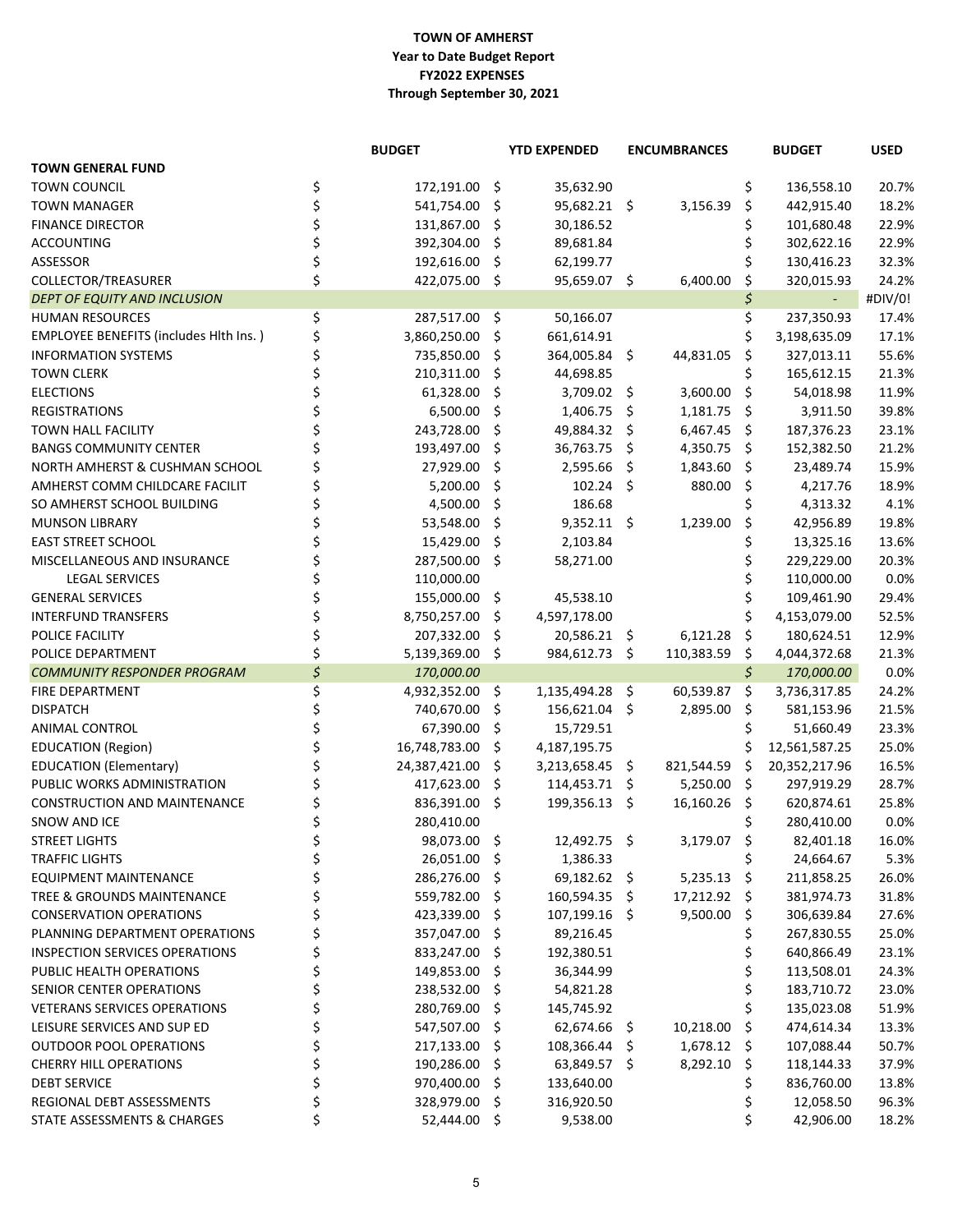### **TOWN OF AMHERST FY2022 EXPENSES Through September 30, 2021 Year to Date Budget Report**

|                                    | <b>BUDGET</b>         |     | <b>YTD EXPENDED</b> | <b>ENCUMBRANCES</b> |      | <b>BUDGET</b> | <b>USED</b> |
|------------------------------------|-----------------------|-----|---------------------|---------------------|------|---------------|-------------|
| <b>TRANSPORTATION AUTHORITIES</b>  | \$<br>1,134,115.00 \$ |     | 283,530.00          |                     | \$   | 850,585.00    | 25.0%       |
| ANNUAL CHARGES AGAINST RECEIPTS    | \$<br>6,782.00        | \$. | 1,698.00            |                     | \$   | 5,084.00      | 25.0%       |
| <b>TUITION ASSESSEMENTS</b>        | \$<br>1,940,828.00 \$ |     | 487,307.00          |                     | \$   | 1,453,521.00  | 25.1%       |
| OTHER LOCAL ASSESSMENTS (includes  |                       |     |                     |                     |      |               |             |
| Retirement, OPEB, PVRPD and HCRLU) | \$<br>7,413,634.00 \$ |     | 6,927,707.81        |                     | \$   | 485,926.19    | 93.4%       |
| JONES LIBRARY OPERATIONS           | \$<br>2,086,211.00 \$ |     | 742,739.73          |                     | \$   | 1,343,471.27  | 35.6%       |
|                                    |                       |     |                     |                     | Ś.   |               |             |
| <b>TOTAL TOWN GENERAL FUND</b>     | \$<br>88,930,180.00   | -\$ | 26,371,663.33 \$    | 1,152,159.92        | .\$  | 61,406,356.75 | 30.9%       |
| <b>SEWER FUND</b>                  |                       |     |                     |                     |      |               |             |
| <b>INTERFUND TRANSFERS</b>         | \$<br>390,085.00 \$   |     | 390,085.00          |                     | \$   |               | 100.0%      |
| WASTE WATER TREATMENT PLANT        | \$<br>4,046,184.00    | \$. | 1,421,472.50 \$     | 693,153.11 \$       |      | 1,931,558.39  | 52.3%       |
| <b>SEWER MAINTENANCE</b>           | \$<br>223,436.00 \$   |     | 52,951.79 \$        | 14,803.38           | - \$ | 155,680.83    | 30.3%       |
| <b>TOTAL SEWER FUND</b>            | \$<br>4,659,705.00 \$ |     | 1,864,509.29 \$     | 707,956.49 \$       |      | 2,087,239.22  | 55.2%       |
| <b>WATER FUND</b>                  |                       |     |                     |                     |      |               |             |
| <b>INTERFUND TRANSFERS</b>         | \$<br>838,105.00 \$   |     | 838,105.00          |                     | \$   |               | 100.0%      |
| <b>WATER DEPARTMENT OPERATIONS</b> | \$<br>3,971,895.00 \$ |     | 1,443,642.42 \$     | 109,539.63 \$       |      | 2,418,712.95  | 39.1%       |
| <b>TOTAL WATER FUND</b>            | \$<br>4,810,000.00    | -\$ | 2,281,747.42 \$     | 109,539.63 \$       |      | 2,418,712.95  | 49.7%       |
| <b>SOLID WASTE FUND</b>            |                       |     |                     |                     |      |               |             |
| <b>INTERFUND TRANSFERS</b>         |                       |     |                     |                     | \$   |               | 0.0%        |
| SOLID WASTE OPERATIONS             | \$<br>516,030.00 \$   |     | 170,856.54 \$       | 13,412.00 \$        |      | 331,761.46    | 35.7%       |
| <b>TOTAL SOLID WASTE FUND</b>      | \$<br>516,030.00 \$   |     | 170,856.54 \$       | 13,412.00 \$        |      | 331,761.46    | 35.7%       |
| <b>TRANSPORTATION FUND</b>         |                       |     |                     |                     |      |               |             |
| <b>INTERFUND TRANSFERS</b>         |                       |     |                     |                     | \$   |               | #DIV/0!     |
| PARKING FACILITIES                 | \$<br>660,483.00      | \$  | 274,431.38 \$       | 11,585.26 \$        |      | 374,466.36    | 43.3%       |
| PUBLIC TRANSPORTATION              | \$<br>34,000.00 \$    |     | 30,000.00           |                     | \$   | 4,000.00      | 88.2%       |
| <b>TOTAL TRANSPORTATION FUND</b>   | \$<br>694,483.00      | -\$ | 304,431.38 \$       | $11,585.26$ \$      |      | 378,466.36    | 45.5%       |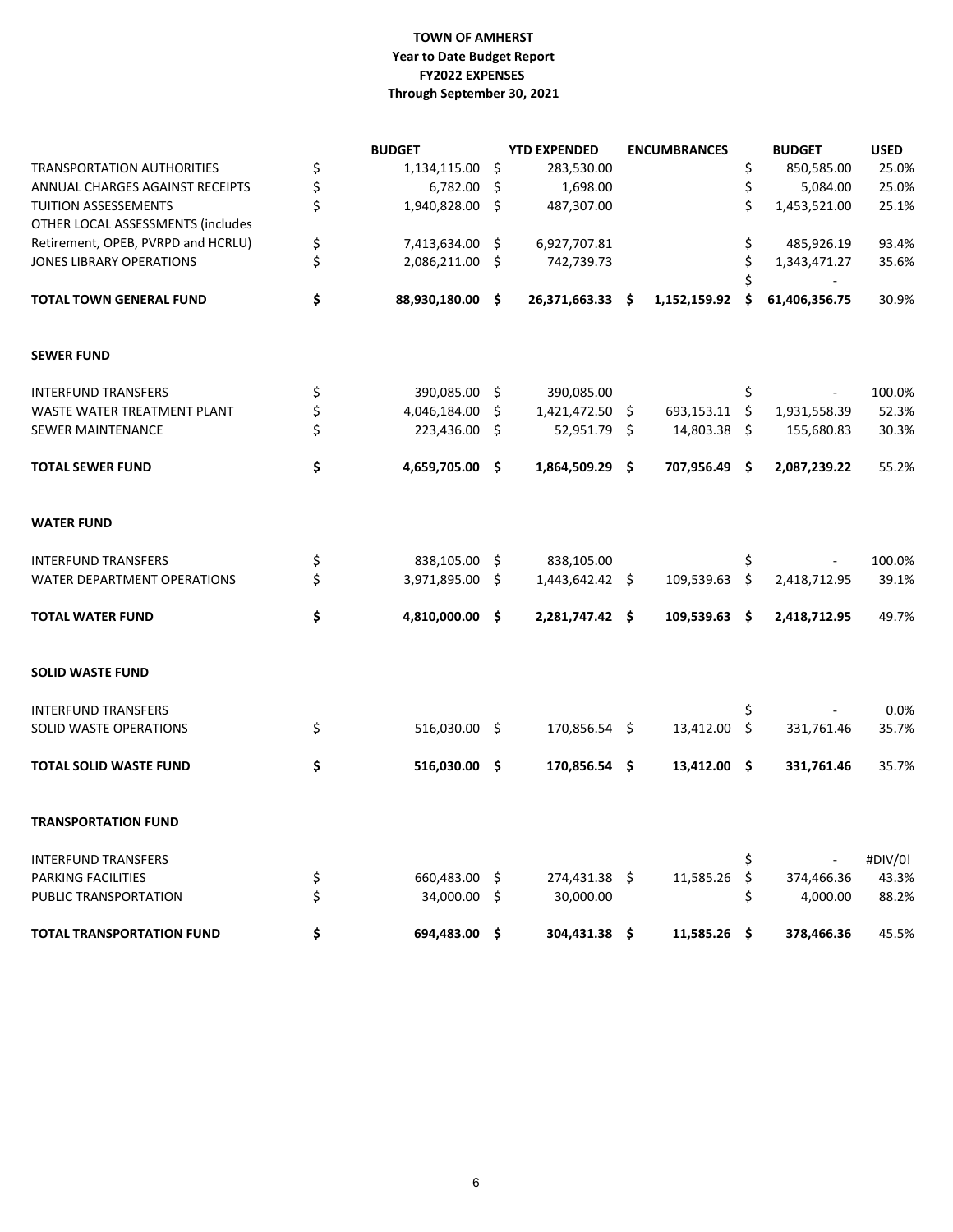| <b>BUDGET</b><br>DEPART-CEMETERIES<br>R4490 424901<br><b>CEMETERIES - GRAVE OPENINGS</b><br>(2,725.00)<br>(1,425.00)<br>(525.00)<br>(1,025.00)<br>(4,000.00)<br>(1,425.00)<br><b>TOTAL</b><br><b>DEPART-CEMETERIES</b><br>(2,725.00)<br>(525.00)<br>(1,025.00)<br>(4,000.00)<br>DG<br>DEPART-GOLF COURSE<br>R6665 423801<br>CH GREEN FEES<br>(48,042.79)<br>(59, 449.20)<br>(72, 380.70)<br>(61, 631.41)<br>(90,000.00)<br>R6665 423802<br>CH CART RENTALS<br>(10, 011.24)<br>(13,753.50)<br>(21, 477.39)<br>(23, 300.67)<br>(15,000.00)<br>CH FOOD SALES<br>(17.00)<br>(3,043.00)<br>CH BEVERAGE SALES<br>CH PRO SHOP<br>(898.00)<br>(5.29)<br>(18, 614.00)<br>CH MEMBERSHIPS<br>(1,604.00)<br>(2,383.00)<br>(4,720.00)<br>CH CLUB RENTALS<br>(307.78)<br>(386.80)<br>(253.00)<br><b>GIFT CERTIFICATES</b><br>(25.00)<br>(50.00)<br>(579.00)<br><b>GIFT CERTIFICATES REDEEMED</b><br>47.40<br><b>DEPART-GOLF COURSE</b><br>(59,965.81)<br>(75, 997.50)<br>(98, 530.69)<br>(84,987.37)<br>(128,404.00)<br>DEPART-RECREATION<br>DR<br>10001990 497100<br>TI REC REVOLVING<br>(57,500.00)<br>(57,500.00)<br>(81,951.00)<br>10001990 497101<br>TI AFTERSCHOOL<br>(2,000.00)<br>(6,000.00)<br>(9,000.00)<br>R6630 423301<br><b>OUTDOOR SWIM LESSONS</b><br>(9, 563.75)<br>(10, 180.00)<br>361.62<br>(10, 320.00)<br>R6630 423302<br>OUTDOOR MEMBERSHIPS/ADMISSIONS<br>(26,910.95)<br>(27, 946.50)<br>(39, 558.07)<br>(29, 392.20)<br>(32,782.00)<br>R6630 423500<br>(40.00)<br>95.00<br><b>LSSE NON RESIDENT FEE</b><br>(418.00)<br><b>TOTAL</b><br>DEPART-RECREATION<br>(96, 392.70)<br>(101, 666.50)<br>(39, 463.07)<br>(29,030.58)<br>(134,053.00)<br><b>FEES</b><br><b>CANNABIS- HOST AGREEMENT</b><br>(22, 152.20)<br>(53, 249.05)<br>SHORT TERM RENTALS- IMPACT FEE<br>(2,441.78)<br>(2, 299.33)<br><b>FEES</b><br>(24,593.98)<br>(55,548.38)<br><b>FINES AND FORFEITS</b><br>R1161 482100<br>DOG LICENSE LATE FINES<br>(420.00)<br>(570.00)<br>(720.00)<br>$\overline{\phantom{a}}$<br>R2210482000<br><b>COURT FINES</b><br>(11,640.65)<br>(7, 117.45)<br>(4, 247.20)<br>(3,728.26)<br>(40,000.00)<br>R2210482101<br>NOISE BY-LAW VIOLATIONS<br>(600.00)<br>(4,500.00)<br>(900.00)<br>R2210482103<br>OPEN CONTAINER BY-LAW VIOLATIO<br>(900.00)<br>(1,000.00)<br>(2,100.00)<br>(300.00)<br>R2210482108<br><b>NUISANCE HOUSE VIOLATION</b><br>(300.00)<br>(600.00)<br>(1,500.00)<br>÷,<br>R2210482109<br>MARIJUANA VIOLATION<br>(1,200.00)<br>R2210482111<br>OPEN FIRE BY LAW VIOLATION<br>(300.00)<br>$\overline{\phantom{a}}$<br>R5241 482101<br><b>ZONING BY-LAW VIOLATIONS</b><br>(100.00)<br>(100.00)<br>(5,000.00)<br>R6510443518<br>SMOKING AND TOBACCO REG VIOLAT<br>(4,000.00)<br>(500.00)<br>R9610 482600<br>(3,879.07)<br>(2, 208.80)<br>(134.15)<br>(40.52)<br><b>LIBRARY FINES</b><br>$\sim$<br><b>TOTAL</b><br>(18, 639.72)<br>(11, 496.25)<br>(9,781.35)<br>(10, 988.78)<br>(47,700.00)<br><b>FINES AND FORFEITS</b><br>Ш<br><b>INVESTMENT INCOME</b><br>R1146 472000<br><b>INTEREST - BANK ACCOUNTS</b><br>(20, 192.10)<br>(30,000.00)<br>(10, 765.16)<br>(27, 995.58)<br>(26, 874.72)<br>R1146 472100<br><b>INTEREST - CD</b><br>24,903.62<br>43,695.30<br>29,726.57<br>1,163.63<br>(30,000.00)<br>R1146 472600<br>INT-SALE CUSHMAN CHILD'S CENTR<br>(27.80)<br><b>INVESTMENT INCOME</b><br>14,110.66<br>15,699.72<br>2,851.85<br>(19, 028.47)<br>(60,000.00)<br>LICENSES AND PERMITS<br>R1124 426301<br><b>CATV LICENSE</b><br>(348.74)<br>(2,339.00)<br>$\overline{\phantom{a}}$<br>R1161 442100<br><b>MARRIAGE LICENSES</b><br>(1,640.00)<br>(1,360.00)<br>(1,640.00)<br>(2,688.00)<br>R1161 442101<br><b>DOG LICENSES</b><br>(360.00)<br>(500.00)<br>(825.00)<br>(399.00)<br>(3,988.00)<br>R1161 443517<br><b>BURIAL PERMITS</b><br>R2210442302<br>FIREARM PERMITS (ID CARD)<br>(450.00)<br>(700.00)<br>(412.50)<br>(1,500.00)<br>(675.00)<br>R2220 442600<br>(28,708.00)<br>FIRE DEPARTMENTAL PERMITS<br>(10,590.00)<br>(7, 549.74)<br>(9,638.94)<br>(7,886.42)<br>R4422 443200<br><b>DRIVEWAY PERMITS</b><br>(2, 150.00)<br>(2,040.00)<br>(850.00)<br>(1,400.00)<br>(1,200.00)<br>R4422 443201<br><b>DRAINAGE PERMITS</b><br>(300.00)<br>(100.00)<br>(480.00)<br>(100.00)<br>R4422 443202<br>STREET OPENING PERMITS<br>(2,720.00)<br>(2,490.00)<br>(6,684.00)<br>(3,250.00)<br>(2,020.00)<br>R5241 426302<br>ALCOHOL BEVERAGE LICENSE - ANN<br>(3,500.00)<br>(107,760.00)<br>(3,500.00)<br>(6,300.00)<br>R5241 426303<br>ALCOHOL BEVERAGE LICENSE - 1 D<br>(7,200.00)<br>(5,900.00)<br>(4,700.00)<br>(11,480.00)<br>COMMON VICTUALERS LICENSE<br>R5241 426304<br>(150.00)<br>(270.00)<br>(3,848.00)<br>(150.00)<br>SALE OF 2ND HAND ARTICLES LICE<br>(120.00) |              | 2019           | 2020           | 2021           | 2022           |  |
|----------------------------------------------------------------------------------------------------------------------------------------------------------------------------------------------------------------------------------------------------------------------------------------------------------------------------------------------------------------------------------------------------------------------------------------------------------------------------------------------------------------------------------------------------------------------------------------------------------------------------------------------------------------------------------------------------------------------------------------------------------------------------------------------------------------------------------------------------------------------------------------------------------------------------------------------------------------------------------------------------------------------------------------------------------------------------------------------------------------------------------------------------------------------------------------------------------------------------------------------------------------------------------------------------------------------------------------------------------------------------------------------------------------------------------------------------------------------------------------------------------------------------------------------------------------------------------------------------------------------------------------------------------------------------------------------------------------------------------------------------------------------------------------------------------------------------------------------------------------------------------------------------------------------------------------------------------------------------------------------------------------------------------------------------------------------------------------------------------------------------------------------------------------------------------------------------------------------------------------------------------------------------------------------------------------------------------------------------------------------------------------------------------------------------------------------------------------------------------------------------------------------------------------------------------------------------------------------------------------------------------------------------------------------------------------------------------------------------------------------------------------------------------------------------------------------------------------------------------------------------------------------------------------------------------------------------------------------------------------------------------------------------------------------------------------------------------------------------------------------------------------------------------------------------------------------------------------------------------------------------------------------------------------------------------------------------------------------------------------------------------------------------------------------------------------------------------------------------------------------------------------------------------------------------------------------------------------------------------------------------------------------------------------------------------------------------------------------------------------------------------------------------------------------------------------------------------------------------------------------------------------------------------------------------------------------------------------------------------------------------------------------------------------------------------------------------------------------------------------------------------------------------------------------------------------------------------------------------------------------------------------------------------------------------------------------------------------------------------------------------------------------------------------------------------------------------------------------------------------------------------------------------------------------------------------------------------------------------------------------------------------------------------------------------------------|--------------|----------------|----------------|----------------|----------------|--|
|                                                                                                                                                                                                                                                                                                                                                                                                                                                                                                                                                                                                                                                                                                                                                                                                                                                                                                                                                                                                                                                                                                                                                                                                                                                                                                                                                                                                                                                                                                                                                                                                                                                                                                                                                                                                                                                                                                                                                                                                                                                                                                                                                                                                                                                                                                                                                                                                                                                                                                                                                                                                                                                                                                                                                                                                                                                                                                                                                                                                                                                                                                                                                                                                                                                                                                                                                                                                                                                                                                                                                                                                                                                                                                                                                                                                                                                                                                                                                                                                                                                                                                                                                                                                                                                                                                                                                                                                                                                                                                                                                                                                                                                                                        |              | <b>ACTUALS</b> | <b>ACTUALS</b> | <b>ACTUALS</b> | <b>ACTUALS</b> |  |
|                                                                                                                                                                                                                                                                                                                                                                                                                                                                                                                                                                                                                                                                                                                                                                                                                                                                                                                                                                                                                                                                                                                                                                                                                                                                                                                                                                                                                                                                                                                                                                                                                                                                                                                                                                                                                                                                                                                                                                                                                                                                                                                                                                                                                                                                                                                                                                                                                                                                                                                                                                                                                                                                                                                                                                                                                                                                                                                                                                                                                                                                                                                                                                                                                                                                                                                                                                                                                                                                                                                                                                                                                                                                                                                                                                                                                                                                                                                                                                                                                                                                                                                                                                                                                                                                                                                                                                                                                                                                                                                                                                                                                                                                                        |              |                |                |                |                |  |
|                                                                                                                                                                                                                                                                                                                                                                                                                                                                                                                                                                                                                                                                                                                                                                                                                                                                                                                                                                                                                                                                                                                                                                                                                                                                                                                                                                                                                                                                                                                                                                                                                                                                                                                                                                                                                                                                                                                                                                                                                                                                                                                                                                                                                                                                                                                                                                                                                                                                                                                                                                                                                                                                                                                                                                                                                                                                                                                                                                                                                                                                                                                                                                                                                                                                                                                                                                                                                                                                                                                                                                                                                                                                                                                                                                                                                                                                                                                                                                                                                                                                                                                                                                                                                                                                                                                                                                                                                                                                                                                                                                                                                                                                                        |              |                |                |                |                |  |
|                                                                                                                                                                                                                                                                                                                                                                                                                                                                                                                                                                                                                                                                                                                                                                                                                                                                                                                                                                                                                                                                                                                                                                                                                                                                                                                                                                                                                                                                                                                                                                                                                                                                                                                                                                                                                                                                                                                                                                                                                                                                                                                                                                                                                                                                                                                                                                                                                                                                                                                                                                                                                                                                                                                                                                                                                                                                                                                                                                                                                                                                                                                                                                                                                                                                                                                                                                                                                                                                                                                                                                                                                                                                                                                                                                                                                                                                                                                                                                                                                                                                                                                                                                                                                                                                                                                                                                                                                                                                                                                                                                                                                                                                                        | DC           |                |                |                |                |  |
|                                                                                                                                                                                                                                                                                                                                                                                                                                                                                                                                                                                                                                                                                                                                                                                                                                                                                                                                                                                                                                                                                                                                                                                                                                                                                                                                                                                                                                                                                                                                                                                                                                                                                                                                                                                                                                                                                                                                                                                                                                                                                                                                                                                                                                                                                                                                                                                                                                                                                                                                                                                                                                                                                                                                                                                                                                                                                                                                                                                                                                                                                                                                                                                                                                                                                                                                                                                                                                                                                                                                                                                                                                                                                                                                                                                                                                                                                                                                                                                                                                                                                                                                                                                                                                                                                                                                                                                                                                                                                                                                                                                                                                                                                        |              |                |                |                |                |  |
|                                                                                                                                                                                                                                                                                                                                                                                                                                                                                                                                                                                                                                                                                                                                                                                                                                                                                                                                                                                                                                                                                                                                                                                                                                                                                                                                                                                                                                                                                                                                                                                                                                                                                                                                                                                                                                                                                                                                                                                                                                                                                                                                                                                                                                                                                                                                                                                                                                                                                                                                                                                                                                                                                                                                                                                                                                                                                                                                                                                                                                                                                                                                                                                                                                                                                                                                                                                                                                                                                                                                                                                                                                                                                                                                                                                                                                                                                                                                                                                                                                                                                                                                                                                                                                                                                                                                                                                                                                                                                                                                                                                                                                                                                        |              |                |                |                |                |  |
|                                                                                                                                                                                                                                                                                                                                                                                                                                                                                                                                                                                                                                                                                                                                                                                                                                                                                                                                                                                                                                                                                                                                                                                                                                                                                                                                                                                                                                                                                                                                                                                                                                                                                                                                                                                                                                                                                                                                                                                                                                                                                                                                                                                                                                                                                                                                                                                                                                                                                                                                                                                                                                                                                                                                                                                                                                                                                                                                                                                                                                                                                                                                                                                                                                                                                                                                                                                                                                                                                                                                                                                                                                                                                                                                                                                                                                                                                                                                                                                                                                                                                                                                                                                                                                                                                                                                                                                                                                                                                                                                                                                                                                                                                        |              |                |                |                |                |  |
|                                                                                                                                                                                                                                                                                                                                                                                                                                                                                                                                                                                                                                                                                                                                                                                                                                                                                                                                                                                                                                                                                                                                                                                                                                                                                                                                                                                                                                                                                                                                                                                                                                                                                                                                                                                                                                                                                                                                                                                                                                                                                                                                                                                                                                                                                                                                                                                                                                                                                                                                                                                                                                                                                                                                                                                                                                                                                                                                                                                                                                                                                                                                                                                                                                                                                                                                                                                                                                                                                                                                                                                                                                                                                                                                                                                                                                                                                                                                                                                                                                                                                                                                                                                                                                                                                                                                                                                                                                                                                                                                                                                                                                                                                        |              |                |                |                |                |  |
|                                                                                                                                                                                                                                                                                                                                                                                                                                                                                                                                                                                                                                                                                                                                                                                                                                                                                                                                                                                                                                                                                                                                                                                                                                                                                                                                                                                                                                                                                                                                                                                                                                                                                                                                                                                                                                                                                                                                                                                                                                                                                                                                                                                                                                                                                                                                                                                                                                                                                                                                                                                                                                                                                                                                                                                                                                                                                                                                                                                                                                                                                                                                                                                                                                                                                                                                                                                                                                                                                                                                                                                                                                                                                                                                                                                                                                                                                                                                                                                                                                                                                                                                                                                                                                                                                                                                                                                                                                                                                                                                                                                                                                                                                        |              |                |                |                |                |  |
|                                                                                                                                                                                                                                                                                                                                                                                                                                                                                                                                                                                                                                                                                                                                                                                                                                                                                                                                                                                                                                                                                                                                                                                                                                                                                                                                                                                                                                                                                                                                                                                                                                                                                                                                                                                                                                                                                                                                                                                                                                                                                                                                                                                                                                                                                                                                                                                                                                                                                                                                                                                                                                                                                                                                                                                                                                                                                                                                                                                                                                                                                                                                                                                                                                                                                                                                                                                                                                                                                                                                                                                                                                                                                                                                                                                                                                                                                                                                                                                                                                                                                                                                                                                                                                                                                                                                                                                                                                                                                                                                                                                                                                                                                        | R6665 423803 |                |                |                |                |  |
|                                                                                                                                                                                                                                                                                                                                                                                                                                                                                                                                                                                                                                                                                                                                                                                                                                                                                                                                                                                                                                                                                                                                                                                                                                                                                                                                                                                                                                                                                                                                                                                                                                                                                                                                                                                                                                                                                                                                                                                                                                                                                                                                                                                                                                                                                                                                                                                                                                                                                                                                                                                                                                                                                                                                                                                                                                                                                                                                                                                                                                                                                                                                                                                                                                                                                                                                                                                                                                                                                                                                                                                                                                                                                                                                                                                                                                                                                                                                                                                                                                                                                                                                                                                                                                                                                                                                                                                                                                                                                                                                                                                                                                                                                        | R6665 423804 |                |                |                |                |  |
|                                                                                                                                                                                                                                                                                                                                                                                                                                                                                                                                                                                                                                                                                                                                                                                                                                                                                                                                                                                                                                                                                                                                                                                                                                                                                                                                                                                                                                                                                                                                                                                                                                                                                                                                                                                                                                                                                                                                                                                                                                                                                                                                                                                                                                                                                                                                                                                                                                                                                                                                                                                                                                                                                                                                                                                                                                                                                                                                                                                                                                                                                                                                                                                                                                                                                                                                                                                                                                                                                                                                                                                                                                                                                                                                                                                                                                                                                                                                                                                                                                                                                                                                                                                                                                                                                                                                                                                                                                                                                                                                                                                                                                                                                        | R6665 423805 |                |                |                |                |  |
|                                                                                                                                                                                                                                                                                                                                                                                                                                                                                                                                                                                                                                                                                                                                                                                                                                                                                                                                                                                                                                                                                                                                                                                                                                                                                                                                                                                                                                                                                                                                                                                                                                                                                                                                                                                                                                                                                                                                                                                                                                                                                                                                                                                                                                                                                                                                                                                                                                                                                                                                                                                                                                                                                                                                                                                                                                                                                                                                                                                                                                                                                                                                                                                                                                                                                                                                                                                                                                                                                                                                                                                                                                                                                                                                                                                                                                                                                                                                                                                                                                                                                                                                                                                                                                                                                                                                                                                                                                                                                                                                                                                                                                                                                        | R6665 423806 |                |                |                |                |  |
|                                                                                                                                                                                                                                                                                                                                                                                                                                                                                                                                                                                                                                                                                                                                                                                                                                                                                                                                                                                                                                                                                                                                                                                                                                                                                                                                                                                                                                                                                                                                                                                                                                                                                                                                                                                                                                                                                                                                                                                                                                                                                                                                                                                                                                                                                                                                                                                                                                                                                                                                                                                                                                                                                                                                                                                                                                                                                                                                                                                                                                                                                                                                                                                                                                                                                                                                                                                                                                                                                                                                                                                                                                                                                                                                                                                                                                                                                                                                                                                                                                                                                                                                                                                                                                                                                                                                                                                                                                                                                                                                                                                                                                                                                        | R6665 423808 |                |                |                |                |  |
|                                                                                                                                                                                                                                                                                                                                                                                                                                                                                                                                                                                                                                                                                                                                                                                                                                                                                                                                                                                                                                                                                                                                                                                                                                                                                                                                                                                                                                                                                                                                                                                                                                                                                                                                                                                                                                                                                                                                                                                                                                                                                                                                                                                                                                                                                                                                                                                                                                                                                                                                                                                                                                                                                                                                                                                                                                                                                                                                                                                                                                                                                                                                                                                                                                                                                                                                                                                                                                                                                                                                                                                                                                                                                                                                                                                                                                                                                                                                                                                                                                                                                                                                                                                                                                                                                                                                                                                                                                                                                                                                                                                                                                                                                        | R6665 423809 |                |                |                |                |  |
|                                                                                                                                                                                                                                                                                                                                                                                                                                                                                                                                                                                                                                                                                                                                                                                                                                                                                                                                                                                                                                                                                                                                                                                                                                                                                                                                                                                                                                                                                                                                                                                                                                                                                                                                                                                                                                                                                                                                                                                                                                                                                                                                                                                                                                                                                                                                                                                                                                                                                                                                                                                                                                                                                                                                                                                                                                                                                                                                                                                                                                                                                                                                                                                                                                                                                                                                                                                                                                                                                                                                                                                                                                                                                                                                                                                                                                                                                                                                                                                                                                                                                                                                                                                                                                                                                                                                                                                                                                                                                                                                                                                                                                                                                        | R6665 423811 |                |                |                |                |  |
|                                                                                                                                                                                                                                                                                                                                                                                                                                                                                                                                                                                                                                                                                                                                                                                                                                                                                                                                                                                                                                                                                                                                                                                                                                                                                                                                                                                                                                                                                                                                                                                                                                                                                                                                                                                                                                                                                                                                                                                                                                                                                                                                                                                                                                                                                                                                                                                                                                                                                                                                                                                                                                                                                                                                                                                                                                                                                                                                                                                                                                                                                                                                                                                                                                                                                                                                                                                                                                                                                                                                                                                                                                                                                                                                                                                                                                                                                                                                                                                                                                                                                                                                                                                                                                                                                                                                                                                                                                                                                                                                                                                                                                                                                        | <b>TOTAL</b> |                |                |                |                |  |
|                                                                                                                                                                                                                                                                                                                                                                                                                                                                                                                                                                                                                                                                                                                                                                                                                                                                                                                                                                                                                                                                                                                                                                                                                                                                                                                                                                                                                                                                                                                                                                                                                                                                                                                                                                                                                                                                                                                                                                                                                                                                                                                                                                                                                                                                                                                                                                                                                                                                                                                                                                                                                                                                                                                                                                                                                                                                                                                                                                                                                                                                                                                                                                                                                                                                                                                                                                                                                                                                                                                                                                                                                                                                                                                                                                                                                                                                                                                                                                                                                                                                                                                                                                                                                                                                                                                                                                                                                                                                                                                                                                                                                                                                                        |              |                |                |                |                |  |
|                                                                                                                                                                                                                                                                                                                                                                                                                                                                                                                                                                                                                                                                                                                                                                                                                                                                                                                                                                                                                                                                                                                                                                                                                                                                                                                                                                                                                                                                                                                                                                                                                                                                                                                                                                                                                                                                                                                                                                                                                                                                                                                                                                                                                                                                                                                                                                                                                                                                                                                                                                                                                                                                                                                                                                                                                                                                                                                                                                                                                                                                                                                                                                                                                                                                                                                                                                                                                                                                                                                                                                                                                                                                                                                                                                                                                                                                                                                                                                                                                                                                                                                                                                                                                                                                                                                                                                                                                                                                                                                                                                                                                                                                                        |              |                |                |                |                |  |
|                                                                                                                                                                                                                                                                                                                                                                                                                                                                                                                                                                                                                                                                                                                                                                                                                                                                                                                                                                                                                                                                                                                                                                                                                                                                                                                                                                                                                                                                                                                                                                                                                                                                                                                                                                                                                                                                                                                                                                                                                                                                                                                                                                                                                                                                                                                                                                                                                                                                                                                                                                                                                                                                                                                                                                                                                                                                                                                                                                                                                                                                                                                                                                                                                                                                                                                                                                                                                                                                                                                                                                                                                                                                                                                                                                                                                                                                                                                                                                                                                                                                                                                                                                                                                                                                                                                                                                                                                                                                                                                                                                                                                                                                                        |              |                |                |                |                |  |
|                                                                                                                                                                                                                                                                                                                                                                                                                                                                                                                                                                                                                                                                                                                                                                                                                                                                                                                                                                                                                                                                                                                                                                                                                                                                                                                                                                                                                                                                                                                                                                                                                                                                                                                                                                                                                                                                                                                                                                                                                                                                                                                                                                                                                                                                                                                                                                                                                                                                                                                                                                                                                                                                                                                                                                                                                                                                                                                                                                                                                                                                                                                                                                                                                                                                                                                                                                                                                                                                                                                                                                                                                                                                                                                                                                                                                                                                                                                                                                                                                                                                                                                                                                                                                                                                                                                                                                                                                                                                                                                                                                                                                                                                                        |              |                |                |                |                |  |
|                                                                                                                                                                                                                                                                                                                                                                                                                                                                                                                                                                                                                                                                                                                                                                                                                                                                                                                                                                                                                                                                                                                                                                                                                                                                                                                                                                                                                                                                                                                                                                                                                                                                                                                                                                                                                                                                                                                                                                                                                                                                                                                                                                                                                                                                                                                                                                                                                                                                                                                                                                                                                                                                                                                                                                                                                                                                                                                                                                                                                                                                                                                                                                                                                                                                                                                                                                                                                                                                                                                                                                                                                                                                                                                                                                                                                                                                                                                                                                                                                                                                                                                                                                                                                                                                                                                                                                                                                                                                                                                                                                                                                                                                                        |              |                |                |                |                |  |
|                                                                                                                                                                                                                                                                                                                                                                                                                                                                                                                                                                                                                                                                                                                                                                                                                                                                                                                                                                                                                                                                                                                                                                                                                                                                                                                                                                                                                                                                                                                                                                                                                                                                                                                                                                                                                                                                                                                                                                                                                                                                                                                                                                                                                                                                                                                                                                                                                                                                                                                                                                                                                                                                                                                                                                                                                                                                                                                                                                                                                                                                                                                                                                                                                                                                                                                                                                                                                                                                                                                                                                                                                                                                                                                                                                                                                                                                                                                                                                                                                                                                                                                                                                                                                                                                                                                                                                                                                                                                                                                                                                                                                                                                                        |              |                |                |                |                |  |
|                                                                                                                                                                                                                                                                                                                                                                                                                                                                                                                                                                                                                                                                                                                                                                                                                                                                                                                                                                                                                                                                                                                                                                                                                                                                                                                                                                                                                                                                                                                                                                                                                                                                                                                                                                                                                                                                                                                                                                                                                                                                                                                                                                                                                                                                                                                                                                                                                                                                                                                                                                                                                                                                                                                                                                                                                                                                                                                                                                                                                                                                                                                                                                                                                                                                                                                                                                                                                                                                                                                                                                                                                                                                                                                                                                                                                                                                                                                                                                                                                                                                                                                                                                                                                                                                                                                                                                                                                                                                                                                                                                                                                                                                                        |              |                |                |                |                |  |
|                                                                                                                                                                                                                                                                                                                                                                                                                                                                                                                                                                                                                                                                                                                                                                                                                                                                                                                                                                                                                                                                                                                                                                                                                                                                                                                                                                                                                                                                                                                                                                                                                                                                                                                                                                                                                                                                                                                                                                                                                                                                                                                                                                                                                                                                                                                                                                                                                                                                                                                                                                                                                                                                                                                                                                                                                                                                                                                                                                                                                                                                                                                                                                                                                                                                                                                                                                                                                                                                                                                                                                                                                                                                                                                                                                                                                                                                                                                                                                                                                                                                                                                                                                                                                                                                                                                                                                                                                                                                                                                                                                                                                                                                                        |              |                |                |                |                |  |
|                                                                                                                                                                                                                                                                                                                                                                                                                                                                                                                                                                                                                                                                                                                                                                                                                                                                                                                                                                                                                                                                                                                                                                                                                                                                                                                                                                                                                                                                                                                                                                                                                                                                                                                                                                                                                                                                                                                                                                                                                                                                                                                                                                                                                                                                                                                                                                                                                                                                                                                                                                                                                                                                                                                                                                                                                                                                                                                                                                                                                                                                                                                                                                                                                                                                                                                                                                                                                                                                                                                                                                                                                                                                                                                                                                                                                                                                                                                                                                                                                                                                                                                                                                                                                                                                                                                                                                                                                                                                                                                                                                                                                                                                                        | FE           |                |                |                |                |  |
|                                                                                                                                                                                                                                                                                                                                                                                                                                                                                                                                                                                                                                                                                                                                                                                                                                                                                                                                                                                                                                                                                                                                                                                                                                                                                                                                                                                                                                                                                                                                                                                                                                                                                                                                                                                                                                                                                                                                                                                                                                                                                                                                                                                                                                                                                                                                                                                                                                                                                                                                                                                                                                                                                                                                                                                                                                                                                                                                                                                                                                                                                                                                                                                                                                                                                                                                                                                                                                                                                                                                                                                                                                                                                                                                                                                                                                                                                                                                                                                                                                                                                                                                                                                                                                                                                                                                                                                                                                                                                                                                                                                                                                                                                        | R1146 432900 |                |                |                |                |  |
|                                                                                                                                                                                                                                                                                                                                                                                                                                                                                                                                                                                                                                                                                                                                                                                                                                                                                                                                                                                                                                                                                                                                                                                                                                                                                                                                                                                                                                                                                                                                                                                                                                                                                                                                                                                                                                                                                                                                                                                                                                                                                                                                                                                                                                                                                                                                                                                                                                                                                                                                                                                                                                                                                                                                                                                                                                                                                                                                                                                                                                                                                                                                                                                                                                                                                                                                                                                                                                                                                                                                                                                                                                                                                                                                                                                                                                                                                                                                                                                                                                                                                                                                                                                                                                                                                                                                                                                                                                                                                                                                                                                                                                                                                        | R1146 432910 |                |                |                |                |  |
|                                                                                                                                                                                                                                                                                                                                                                                                                                                                                                                                                                                                                                                                                                                                                                                                                                                                                                                                                                                                                                                                                                                                                                                                                                                                                                                                                                                                                                                                                                                                                                                                                                                                                                                                                                                                                                                                                                                                                                                                                                                                                                                                                                                                                                                                                                                                                                                                                                                                                                                                                                                                                                                                                                                                                                                                                                                                                                                                                                                                                                                                                                                                                                                                                                                                                                                                                                                                                                                                                                                                                                                                                                                                                                                                                                                                                                                                                                                                                                                                                                                                                                                                                                                                                                                                                                                                                                                                                                                                                                                                                                                                                                                                                        | <b>TOTAL</b> |                |                |                |                |  |
|                                                                                                                                                                                                                                                                                                                                                                                                                                                                                                                                                                                                                                                                                                                                                                                                                                                                                                                                                                                                                                                                                                                                                                                                                                                                                                                                                                                                                                                                                                                                                                                                                                                                                                                                                                                                                                                                                                                                                                                                                                                                                                                                                                                                                                                                                                                                                                                                                                                                                                                                                                                                                                                                                                                                                                                                                                                                                                                                                                                                                                                                                                                                                                                                                                                                                                                                                                                                                                                                                                                                                                                                                                                                                                                                                                                                                                                                                                                                                                                                                                                                                                                                                                                                                                                                                                                                                                                                                                                                                                                                                                                                                                                                                        |              |                |                |                |                |  |
|                                                                                                                                                                                                                                                                                                                                                                                                                                                                                                                                                                                                                                                                                                                                                                                                                                                                                                                                                                                                                                                                                                                                                                                                                                                                                                                                                                                                                                                                                                                                                                                                                                                                                                                                                                                                                                                                                                                                                                                                                                                                                                                                                                                                                                                                                                                                                                                                                                                                                                                                                                                                                                                                                                                                                                                                                                                                                                                                                                                                                                                                                                                                                                                                                                                                                                                                                                                                                                                                                                                                                                                                                                                                                                                                                                                                                                                                                                                                                                                                                                                                                                                                                                                                                                                                                                                                                                                                                                                                                                                                                                                                                                                                                        | FF           |                |                |                |                |  |
|                                                                                                                                                                                                                                                                                                                                                                                                                                                                                                                                                                                                                                                                                                                                                                                                                                                                                                                                                                                                                                                                                                                                                                                                                                                                                                                                                                                                                                                                                                                                                                                                                                                                                                                                                                                                                                                                                                                                                                                                                                                                                                                                                                                                                                                                                                                                                                                                                                                                                                                                                                                                                                                                                                                                                                                                                                                                                                                                                                                                                                                                                                                                                                                                                                                                                                                                                                                                                                                                                                                                                                                                                                                                                                                                                                                                                                                                                                                                                                                                                                                                                                                                                                                                                                                                                                                                                                                                                                                                                                                                                                                                                                                                                        |              |                |                |                |                |  |
|                                                                                                                                                                                                                                                                                                                                                                                                                                                                                                                                                                                                                                                                                                                                                                                                                                                                                                                                                                                                                                                                                                                                                                                                                                                                                                                                                                                                                                                                                                                                                                                                                                                                                                                                                                                                                                                                                                                                                                                                                                                                                                                                                                                                                                                                                                                                                                                                                                                                                                                                                                                                                                                                                                                                                                                                                                                                                                                                                                                                                                                                                                                                                                                                                                                                                                                                                                                                                                                                                                                                                                                                                                                                                                                                                                                                                                                                                                                                                                                                                                                                                                                                                                                                                                                                                                                                                                                                                                                                                                                                                                                                                                                                                        |              |                |                |                |                |  |
|                                                                                                                                                                                                                                                                                                                                                                                                                                                                                                                                                                                                                                                                                                                                                                                                                                                                                                                                                                                                                                                                                                                                                                                                                                                                                                                                                                                                                                                                                                                                                                                                                                                                                                                                                                                                                                                                                                                                                                                                                                                                                                                                                                                                                                                                                                                                                                                                                                                                                                                                                                                                                                                                                                                                                                                                                                                                                                                                                                                                                                                                                                                                                                                                                                                                                                                                                                                                                                                                                                                                                                                                                                                                                                                                                                                                                                                                                                                                                                                                                                                                                                                                                                                                                                                                                                                                                                                                                                                                                                                                                                                                                                                                                        |              |                |                |                |                |  |
|                                                                                                                                                                                                                                                                                                                                                                                                                                                                                                                                                                                                                                                                                                                                                                                                                                                                                                                                                                                                                                                                                                                                                                                                                                                                                                                                                                                                                                                                                                                                                                                                                                                                                                                                                                                                                                                                                                                                                                                                                                                                                                                                                                                                                                                                                                                                                                                                                                                                                                                                                                                                                                                                                                                                                                                                                                                                                                                                                                                                                                                                                                                                                                                                                                                                                                                                                                                                                                                                                                                                                                                                                                                                                                                                                                                                                                                                                                                                                                                                                                                                                                                                                                                                                                                                                                                                                                                                                                                                                                                                                                                                                                                                                        |              |                |                |                |                |  |
|                                                                                                                                                                                                                                                                                                                                                                                                                                                                                                                                                                                                                                                                                                                                                                                                                                                                                                                                                                                                                                                                                                                                                                                                                                                                                                                                                                                                                                                                                                                                                                                                                                                                                                                                                                                                                                                                                                                                                                                                                                                                                                                                                                                                                                                                                                                                                                                                                                                                                                                                                                                                                                                                                                                                                                                                                                                                                                                                                                                                                                                                                                                                                                                                                                                                                                                                                                                                                                                                                                                                                                                                                                                                                                                                                                                                                                                                                                                                                                                                                                                                                                                                                                                                                                                                                                                                                                                                                                                                                                                                                                                                                                                                                        |              |                |                |                |                |  |
|                                                                                                                                                                                                                                                                                                                                                                                                                                                                                                                                                                                                                                                                                                                                                                                                                                                                                                                                                                                                                                                                                                                                                                                                                                                                                                                                                                                                                                                                                                                                                                                                                                                                                                                                                                                                                                                                                                                                                                                                                                                                                                                                                                                                                                                                                                                                                                                                                                                                                                                                                                                                                                                                                                                                                                                                                                                                                                                                                                                                                                                                                                                                                                                                                                                                                                                                                                                                                                                                                                                                                                                                                                                                                                                                                                                                                                                                                                                                                                                                                                                                                                                                                                                                                                                                                                                                                                                                                                                                                                                                                                                                                                                                                        |              |                |                |                |                |  |
|                                                                                                                                                                                                                                                                                                                                                                                                                                                                                                                                                                                                                                                                                                                                                                                                                                                                                                                                                                                                                                                                                                                                                                                                                                                                                                                                                                                                                                                                                                                                                                                                                                                                                                                                                                                                                                                                                                                                                                                                                                                                                                                                                                                                                                                                                                                                                                                                                                                                                                                                                                                                                                                                                                                                                                                                                                                                                                                                                                                                                                                                                                                                                                                                                                                                                                                                                                                                                                                                                                                                                                                                                                                                                                                                                                                                                                                                                                                                                                                                                                                                                                                                                                                                                                                                                                                                                                                                                                                                                                                                                                                                                                                                                        |              |                |                |                |                |  |
|                                                                                                                                                                                                                                                                                                                                                                                                                                                                                                                                                                                                                                                                                                                                                                                                                                                                                                                                                                                                                                                                                                                                                                                                                                                                                                                                                                                                                                                                                                                                                                                                                                                                                                                                                                                                                                                                                                                                                                                                                                                                                                                                                                                                                                                                                                                                                                                                                                                                                                                                                                                                                                                                                                                                                                                                                                                                                                                                                                                                                                                                                                                                                                                                                                                                                                                                                                                                                                                                                                                                                                                                                                                                                                                                                                                                                                                                                                                                                                                                                                                                                                                                                                                                                                                                                                                                                                                                                                                                                                                                                                                                                                                                                        |              |                |                |                |                |  |
|                                                                                                                                                                                                                                                                                                                                                                                                                                                                                                                                                                                                                                                                                                                                                                                                                                                                                                                                                                                                                                                                                                                                                                                                                                                                                                                                                                                                                                                                                                                                                                                                                                                                                                                                                                                                                                                                                                                                                                                                                                                                                                                                                                                                                                                                                                                                                                                                                                                                                                                                                                                                                                                                                                                                                                                                                                                                                                                                                                                                                                                                                                                                                                                                                                                                                                                                                                                                                                                                                                                                                                                                                                                                                                                                                                                                                                                                                                                                                                                                                                                                                                                                                                                                                                                                                                                                                                                                                                                                                                                                                                                                                                                                                        |              |                |                |                |                |  |
|                                                                                                                                                                                                                                                                                                                                                                                                                                                                                                                                                                                                                                                                                                                                                                                                                                                                                                                                                                                                                                                                                                                                                                                                                                                                                                                                                                                                                                                                                                                                                                                                                                                                                                                                                                                                                                                                                                                                                                                                                                                                                                                                                                                                                                                                                                                                                                                                                                                                                                                                                                                                                                                                                                                                                                                                                                                                                                                                                                                                                                                                                                                                                                                                                                                                                                                                                                                                                                                                                                                                                                                                                                                                                                                                                                                                                                                                                                                                                                                                                                                                                                                                                                                                                                                                                                                                                                                                                                                                                                                                                                                                                                                                                        |              |                |                |                |                |  |
|                                                                                                                                                                                                                                                                                                                                                                                                                                                                                                                                                                                                                                                                                                                                                                                                                                                                                                                                                                                                                                                                                                                                                                                                                                                                                                                                                                                                                                                                                                                                                                                                                                                                                                                                                                                                                                                                                                                                                                                                                                                                                                                                                                                                                                                                                                                                                                                                                                                                                                                                                                                                                                                                                                                                                                                                                                                                                                                                                                                                                                                                                                                                                                                                                                                                                                                                                                                                                                                                                                                                                                                                                                                                                                                                                                                                                                                                                                                                                                                                                                                                                                                                                                                                                                                                                                                                                                                                                                                                                                                                                                                                                                                                                        |              |                |                |                |                |  |
|                                                                                                                                                                                                                                                                                                                                                                                                                                                                                                                                                                                                                                                                                                                                                                                                                                                                                                                                                                                                                                                                                                                                                                                                                                                                                                                                                                                                                                                                                                                                                                                                                                                                                                                                                                                                                                                                                                                                                                                                                                                                                                                                                                                                                                                                                                                                                                                                                                                                                                                                                                                                                                                                                                                                                                                                                                                                                                                                                                                                                                                                                                                                                                                                                                                                                                                                                                                                                                                                                                                                                                                                                                                                                                                                                                                                                                                                                                                                                                                                                                                                                                                                                                                                                                                                                                                                                                                                                                                                                                                                                                                                                                                                                        |              |                |                |                |                |  |
|                                                                                                                                                                                                                                                                                                                                                                                                                                                                                                                                                                                                                                                                                                                                                                                                                                                                                                                                                                                                                                                                                                                                                                                                                                                                                                                                                                                                                                                                                                                                                                                                                                                                                                                                                                                                                                                                                                                                                                                                                                                                                                                                                                                                                                                                                                                                                                                                                                                                                                                                                                                                                                                                                                                                                                                                                                                                                                                                                                                                                                                                                                                                                                                                                                                                                                                                                                                                                                                                                                                                                                                                                                                                                                                                                                                                                                                                                                                                                                                                                                                                                                                                                                                                                                                                                                                                                                                                                                                                                                                                                                                                                                                                                        |              |                |                |                |                |  |
|                                                                                                                                                                                                                                                                                                                                                                                                                                                                                                                                                                                                                                                                                                                                                                                                                                                                                                                                                                                                                                                                                                                                                                                                                                                                                                                                                                                                                                                                                                                                                                                                                                                                                                                                                                                                                                                                                                                                                                                                                                                                                                                                                                                                                                                                                                                                                                                                                                                                                                                                                                                                                                                                                                                                                                                                                                                                                                                                                                                                                                                                                                                                                                                                                                                                                                                                                                                                                                                                                                                                                                                                                                                                                                                                                                                                                                                                                                                                                                                                                                                                                                                                                                                                                                                                                                                                                                                                                                                                                                                                                                                                                                                                                        |              |                |                |                |                |  |
|                                                                                                                                                                                                                                                                                                                                                                                                                                                                                                                                                                                                                                                                                                                                                                                                                                                                                                                                                                                                                                                                                                                                                                                                                                                                                                                                                                                                                                                                                                                                                                                                                                                                                                                                                                                                                                                                                                                                                                                                                                                                                                                                                                                                                                                                                                                                                                                                                                                                                                                                                                                                                                                                                                                                                                                                                                                                                                                                                                                                                                                                                                                                                                                                                                                                                                                                                                                                                                                                                                                                                                                                                                                                                                                                                                                                                                                                                                                                                                                                                                                                                                                                                                                                                                                                                                                                                                                                                                                                                                                                                                                                                                                                                        | <b>TOTAL</b> |                |                |                |                |  |
|                                                                                                                                                                                                                                                                                                                                                                                                                                                                                                                                                                                                                                                                                                                                                                                                                                                                                                                                                                                                                                                                                                                                                                                                                                                                                                                                                                                                                                                                                                                                                                                                                                                                                                                                                                                                                                                                                                                                                                                                                                                                                                                                                                                                                                                                                                                                                                                                                                                                                                                                                                                                                                                                                                                                                                                                                                                                                                                                                                                                                                                                                                                                                                                                                                                                                                                                                                                                                                                                                                                                                                                                                                                                                                                                                                                                                                                                                                                                                                                                                                                                                                                                                                                                                                                                                                                                                                                                                                                                                                                                                                                                                                                                                        |              |                |                |                |                |  |
|                                                                                                                                                                                                                                                                                                                                                                                                                                                                                                                                                                                                                                                                                                                                                                                                                                                                                                                                                                                                                                                                                                                                                                                                                                                                                                                                                                                                                                                                                                                                                                                                                                                                                                                                                                                                                                                                                                                                                                                                                                                                                                                                                                                                                                                                                                                                                                                                                                                                                                                                                                                                                                                                                                                                                                                                                                                                                                                                                                                                                                                                                                                                                                                                                                                                                                                                                                                                                                                                                                                                                                                                                                                                                                                                                                                                                                                                                                                                                                                                                                                                                                                                                                                                                                                                                                                                                                                                                                                                                                                                                                                                                                                                                        | LP           |                |                |                |                |  |
|                                                                                                                                                                                                                                                                                                                                                                                                                                                                                                                                                                                                                                                                                                                                                                                                                                                                                                                                                                                                                                                                                                                                                                                                                                                                                                                                                                                                                                                                                                                                                                                                                                                                                                                                                                                                                                                                                                                                                                                                                                                                                                                                                                                                                                                                                                                                                                                                                                                                                                                                                                                                                                                                                                                                                                                                                                                                                                                                                                                                                                                                                                                                                                                                                                                                                                                                                                                                                                                                                                                                                                                                                                                                                                                                                                                                                                                                                                                                                                                                                                                                                                                                                                                                                                                                                                                                                                                                                                                                                                                                                                                                                                                                                        |              |                |                |                |                |  |
|                                                                                                                                                                                                                                                                                                                                                                                                                                                                                                                                                                                                                                                                                                                                                                                                                                                                                                                                                                                                                                                                                                                                                                                                                                                                                                                                                                                                                                                                                                                                                                                                                                                                                                                                                                                                                                                                                                                                                                                                                                                                                                                                                                                                                                                                                                                                                                                                                                                                                                                                                                                                                                                                                                                                                                                                                                                                                                                                                                                                                                                                                                                                                                                                                                                                                                                                                                                                                                                                                                                                                                                                                                                                                                                                                                                                                                                                                                                                                                                                                                                                                                                                                                                                                                                                                                                                                                                                                                                                                                                                                                                                                                                                                        |              |                |                |                |                |  |
|                                                                                                                                                                                                                                                                                                                                                                                                                                                                                                                                                                                                                                                                                                                                                                                                                                                                                                                                                                                                                                                                                                                                                                                                                                                                                                                                                                                                                                                                                                                                                                                                                                                                                                                                                                                                                                                                                                                                                                                                                                                                                                                                                                                                                                                                                                                                                                                                                                                                                                                                                                                                                                                                                                                                                                                                                                                                                                                                                                                                                                                                                                                                                                                                                                                                                                                                                                                                                                                                                                                                                                                                                                                                                                                                                                                                                                                                                                                                                                                                                                                                                                                                                                                                                                                                                                                                                                                                                                                                                                                                                                                                                                                                                        |              |                |                |                |                |  |
|                                                                                                                                                                                                                                                                                                                                                                                                                                                                                                                                                                                                                                                                                                                                                                                                                                                                                                                                                                                                                                                                                                                                                                                                                                                                                                                                                                                                                                                                                                                                                                                                                                                                                                                                                                                                                                                                                                                                                                                                                                                                                                                                                                                                                                                                                                                                                                                                                                                                                                                                                                                                                                                                                                                                                                                                                                                                                                                                                                                                                                                                                                                                                                                                                                                                                                                                                                                                                                                                                                                                                                                                                                                                                                                                                                                                                                                                                                                                                                                                                                                                                                                                                                                                                                                                                                                                                                                                                                                                                                                                                                                                                                                                                        |              |                |                |                |                |  |
|                                                                                                                                                                                                                                                                                                                                                                                                                                                                                                                                                                                                                                                                                                                                                                                                                                                                                                                                                                                                                                                                                                                                                                                                                                                                                                                                                                                                                                                                                                                                                                                                                                                                                                                                                                                                                                                                                                                                                                                                                                                                                                                                                                                                                                                                                                                                                                                                                                                                                                                                                                                                                                                                                                                                                                                                                                                                                                                                                                                                                                                                                                                                                                                                                                                                                                                                                                                                                                                                                                                                                                                                                                                                                                                                                                                                                                                                                                                                                                                                                                                                                                                                                                                                                                                                                                                                                                                                                                                                                                                                                                                                                                                                                        |              |                |                |                |                |  |
|                                                                                                                                                                                                                                                                                                                                                                                                                                                                                                                                                                                                                                                                                                                                                                                                                                                                                                                                                                                                                                                                                                                                                                                                                                                                                                                                                                                                                                                                                                                                                                                                                                                                                                                                                                                                                                                                                                                                                                                                                                                                                                                                                                                                                                                                                                                                                                                                                                                                                                                                                                                                                                                                                                                                                                                                                                                                                                                                                                                                                                                                                                                                                                                                                                                                                                                                                                                                                                                                                                                                                                                                                                                                                                                                                                                                                                                                                                                                                                                                                                                                                                                                                                                                                                                                                                                                                                                                                                                                                                                                                                                                                                                                                        |              |                |                |                |                |  |
|                                                                                                                                                                                                                                                                                                                                                                                                                                                                                                                                                                                                                                                                                                                                                                                                                                                                                                                                                                                                                                                                                                                                                                                                                                                                                                                                                                                                                                                                                                                                                                                                                                                                                                                                                                                                                                                                                                                                                                                                                                                                                                                                                                                                                                                                                                                                                                                                                                                                                                                                                                                                                                                                                                                                                                                                                                                                                                                                                                                                                                                                                                                                                                                                                                                                                                                                                                                                                                                                                                                                                                                                                                                                                                                                                                                                                                                                                                                                                                                                                                                                                                                                                                                                                                                                                                                                                                                                                                                                                                                                                                                                                                                                                        |              |                |                |                |                |  |
|                                                                                                                                                                                                                                                                                                                                                                                                                                                                                                                                                                                                                                                                                                                                                                                                                                                                                                                                                                                                                                                                                                                                                                                                                                                                                                                                                                                                                                                                                                                                                                                                                                                                                                                                                                                                                                                                                                                                                                                                                                                                                                                                                                                                                                                                                                                                                                                                                                                                                                                                                                                                                                                                                                                                                                                                                                                                                                                                                                                                                                                                                                                                                                                                                                                                                                                                                                                                                                                                                                                                                                                                                                                                                                                                                                                                                                                                                                                                                                                                                                                                                                                                                                                                                                                                                                                                                                                                                                                                                                                                                                                                                                                                                        |              |                |                |                |                |  |
|                                                                                                                                                                                                                                                                                                                                                                                                                                                                                                                                                                                                                                                                                                                                                                                                                                                                                                                                                                                                                                                                                                                                                                                                                                                                                                                                                                                                                                                                                                                                                                                                                                                                                                                                                                                                                                                                                                                                                                                                                                                                                                                                                                                                                                                                                                                                                                                                                                                                                                                                                                                                                                                                                                                                                                                                                                                                                                                                                                                                                                                                                                                                                                                                                                                                                                                                                                                                                                                                                                                                                                                                                                                                                                                                                                                                                                                                                                                                                                                                                                                                                                                                                                                                                                                                                                                                                                                                                                                                                                                                                                                                                                                                                        |              |                |                |                |                |  |
|                                                                                                                                                                                                                                                                                                                                                                                                                                                                                                                                                                                                                                                                                                                                                                                                                                                                                                                                                                                                                                                                                                                                                                                                                                                                                                                                                                                                                                                                                                                                                                                                                                                                                                                                                                                                                                                                                                                                                                                                                                                                                                                                                                                                                                                                                                                                                                                                                                                                                                                                                                                                                                                                                                                                                                                                                                                                                                                                                                                                                                                                                                                                                                                                                                                                                                                                                                                                                                                                                                                                                                                                                                                                                                                                                                                                                                                                                                                                                                                                                                                                                                                                                                                                                                                                                                                                                                                                                                                                                                                                                                                                                                                                                        |              |                |                |                |                |  |
|                                                                                                                                                                                                                                                                                                                                                                                                                                                                                                                                                                                                                                                                                                                                                                                                                                                                                                                                                                                                                                                                                                                                                                                                                                                                                                                                                                                                                                                                                                                                                                                                                                                                                                                                                                                                                                                                                                                                                                                                                                                                                                                                                                                                                                                                                                                                                                                                                                                                                                                                                                                                                                                                                                                                                                                                                                                                                                                                                                                                                                                                                                                                                                                                                                                                                                                                                                                                                                                                                                                                                                                                                                                                                                                                                                                                                                                                                                                                                                                                                                                                                                                                                                                                                                                                                                                                                                                                                                                                                                                                                                                                                                                                                        |              |                |                |                |                |  |
|                                                                                                                                                                                                                                                                                                                                                                                                                                                                                                                                                                                                                                                                                                                                                                                                                                                                                                                                                                                                                                                                                                                                                                                                                                                                                                                                                                                                                                                                                                                                                                                                                                                                                                                                                                                                                                                                                                                                                                                                                                                                                                                                                                                                                                                                                                                                                                                                                                                                                                                                                                                                                                                                                                                                                                                                                                                                                                                                                                                                                                                                                                                                                                                                                                                                                                                                                                                                                                                                                                                                                                                                                                                                                                                                                                                                                                                                                                                                                                                                                                                                                                                                                                                                                                                                                                                                                                                                                                                                                                                                                                                                                                                                                        | R5241 426306 |                |                |                |                |  |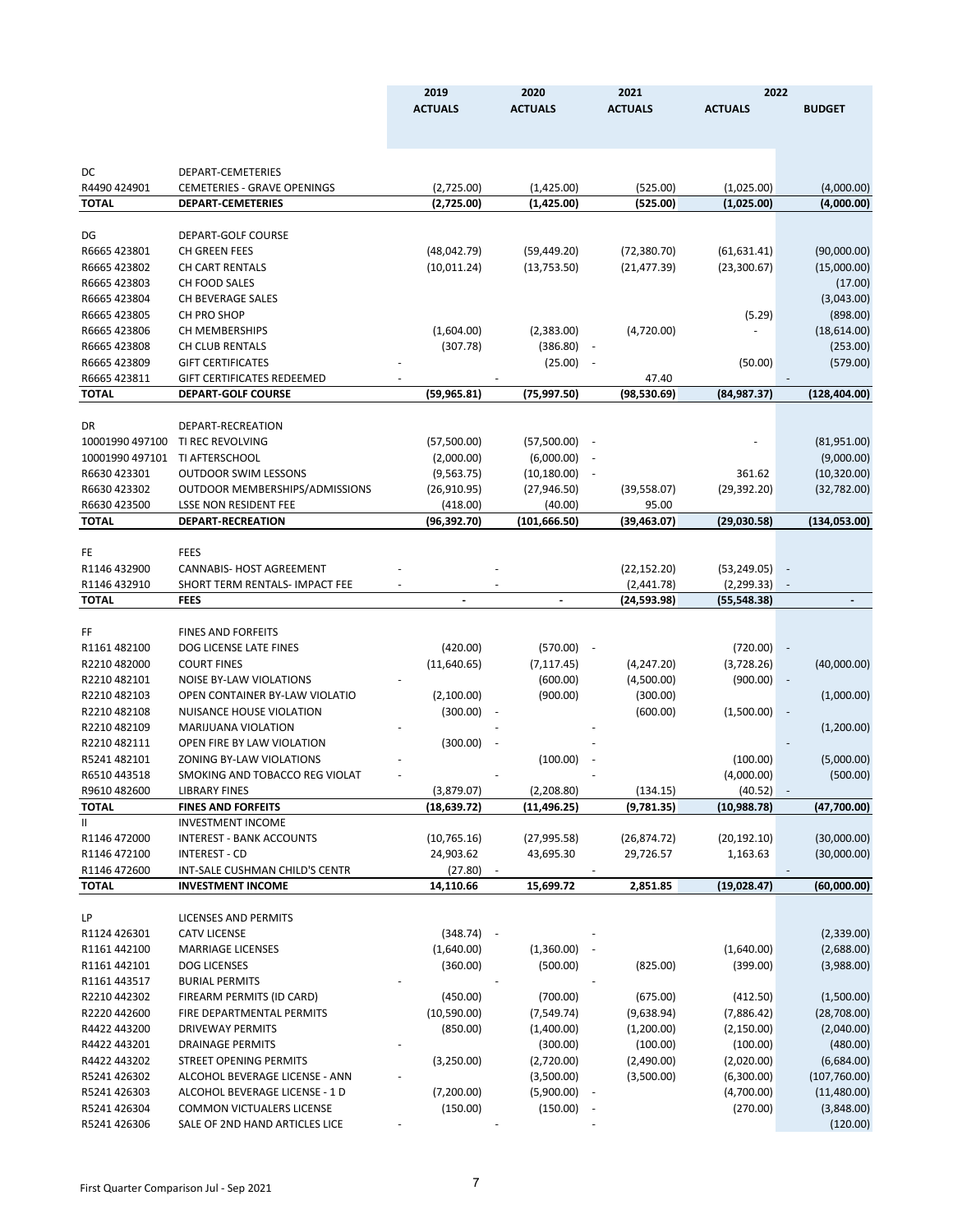|              |                                      | 2019           | 2020           | 2021                     | 2022           |                |
|--------------|--------------------------------------|----------------|----------------|--------------------------|----------------|----------------|
|              |                                      | <b>ACTUALS</b> | <b>ACTUALS</b> | <b>ACTUALS</b>           | <b>ACTUALS</b> | <b>BUDGET</b>  |
|              |                                      |                |                |                          |                |                |
| R5241 426310 | TAXI BUSINESS & DRIVER LICENSE       |                |                |                          |                |                |
| R5241 426311 | LIVE ENTERTAINMENT LICENSE           | (10.00)        |                |                          | (5.00)         | (44.00)        |
| R5241 426312 | <b>INNHOLDERS LICENSE</b>            |                |                |                          | (50.00)        | (360.00)       |
| R5241 426313 | <b>AUTO DEALER LICENSE</b>           |                |                |                          |                | (400.00)       |
| R5241 426314 | <b>PUSHCART LICENSE</b>              |                |                |                          |                | (80.00)        |
| R5241 426315 | <b>WEEKDAY ENTERTAINMENT LICENSE</b> |                |                |                          |                | (4,560.00)     |
| R5241 432310 | <b>RENTAL REGISTRATION</b>           | (69,600.00)    | (70, 400.00)   | (50,900.00)              | (39,300.00)    | (75, 360.00)   |
| R5241 442700 | <b>BUILDING PERMITS</b>              | (191, 198.78)  | (60, 444.50)   | (51, 547.30)             | (132, 106.15)  | (227, 576.00)  |
| R5241 442702 | PLUMBING PERMITS                     | (8,425.00)     | (5,345.00)     | (10, 340.00)             | (17,095.00)    | (41, 272.00)   |
| R5241 442703 | <b>GAS PERMITS</b>                   | (4, 130.00)    | (2,235.00)     | (1,765.00)               | (3,930.00)     | (8,084.00)     |
| R5241 442704 | <b>ELECTRICAL PERMITS</b>            | (178, 790.00)  | (37, 310.00)   | (27, 710.00)             | (32, 365.00)   | (123, 664.00)  |
| R5241 443501 | <b>FROZEN DESERT LICENSE</b>         |                |                |                          |                | (160.00)       |
| R5241 443503 | RECREATIONAL CAMP LICENSE            | (1,250.00)     | (2,620.00)     |                          |                | (2,624.00)     |
| R5241 443505 | <b>TOBACCO LICENSE</b>               |                |                |                          |                | (4,560.00)     |
| R5241 443506 | <b>MOTEL LICENSE</b>                 |                | (150.00)       |                          |                | (360.00)       |
| R5241 443507 | <b>CATERING LICENSE</b>              |                | (150.00)       |                          | (150.00)       | (2,280.00)     |
| R5241 443508 | <b>BAKERY LICENSE</b>                |                |                |                          | (150.00)       | (360.00)       |
| R5241 443510 | SEPTIC TANK PERMIT-PRIVATE INS       | (1,200.00)     | (600.00)       | (600.00)                 | (750.00)       | (2,520.00)     |
| R5241 443511 | SEPTIC TANK PERMIT-INSTALLERS        |                |                | (350.00)                 |                | (840.00)       |
| R5241 443512 | <b>SWIMMING POOL PERMITS</b>         |                | (350.00)       | $\overline{\phantom{a}}$ | (700.00)       | (3,460.00)     |
| R5241 443513 | REMOVAL OF OFFAL                     |                |                |                          |                | (2, 160.00)    |
| R5241 443514 | <b>RETAIL STORE PERMITS</b>          |                |                |                          | (600.00)       | (3,200.00)     |
| R5241 443515 | <b>FOOD HANDLERS PERMITS</b>         | (2,055.00)     | (750.00)       |                          | (4,945.00)     | (25, 764.00)   |
| R5241 443516 | <b>BED &amp; BREAKFAST PERMITS</b>   |                |                |                          | (175.00)       | (280.00)       |
| R5241 443520 | REMOVAL OF RUBBISH                   |                |                |                          |                | (1,280.00)     |
| R5241 443521 | BODY ART/TATTOO ESTABLISHMENT        |                |                |                          |                | (220.00)       |
| R5241 443522 | ORR ICE RINK LICENSE                 |                |                |                          |                | (280.00)       |
| R5241 443524 | <b>WELL PERMIT</b>                   | (200.00)       | (100.00)       |                          | (100.00)       | (280.00)       |
| R5241 443525 | <b>TATTOO TECHNICIAN</b>             |                |                |                          | (250.00)       | (400.00)       |
| R5241 443527 | TATTOO/PIERCING TECH COMBINED        |                |                |                          |                | (260.00)       |
| R5241 443528 | LIVESTOCK PERMITS                    |                |                |                          |                | (48.00)        |
| R5241 443529 | FRATERNITY/SORORITY KITCHEN LI       |                |                |                          |                | (240.00)       |
| <b>TOTAL</b> | <b>LICENSES AND PERMITS</b>          | (481,697.52)   | (204, 534.24)  | (161, 641.24)            | (258,549.07)   | (704, 611.00)  |
| MD           | <b>MEDICAID REIMB</b>                |                |                |                          |                |                |
| R1000 489001 | <b>MEDICAID REIMBURSEMENTS</b>       | (20, 366.92)   |                | (103.44)                 | (6, 198.95)    | (110,000.00)   |
| R1000 489002 | MEDICAID ADMIN FEES EXP-CONTRA       |                |                |                          |                | 7,700.00       |
| <b>TOTAL</b> | <b>MEDICAID REIMB</b>                | (20,366.92)    |                | (103.44)                 | (6, 198.95)    | (102, 300.00)  |
| MN           | MISC NON-RECURRING                   |                |                |                          |                |                |
| R1000 488001 | AMHERST COLLEGE CONTRIBUTIONS        |                |                |                          |                | (60,000.00)    |
| R1000 488004 | UMASS H/M OCCUPANCY FEES             | (46, 675.63)   | (51,960.28)    |                          | (4,094.27)     | (80,020.00)    |
| R1000 488200 | <b>HOMELESS TRANSPORTATION</b>       |                |                |                          |                | (5,000.00)     |
| R1146 412120 | 2020 SUPPLEMENTAL TAX BILL           |                |                | (2, 546.22)              | (2,931.70)     |                |
| <b>TOTAL</b> | <b>MISC NON-RECURRING</b>            | (46,675.63)    | (51, 960.28)   | (2, 546.22)              | (7,025.97)     | (145, 020.00)  |
|              |                                      |                |                |                          |                |                |
| MV           | <b>MOTOR VEHICLE EXCISE</b>          |                |                |                          |                |                |
| R1146 415013 | MVE REVENUE 2013                     | $(15.83) -$    |                |                          |                |                |
| R1146 415014 | MVE REVENUE 2014                     | (39.48)        | (66.25)        | (83.75)                  |                |                |
| R1146 415015 | MVE REVENUE 2015                     | (105.25)       | (256.78)       | 38.64                    | (111.25)       |                |
| R1146 415016 | MVE REVENUE 2016                     | (1, 104.50)    | (143.33)       | (326.25)                 | (33.75)        |                |
| R1146 415017 | MVE REVENUE 2017                     | (3, 415.33)    | (1,865.21)     | (376.77)                 | (233.75)       |                |
| R1146 415018 | MVE REVENUE 2018                     | (144, 546.40)  | (6,058.03)     | (1, 224.16)              | (669.27)       |                |
| R1146 415019 | MVE REVENUE 2019                     |                | (123, 989.11)  | (6,069.07)               | (2,223.26)     |                |
| R1146 415020 | MVE REVENUE 2020                     |                |                | (169, 860.30)            | (10, 141.55)   |                |
| R1146 415021 | MVE REVENUE 2021                     |                |                |                          | (191, 055.02)  |                |
| R1146 415022 | MVE REVENUE 2022                     |                |                |                          |                | (1,500,000.00) |
| R1146 415083 | PRIOR YEARS MOTOR VEHICLE EXCI       | 122.99         | (32.50)        | (22.50)                  | (192.50)       |                |
| <b>TOTAL</b> | <b>MOTOR VEHICLE EXCISE</b>          | (149, 103.80)  | (132,411.21)   | (177, 924.16)            | (204, 660.35)  | (1,500,000.00) |
|              |                                      |                |                |                          |                |                |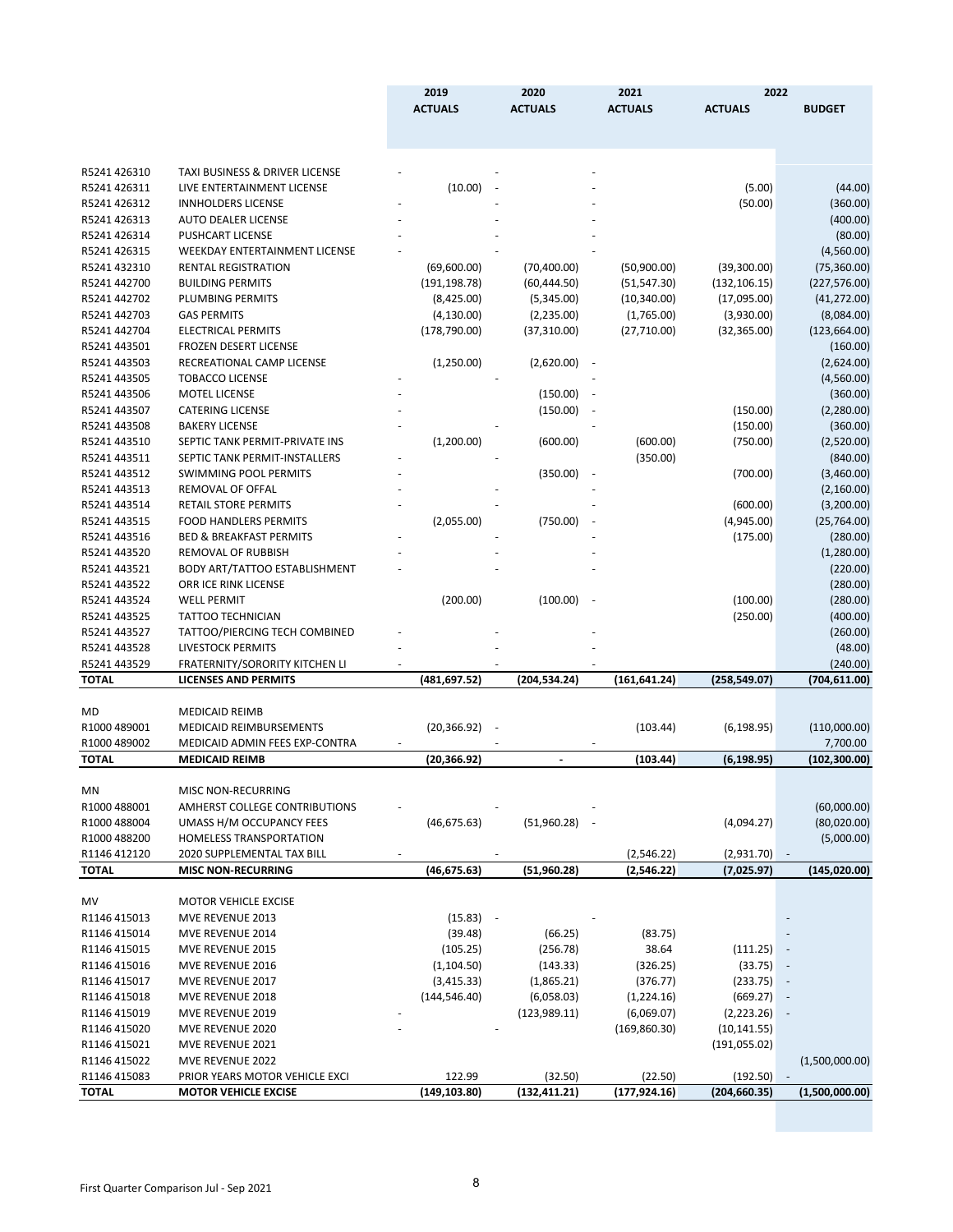| <b>ACTUALS</b><br><b>ACTUALS</b><br><b>ACTUALS</b><br><b>ACTUALS</b><br><b>BUDGET</b><br>OD<br>OTHER DEPT REVENUE<br>(181.25)<br>(16.00)<br>R1000 426000<br><b>XEROX COPYING CHARGES</b><br>(60.00)<br>R1000 426100<br><b>RESEARCH CHARGES</b><br>POSTAGE REIMB ONLINE TRANSA<br>(803.00)<br>R1000 426200<br>(538.00)<br>R1000 438900<br>OTHER FEES AND CHARGES<br>(2.00)<br>(20.00)<br>R1000 481000<br>SALE OF FIXED ASSETS<br>(14,665.00)<br>MISCELLANEOUS REVENUES<br>(135.00)<br>R1000 489000<br>COBRA ADM FEE/ HLTH INS<br>R1000 489003<br>(127.36)<br>(2.46)<br>$\sim$<br>(1,630.62)<br>R1000 489005<br>PRIOR YEAR REFUNDS - TOWN<br>(14, 354.47)<br>(5,066.03)<br>R1000 489006<br>PRIOR YEAR REFUNDS - SCHOOL<br>(415.09)<br>(1, 111.80)<br>(19.40)<br>(1, 417.74)<br>R1000 489007<br>MEDICARE D REIMBURSEMENTS<br>(130, 168.61)<br>R1000 489012<br>SCHOOL DEBT REIMBURSEMENT<br>(345.00)<br>(241.50)<br>(138.00)<br>(69.00)<br>R1000 493000<br>PREMIUM ON BONDS SOLD<br>(14,040.16)<br>R1141 429201<br><b>SALE OF ABUTTERS LISTS</b><br>R1146 423902<br><b>CERTIFICATE OF MUNICIPAL LIEN</b><br>(3,075.00)<br>(12,500.00)<br>(3,325.00)<br>(4,075.00)<br>(3,250.00) |             |
|-----------------------------------------------------------------------------------------------------------------------------------------------------------------------------------------------------------------------------------------------------------------------------------------------------------------------------------------------------------------------------------------------------------------------------------------------------------------------------------------------------------------------------------------------------------------------------------------------------------------------------------------------------------------------------------------------------------------------------------------------------------------------------------------------------------------------------------------------------------------------------------------------------------------------------------------------------------------------------------------------------------------------------------------------------------------------------------------------------------------------------------------------------------------------------|-------------|
|                                                                                                                                                                                                                                                                                                                                                                                                                                                                                                                                                                                                                                                                                                                                                                                                                                                                                                                                                                                                                                                                                                                                                                             |             |
|                                                                                                                                                                                                                                                                                                                                                                                                                                                                                                                                                                                                                                                                                                                                                                                                                                                                                                                                                                                                                                                                                                                                                                             |             |
|                                                                                                                                                                                                                                                                                                                                                                                                                                                                                                                                                                                                                                                                                                                                                                                                                                                                                                                                                                                                                                                                                                                                                                             |             |
|                                                                                                                                                                                                                                                                                                                                                                                                                                                                                                                                                                                                                                                                                                                                                                                                                                                                                                                                                                                                                                                                                                                                                                             |             |
|                                                                                                                                                                                                                                                                                                                                                                                                                                                                                                                                                                                                                                                                                                                                                                                                                                                                                                                                                                                                                                                                                                                                                                             |             |
|                                                                                                                                                                                                                                                                                                                                                                                                                                                                                                                                                                                                                                                                                                                                                                                                                                                                                                                                                                                                                                                                                                                                                                             | (200.00)    |
|                                                                                                                                                                                                                                                                                                                                                                                                                                                                                                                                                                                                                                                                                                                                                                                                                                                                                                                                                                                                                                                                                                                                                                             | (20.00)     |
|                                                                                                                                                                                                                                                                                                                                                                                                                                                                                                                                                                                                                                                                                                                                                                                                                                                                                                                                                                                                                                                                                                                                                                             |             |
|                                                                                                                                                                                                                                                                                                                                                                                                                                                                                                                                                                                                                                                                                                                                                                                                                                                                                                                                                                                                                                                                                                                                                                             |             |
|                                                                                                                                                                                                                                                                                                                                                                                                                                                                                                                                                                                                                                                                                                                                                                                                                                                                                                                                                                                                                                                                                                                                                                             |             |
|                                                                                                                                                                                                                                                                                                                                                                                                                                                                                                                                                                                                                                                                                                                                                                                                                                                                                                                                                                                                                                                                                                                                                                             | (1,000.00)  |
|                                                                                                                                                                                                                                                                                                                                                                                                                                                                                                                                                                                                                                                                                                                                                                                                                                                                                                                                                                                                                                                                                                                                                                             |             |
|                                                                                                                                                                                                                                                                                                                                                                                                                                                                                                                                                                                                                                                                                                                                                                                                                                                                                                                                                                                                                                                                                                                                                                             |             |
|                                                                                                                                                                                                                                                                                                                                                                                                                                                                                                                                                                                                                                                                                                                                                                                                                                                                                                                                                                                                                                                                                                                                                                             |             |
|                                                                                                                                                                                                                                                                                                                                                                                                                                                                                                                                                                                                                                                                                                                                                                                                                                                                                                                                                                                                                                                                                                                                                                             |             |
|                                                                                                                                                                                                                                                                                                                                                                                                                                                                                                                                                                                                                                                                                                                                                                                                                                                                                                                                                                                                                                                                                                                                                                             |             |
|                                                                                                                                                                                                                                                                                                                                                                                                                                                                                                                                                                                                                                                                                                                                                                                                                                                                                                                                                                                                                                                                                                                                                                             |             |
|                                                                                                                                                                                                                                                                                                                                                                                                                                                                                                                                                                                                                                                                                                                                                                                                                                                                                                                                                                                                                                                                                                                                                                             |             |
|                                                                                                                                                                                                                                                                                                                                                                                                                                                                                                                                                                                                                                                                                                                                                                                                                                                                                                                                                                                                                                                                                                                                                                             |             |
|                                                                                                                                                                                                                                                                                                                                                                                                                                                                                                                                                                                                                                                                                                                                                                                                                                                                                                                                                                                                                                                                                                                                                                             |             |
| R1146 423906<br>MOTOR VEHICLE EXCISE-REGISTRY<br>(2,020.00)<br>(4, 120.00)<br>(3,920.00)<br>(4,080.00)                                                                                                                                                                                                                                                                                                                                                                                                                                                                                                                                                                                                                                                                                                                                                                                                                                                                                                                                                                                                                                                                      | (11,000.00) |
| <b>CAR RENTAL SURCHARGES</b><br>R1146 426200<br>(1,032.60)<br>(1,044.00)<br>(45.00)<br>(295.20)                                                                                                                                                                                                                                                                                                                                                                                                                                                                                                                                                                                                                                                                                                                                                                                                                                                                                                                                                                                                                                                                             | (4,000.00)  |
| <b>TOWN CLERK FEES</b><br>R1161 426600<br>(442.50)<br>(2,598.81)<br>(328.85)<br>(189.15)                                                                                                                                                                                                                                                                                                                                                                                                                                                                                                                                                                                                                                                                                                                                                                                                                                                                                                                                                                                                                                                                                    | (3,755.00)  |
| R1161 426601<br>SALE OF STREET LISTS<br>(250.00)<br>(80.00)<br>(30.00)                                                                                                                                                                                                                                                                                                                                                                                                                                                                                                                                                                                                                                                                                                                                                                                                                                                                                                                                                                                                                                                                                                      |             |
| R1161 426602<br>PASSPORT APPLICATION FEES<br>(3,230.00)                                                                                                                                                                                                                                                                                                                                                                                                                                                                                                                                                                                                                                                                                                                                                                                                                                                                                                                                                                                                                                                                                                                     | (5,000.00)  |
| R1161 426604<br><b>CERTIFIED COPY FEES</b><br>(5,200.00)<br>(5,220.00)<br>(4,650.00)<br>(5,600.00)                                                                                                                                                                                                                                                                                                                                                                                                                                                                                                                                                                                                                                                                                                                                                                                                                                                                                                                                                                                                                                                                          | (12,000.00) |
| PASSPORT PHOTO FEES<br>(760.00)<br>R1161 426605<br>(530.00)                                                                                                                                                                                                                                                                                                                                                                                                                                                                                                                                                                                                                                                                                                                                                                                                                                                                                                                                                                                                                                                                                                                 | (1,500.00)  |
| R1161 426606<br><b>BUSINESS CERTIFICATES</b><br>(1,380.00)<br>(1,720.00)<br>(1,700.00)<br>(2,040.00)                                                                                                                                                                                                                                                                                                                                                                                                                                                                                                                                                                                                                                                                                                                                                                                                                                                                                                                                                                                                                                                                        | (5,000.00)  |
| R1161 426607<br><b>NOTORIZATION FEES</b><br>(710.00)<br>(920.00)<br>(1,680.00)<br>$\overline{\phantom{a}}$                                                                                                                                                                                                                                                                                                                                                                                                                                                                                                                                                                                                                                                                                                                                                                                                                                                                                                                                                                                                                                                                  | (2,000.00)  |
| R1162 426603<br>ELECTION HOURS REIMB - STATE<br>(5,856.00)<br>(5,501.94)                                                                                                                                                                                                                                                                                                                                                                                                                                                                                                                                                                                                                                                                                                                                                                                                                                                                                                                                                                                                                                                                                                    |             |
| R2210429800<br>FINGER-PRINTING SERVICE FEE<br>(65.00)<br>(140.00)<br>(115.00)                                                                                                                                                                                                                                                                                                                                                                                                                                                                                                                                                                                                                                                                                                                                                                                                                                                                                                                                                                                                                                                                                               |             |
| R2210429802<br>(405.00)<br><b>ACCIDENT REPORTS</b><br>(275.00)<br>(163.00)<br>(286.00)                                                                                                                                                                                                                                                                                                                                                                                                                                                                                                                                                                                                                                                                                                                                                                                                                                                                                                                                                                                                                                                                                      | (1,300.00)  |
| POLICE LOCK-UP FEE<br>R2210429803                                                                                                                                                                                                                                                                                                                                                                                                                                                                                                                                                                                                                                                                                                                                                                                                                                                                                                                                                                                                                                                                                                                                           |             |
| R2210 429805<br><b>COURT ORDERED RESTITUTION</b><br>(172.66)<br>(100.00)                                                                                                                                                                                                                                                                                                                                                                                                                                                                                                                                                                                                                                                                                                                                                                                                                                                                                                                                                                                                                                                                                                    |             |
| R2210429806<br><b>WITNESS FEE</b><br>(22.00)                                                                                                                                                                                                                                                                                                                                                                                                                                                                                                                                                                                                                                                                                                                                                                                                                                                                                                                                                                                                                                                                                                                                |             |
| R2210429807<br>POLICE DETAILS SERVICE CHARGE<br>(4,701.40)<br>(10, 344.01)<br>(3,311.42)<br>(7, 236.34)                                                                                                                                                                                                                                                                                                                                                                                                                                                                                                                                                                                                                                                                                                                                                                                                                                                                                                                                                                                                                                                                     | (15,000.00) |
| R2210 429810<br>POLICE DETAILS VEHICLE CHARGE<br>(710.00)<br>(6,500.00)<br>(1,340.00)<br>(1,370.00)                                                                                                                                                                                                                                                                                                                                                                                                                                                                                                                                                                                                                                                                                                                                                                                                                                                                                                                                                                                                                                                                         |             |
| R2210429811<br>POLICE FALSE ALARM FEES<br>(925.00)<br>(225.00)<br>(1, 125.00)<br>(950.00)                                                                                                                                                                                                                                                                                                                                                                                                                                                                                                                                                                                                                                                                                                                                                                                                                                                                                                                                                                                                                                                                                   | (4,500.00)  |
| R2220 430601<br>FIRE DEPARTMENTAL REPORTS<br>(5.00)                                                                                                                                                                                                                                                                                                                                                                                                                                                                                                                                                                                                                                                                                                                                                                                                                                                                                                                                                                                                                                                                                                                         |             |
| R2220 430602<br><b>FIRE RESTITUTION</b><br>(400.00)                                                                                                                                                                                                                                                                                                                                                                                                                                                                                                                                                                                                                                                                                                                                                                                                                                                                                                                                                                                                                                                                                                                         |             |
| R2220 430603<br>FIRE DEPARTMENT INSPECTIONS<br>(24, 233.63)<br>(13,882.80)<br>(14,500.58)<br>(8,440.00)                                                                                                                                                                                                                                                                                                                                                                                                                                                                                                                                                                                                                                                                                                                                                                                                                                                                                                                                                                                                                                                                     | (50,000.00) |
| DOG POUND FEES<br>R2291431700<br>(125.00)<br>(50.00)<br>(35.00)                                                                                                                                                                                                                                                                                                                                                                                                                                                                                                                                                                                                                                                                                                                                                                                                                                                                                                                                                                                                                                                                                                             |             |
| R2291 439000<br>REGIONAL DOG POUND REVENUE                                                                                                                                                                                                                                                                                                                                                                                                                                                                                                                                                                                                                                                                                                                                                                                                                                                                                                                                                                                                                                                                                                                                  |             |
|                                                                                                                                                                                                                                                                                                                                                                                                                                                                                                                                                                                                                                                                                                                                                                                                                                                                                                                                                                                                                                                                                                                                                                             |             |
| R4422 431801<br><b>BANNER DISPLAY FEE</b><br>(220.00)<br>(220.00)<br>(220.00)<br>(220.00)                                                                                                                                                                                                                                                                                                                                                                                                                                                                                                                                                                                                                                                                                                                                                                                                                                                                                                                                                                                                                                                                                   | (2,000.00)  |
| R4490 489000<br>(150.00)<br>(300.00)<br>(285.00)<br>ELECTRICITY REIMBURSEMENT<br>$\sim$                                                                                                                                                                                                                                                                                                                                                                                                                                                                                                                                                                                                                                                                                                                                                                                                                                                                                                                                                                                                                                                                                     |             |
| R5171 424200<br>WETLAND FILING FEE - CONSERVAT<br>(1,087.50)<br>(5,050.00)<br>(2, 137.50)<br>(7,097.50)                                                                                                                                                                                                                                                                                                                                                                                                                                                                                                                                                                                                                                                                                                                                                                                                                                                                                                                                                                                                                                                                     | (5,000.00)  |
| R5171 424201<br>SALE OF MAPS - CONSERVATION<br>(12.00)                                                                                                                                                                                                                                                                                                                                                                                                                                                                                                                                                                                                                                                                                                                                                                                                                                                                                                                                                                                                                                                                                                                      |             |
| R5173 429700<br>(225.00)<br>(300.00)<br>(75.00)<br>(525.00)<br>DESIGN REVIEW BOARD APPLICATIO                                                                                                                                                                                                                                                                                                                                                                                                                                                                                                                                                                                                                                                                                                                                                                                                                                                                                                                                                                                                                                                                               |             |
| R5175 424000<br>PLANNING BOARD FEES<br>5,925.00<br>(1,100.00)<br>(1,925.00)<br>(5,247.28)                                                                                                                                                                                                                                                                                                                                                                                                                                                                                                                                                                                                                                                                                                                                                                                                                                                                                                                                                                                                                                                                                   | (10,000.00) |
| R5175 424001<br>PLANNING BOARD SALE OF BOOKLET                                                                                                                                                                                                                                                                                                                                                                                                                                                                                                                                                                                                                                                                                                                                                                                                                                                                                                                                                                                                                                                                                                                              |             |
| R5175 424101<br>PLANNING BOARD BYLAWS AND MAPS<br>(10.00)                                                                                                                                                                                                                                                                                                                                                                                                                                                                                                                                                                                                                                                                                                                                                                                                                                                                                                                                                                                                                                                                                                                   |             |
| R5176 424100<br><b>ZONING APPEAL FEES</b><br>(2,800.00)<br>(2,250.00)<br>(410.00)<br>(3,750.00)                                                                                                                                                                                                                                                                                                                                                                                                                                                                                                                                                                                                                                                                                                                                                                                                                                                                                                                                                                                                                                                                             | (5,000.00)  |
| R5176 424103<br>(825.00)<br>ZB LEGAL AD FEES<br>(450.00)<br>(300.00)                                                                                                                                                                                                                                                                                                                                                                                                                                                                                                                                                                                                                                                                                                                                                                                                                                                                                                                                                                                                                                                                                                        |             |
| R5241 431500<br><b>CERTIFICATE OF INSPECTION FEES</b><br>(36, 214.00)<br>(23,040.00)<br>(14, 415.00)<br>(9,341.00)                                                                                                                                                                                                                                                                                                                                                                                                                                                                                                                                                                                                                                                                                                                                                                                                                                                                                                                                                                                                                                                          | (30,000.00) |
| R5241 431501<br>WEIGHTS & MEASURES-SEAL FEES<br>(5,810.00)<br>(7,705.00)<br>(2,995.00)<br>(6, 265.00)                                                                                                                                                                                                                                                                                                                                                                                                                                                                                                                                                                                                                                                                                                                                                                                                                                                                                                                                                                                                                                                                       | (7,000.00)  |
| R5241 432300<br>PERCOLATION TEST FEES<br>(1,500.00)<br>(2,400.00)<br>(300.00)<br>(1,200.00)                                                                                                                                                                                                                                                                                                                                                                                                                                                                                                                                                                                                                                                                                                                                                                                                                                                                                                                                                                                                                                                                                 | (3,500.00)  |
| R5241 432302<br>HEALTH DEPT HOUSING INSPECTION<br>(600.00)<br>(500.00)                                                                                                                                                                                                                                                                                                                                                                                                                                                                                                                                                                                                                                                                                                                                                                                                                                                                                                                                                                                                                                                                                                      | (2,500.00)  |
| R5241 432308<br>FOOD SERVICE PLAN REVIEW FEE                                                                                                                                                                                                                                                                                                                                                                                                                                                                                                                                                                                                                                                                                                                                                                                                                                                                                                                                                                                                                                                                                                                                |             |
| R5241 432309<br>PORTA POTTIES FEE<br>(150.00)                                                                                                                                                                                                                                                                                                                                                                                                                                                                                                                                                                                                                                                                                                                                                                                                                                                                                                                                                                                                                                                                                                                               | (200.00)    |
| (3,000.00)<br>R5241 432311<br>TITLE V WITNESS FEE<br>(1,400.00)<br>(1,800.00)<br>(1,600.00)                                                                                                                                                                                                                                                                                                                                                                                                                                                                                                                                                                                                                                                                                                                                                                                                                                                                                                                                                                                                                                                                                 | (5,000.00)  |
| R5241 432312<br>NON-PROFIT PORTA POTTY<br>(40.00)<br>(40.00)                                                                                                                                                                                                                                                                                                                                                                                                                                                                                                                                                                                                                                                                                                                                                                                                                                                                                                                                                                                                                                                                                                                |             |
| R5691 429600<br><b>CERTIFICATE OF APPROPRIATENESS</b><br>(50.00)                                                                                                                                                                                                                                                                                                                                                                                                                                                                                                                                                                                                                                                                                                                                                                                                                                                                                                                                                                                                                                                                                                            |             |
| R5691 429700<br>DEMO DELAY APPLICATIONS<br>(100.00)<br>(100.00)<br>(200.00)<br>(200.00)                                                                                                                                                                                                                                                                                                                                                                                                                                                                                                                                                                                                                                                                                                                                                                                                                                                                                                                                                                                                                                                                                     |             |
| <b>TOTAL</b><br><b>OTHER DEPT REVENUE</b><br>(233, 877.24)<br>(102, 329.42)<br>(93, 380.38)<br>(91, 265.12)<br>(198, 975.00)                                                                                                                                                                                                                                                                                                                                                                                                                                                                                                                                                                                                                                                                                                                                                                                                                                                                                                                                                                                                                                                |             |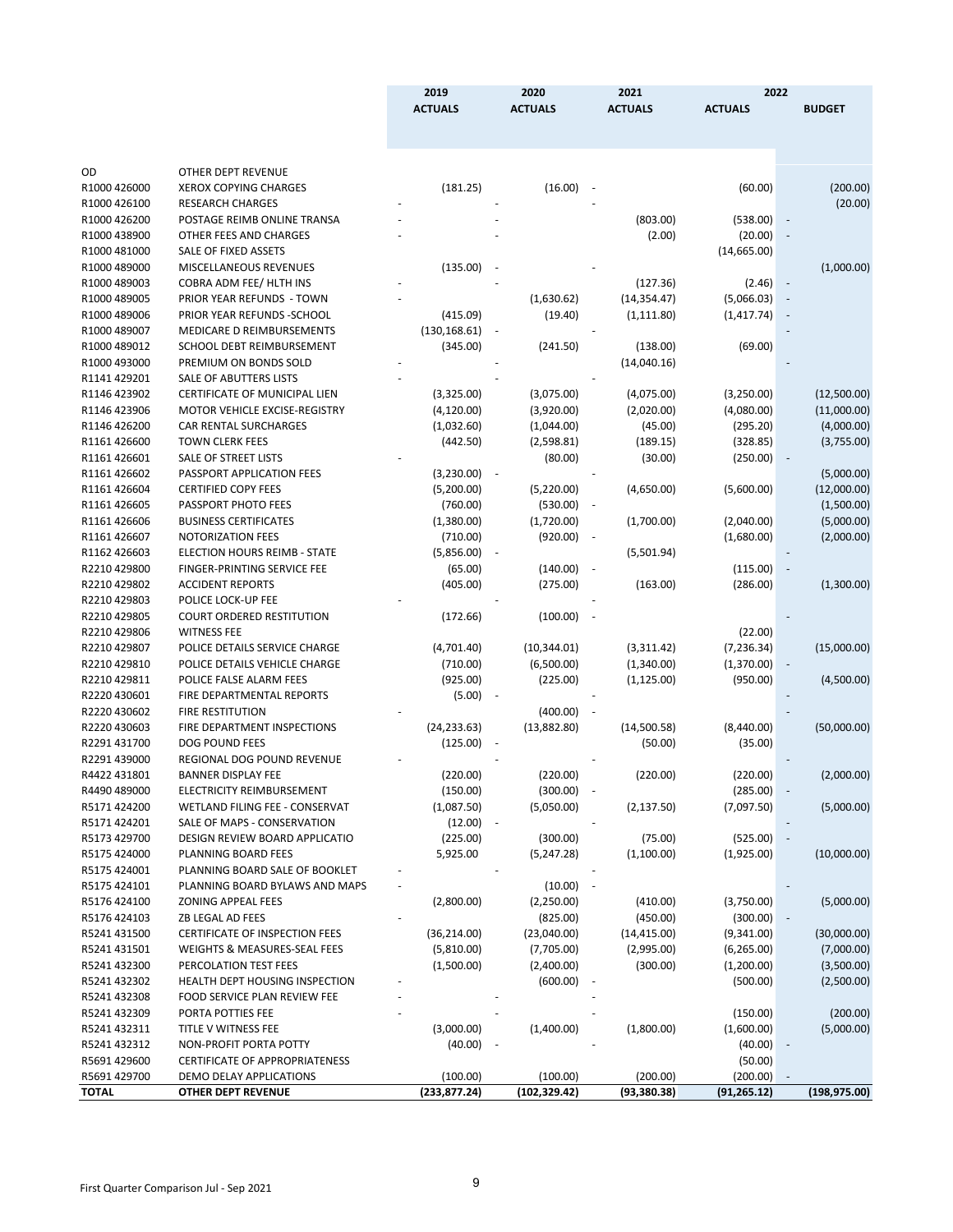|    | v                 |
|----|-------------------|
| ۰. |                   |
|    | I<br>I<br>×<br>۰, |
|    |                   |

|                              |                                                            | 2019                         | 2020                       | 2021                       | 2022                        |                             |
|------------------------------|------------------------------------------------------------|------------------------------|----------------------------|----------------------------|-----------------------------|-----------------------------|
|                              |                                                            | <b>ACTUALS</b>               | <b>ACTUALS</b>             | <b>ACTUALS</b>             | <b>ACTUALS</b>              | <b>BUDGET</b>               |
|                              |                                                            |                              |                            |                            |                             |                             |
|                              |                                                            |                              |                            |                            |                             |                             |
|                              |                                                            |                              |                            |                            |                             |                             |
| OE                           | <b>OTHER EXCISE</b>                                        |                              |                            |                            |                             |                             |
| R8820 419000                 | HOTEL/MOTEL ROOM OCCUPANCY TAX                             | (61, 403.95)                 | (64, 434.79)               | (21, 399.74)               | (58, 248.28)                | (100,000.00)                |
| R8820 419200                 | <b>MEALS TAX</b>                                           | (117,070.02)                 | (119, 663.67)              | (66, 753.68)               | (96, 490.76)                | (300,000.00)                |
| R8820 419300                 | <b>CANNABIS TAX</b>                                        |                              | (38,017.00)                | (39,708.70)                | (56, 626.51)                | (190,000.00)                |
| TOTAL                        | <b>OTHER EXCISE</b>                                        | (178,473.97)                 | (222,115.46)               | (127,862.12)               | (211,365.55)                | (590,000.00)                |
|                              |                                                            |                              |                            |                            |                             |                             |
| PI                           | PENALTY AND INTEREST                                       |                              |                            |                            |                             |                             |
| R1146 417100                 | PP INTEREST ON ACCOUNTS                                    | (265.34)                     | (155.94)                   | (463.96)                   | (520.95)                    | (1,500.00)                  |
| R1146 417101<br>R1146 417102 | RE INTEREST ON ACCOUNTS<br>PENALTY & INTEREST - TAX LIENS  | (19, 562.10)<br>(12, 925.07) | (29, 283.55)<br>(8,608.25) | (31, 200.52)<br>(4,991.56) | (25,941.09)<br>(84, 416.34) | (119,000.00)<br>(65,000.00) |
| R1146 417103                 | MVE INTEREST ON ACCOUNTS                                   | (2,044.69)                   | (2,586.10)                 | (5,079.62)                 | (4,047.31)                  | (11,000.00)                 |
| R1146 417200                 | PP/RE DEMAND FEES                                          | (717.89)                     | (870.55)                   | (3,600.00)                 | (750.81)                    | (7,500.00)                  |
| R1146 417203                 | MVE DEMAND FEES                                            | (3,850.00)                   | (4,270.00)                 | (14,606.61)                | (6,080.00)                  | (25,000.00)                 |
| R1146 417213                 | MVE WARRANT FEES-TOWN SHARE                                | (2,670.00)                   | (2,730.00)                 | (6,430.00)                 | (3,820.00)                  | (14,000.00)                 |
| R1146 423901                 | TAX TITLE REDEMPTION FEE                                   | (150.00)                     | (300.00)                   | (210.00)                   | (525.00)                    |                             |
| R1146 423903                 | <b>COLLECTOR'S FEES</b>                                    | (151.50)                     | (350.00)                   | (417.00)                   | (225.00)                    | (2,000.00)                  |
| <b>TOTAL</b>                 | PENALTY AND INTEREST                                       | (42, 336.59)                 | (49,154.39)                | (66,999.27)                | (126, 326.50)               | (245,000.00)                |
|                              |                                                            |                              |                            |                            |                             |                             |
| PL                           | PILOT                                                      |                              |                            |                            |                             |                             |
| R1146 418000                 | PILOT-CLARK HOUSE                                          |                              |                            |                            |                             |                             |
| R1146 418001                 | PILOT-AMH HOUSING/WATSON FARMS                             |                              |                            |                            |                             | (12,500.00)                 |
| R1146 418002                 | PILOT-ENTERPRISE FUNDS                                     | (809, 458.00)                | (809, 458.00)              | (809, 458.00)              | (809, 458.00)               | (809, 458.00)               |
| R1146 418004<br><b>TOTAL</b> | PILOT-URBAN DEVELOPMENT STATE<br><b>PILOT</b>              | (809,458.00)                 | (809,458.00)               | (809,458.00)               | (809, 458.00)               | (821, 958.00)               |
|                              |                                                            |                              |                            |                            |                             |                             |
| PT                           | PROPERTY TAXES                                             |                              |                            |                            |                             |                             |
| R1146 400000                 | ALLOWANCE FOR ABATE & EXEMP                                |                              |                            |                            |                             | 566,134.00                  |
| R1146 411014                 | PP REVENUE 2014                                            |                              |                            |                            |                             |                             |
| R1146 411015                 | PP REVENUE 2015                                            |                              |                            |                            |                             |                             |
| R1146 411016                 | PP REVENUE 2016                                            |                              |                            |                            |                             |                             |
| R1146 411017                 | PP REVENUE 2017                                            | (660.57)                     |                            |                            |                             |                             |
| R1146 411018                 | PP REVENUE 2018                                            | (1, 232.31)                  |                            |                            |                             |                             |
| R1146 411019                 | PP REVENUE 2019                                            | (463, 839.91)                | (2,229.39)                 | (208.19)                   |                             |                             |
| R1146 411020                 | PP REVENUE 2020                                            |                              | (512, 852.96)              | (22, 922.48)               | (1, 192.31)                 |                             |
| R1146 411021                 | PP REVENUE 2021                                            |                              |                            | (585, 854.94)              | (2, 353.44)                 |                             |
| R1146 411022                 | PP REVENUE 2022<br>PRORATA TAX                             |                              |                            |                            | (583, 403.58)               | (2,338,866.00)              |
| R1146 411600                 | RE REVENUE 2015                                            | (211.80)                     |                            | (1,942.50)                 |                             |                             |
| R1146 412015<br>R1146 412016 | RE REVENUE 2016                                            | (7,829.02)                   | $\overline{\phantom{a}}$   |                            |                             |                             |
| R1146 412017                 | RE REVENUE 2017                                            | (12, 130.22)                 | (5,437.98)                 |                            |                             |                             |
| R1146 412018                 | RE REVENUE 2018                                            | (200, 489.09)                | 55,682.83                  | (4,756.61)                 |                             |                             |
| R1146 412019                 | RE REVENUE 2019                                            | (12, 842, 794.04)            | (278, 484.00)              | (19, 267.38)               | (14,055.41)                 |                             |
| R1146 412020                 | RE REVENUE 2020                                            |                              | (13, 231, 754.40)          | (649, 330.92)              | (6,699.38)                  |                             |
| R1146 412021                 | RE REVENUE 2021                                            |                              |                            | (13,848,656.07)            | (245, 481.41)               |                             |
| R1146 412022                 | RE REVENUE 2022                                            |                              |                            |                            | (14, 472, 779.37)           | (56,867,168.00)             |
| R1146 414200                 | TAX LIENS REDEEMED                                         | (46, 013.74)                 | (13, 933.37)               | (24, 735.94)               | (121, 427.31)               |                             |
| TOTAL                        | <b>PROPERTY TAXES</b>                                      | (13,575,200.70)              | (13,989,009.27)            | (15, 157, 675.03)          | (15, 447, 392.21)           | (58, 639, 900.00)           |
|                              |                                                            |                              |                            |                            |                             |                             |
| RE                           | RENTALS                                                    |                              |                            |                            |                             |                             |
| R1000 425000                 | OLYMPIA OAKS RENTAL                                        |                              | (1,350.00)                 |                            | (1,350.00)                  | (1,350.00)                  |
| R1124 425007                 | LOT RENTAL- ERNIES                                         | (2,400.00)                   | (3,600.00)                 | (3,600.00)                 | (3,600.00)                  | (9,000.00)                  |
| R1191 425001                 | <b>BANGS RENTAL-BIG BROS/BIG SIST</b>                      | (4,200.00)                   | (4,200.00)                 | (2,900.00)                 |                             |                             |
| R1191 425002                 | CENTER FOR NEW AMERICANS RENT                              | (4,500.00)                   | (4,500.00)                 |                            |                             |                             |
| R1191 425003<br>R1191 425006 | RENT- AMHERST EDUCATION FOUNDA<br>JPM HEALTH CENTER RENTAL | (5, 153.76)                  | (7,614.00)                 | (11, 100.42)               | (17,048.61)                 | (22,505.00)                 |
| R1192 425002                 | RENTAL OF NORTH AMHERST SCHOOL                             | (5,550.00)                   | (7,600.00)                 | (5,850.00)                 | (5,850.00)                  | (22,800.00)                 |
| R1194 425004                 | CHILDCARE FACILITY RENT                                    | (3,967.68)                   | (3,967.68)                 | (7, 240.24)                | (3,967.68)                  | (15,000.00)                 |
| R1196 425001                 | RENTAL- AMH EDUCATION FOUNDATI                             |                              |                            |                            |                             |                             |
| R1196 425005                 | RENTAL OF MUNSON LIBRARY                                   | (10,049.50)                  | (10,755.00)                | (6,500.00)                 | (7,000.00)                  | (20,000.00)                 |
| R5171425001                  | <b>COMMUNITY GARDENS</b>                                   |                              |                            |                            |                             |                             |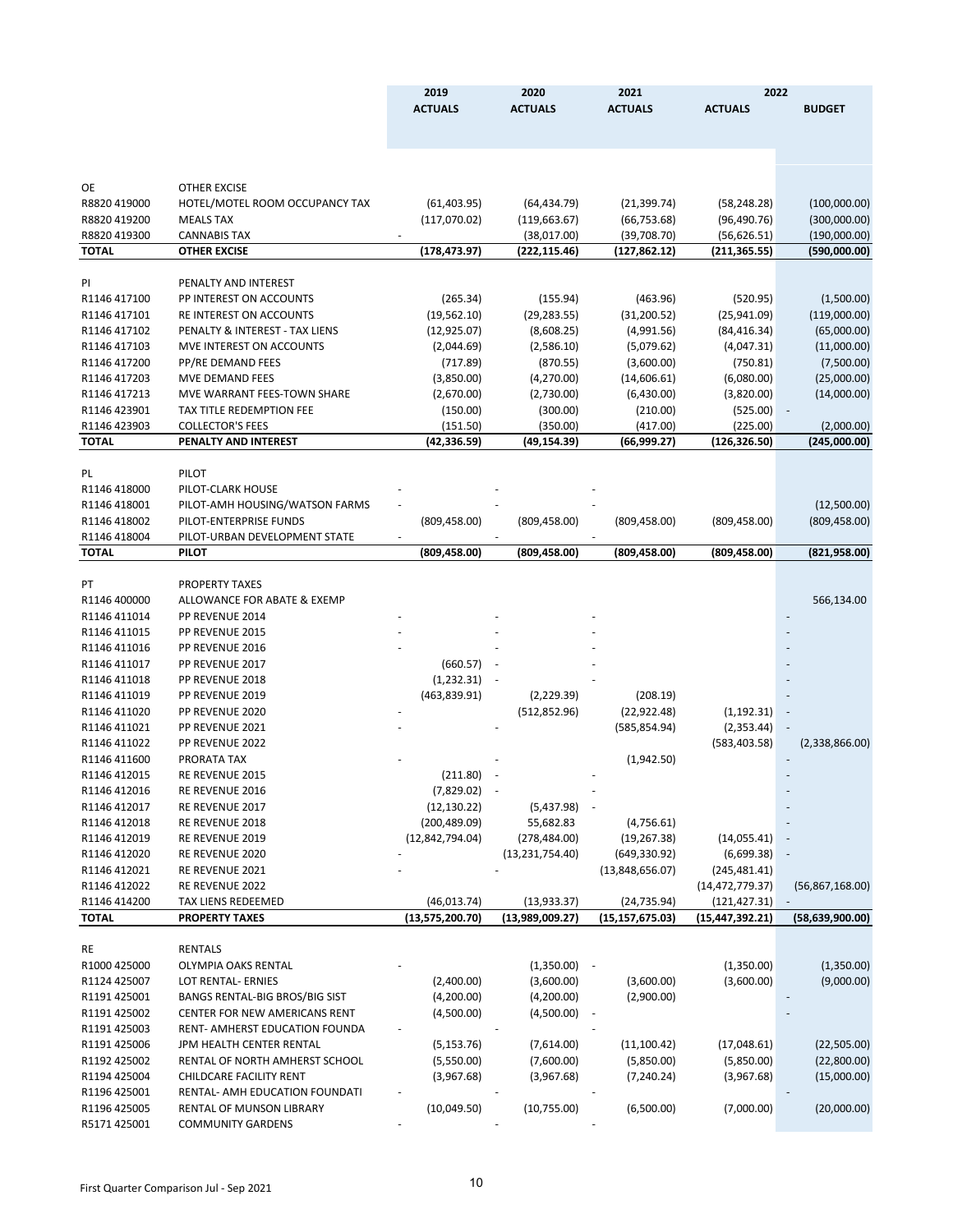|                 |                                       | 2019                     | 2020            | 2021                     | 2022            |                  |
|-----------------|---------------------------------------|--------------------------|-----------------|--------------------------|-----------------|------------------|
|                 |                                       | <b>ACTUALS</b>           | <b>ACTUALS</b>  | <b>ACTUALS</b>           | <b>ACTUALS</b>  | <b>BUDGET</b>    |
|                 |                                       |                          |                 |                          |                 |                  |
|                 |                                       |                          |                 |                          |                 |                  |
|                 |                                       |                          |                 |                          |                 |                  |
| R5171 425006    | AGRICULTURAL LAND RENTAL              |                          | (600.00)        |                          |                 |                  |
| <b>TOTAL</b>    | <b>RENTALS</b>                        | (35,820.94)              | (44, 186.68)    | (37, 190.66)             | (38, 816.29)    | (90, 655.00)     |
| <b>SA</b>       | SPECIAL ASSESSMENTS                   |                          |                 |                          |                 |                  |
|                 |                                       |                          |                 |                          |                 |                  |
| R8830 465000    | UMASS SHARE OF PVTA ASSESSMENT        |                          |                 |                          |                 | (725, 834.00)    |
| R8830 465100    | FIVE COLLEGE SHARE OF PVTA ASS        |                          |                 |                          |                 | (272, 188.00)    |
| <b>TOTAL</b>    | <b>SPECIAL ASSESSMENTS</b>            | $\overline{\phantom{a}}$ | $\overline{a}$  | $\overline{\phantom{a}}$ |                 | (998, 022.00)    |
| ST              | <b>STATE AID</b>                      |                          |                 |                          |                 |                  |
| R8820 452002    | REIMBURSEMENT STATE OWNED LAND        | (46, 401.00)             | (50, 269.00)    | (50,883.00)              | (57, 798.00)    | (231, 203.00)    |
| R8820 452004    | <b>ABATES TO VETS</b>                 | (2,760.00)               | (3, 135.00)     | (3, 135.00)              | (31, 335.00)    | (35, 381.00)     |
| R8820 452008    | <b>VETERANS' BENEFITS</b>             | (29, 113.00)             | (32,801.00)     | (26, 384.00)             |                 | (107, 949.00)    |
| R8820 452013    | SCHOOL AID - CHAPTER 70               | (1,522,050.00)           | (1,529,780.00)  | (1,530,555.00)           | (1,538,391.00)  | (6, 153, 573.00) |
| R8820 452014    | <b>TRANSPORTATION OF PUPILS</b>       |                          |                 |                          | (3,374.00)      |                  |
| R8820452017     | <b>CHARTER SCH TUITION ASSES/REIM</b> | (44, 493.00)             | (51, 140.00)    | (19,053.00)              | (26,958.00)     | (107, 841.00)    |
| R8820452200     | UNRESTRICTED GEN GOVT AID             | (2, 176, 191.00)         | (2,234,949.00)  | (2,234,949.00)           | (2,313,174.00)  | (9,252,696.00)   |
| <b>TOTAL</b>    | <b>STATE AID</b>                      | (3,821,008.00)           | (3,902,074.00)  | (3,864,959.00)           | (3,971,030.00)  | (15,888,643.00)  |
|                 |                                       |                          |                 |                          |                 |                  |
| ΤL              | <b>TRANSFERS IN</b>                   |                          |                 |                          |                 |                  |
| 10001990 497001 | <b>TI SEWER</b>                       | (348, 210.00)            | (377, 324.00)   | (280, 085.00)            | (280, 085.00)   | (280,085.00)     |
| 10001990 497002 | <b>TI WATER</b>                       | (475, 610.00)            | (497, 325.00)   | (496, 374.00)            | (523, 105.00)   | (523, 105.00)    |
| 10001990 497005 | TI TRANSPORTATION                     | (312, 122.00)            | (297, 973.00)   | (144, 220.00)            |                 |                  |
| 10001990 497006 | <b>TI CAPITAL</b>                     |                          |                 |                          | (761, 521.56)   | (761, 522.00)    |
| 10001990 497200 | <b>TI AMBULANCE</b>                   | (2,800,114.00)           | (2,483,396.00)  | (1,862,547.00)           | (2,000,000.00)  | (2,000,000.00)   |
| 10001990 497203 | TI FREE CASH                          | (75,000.00)              | $\sim$          |                          |                 | (4,603,079.00)   |
| 10001990 497206 | TI OVERLAY SURPLUS                    | (300,000.00)             | (300,000.00)    |                          |                 |                  |
| 10001990 497207 | TI COMMUNITY PRESERVATION FUND        | (320, 843.00)            | (421, 465.00)   | (449, 888.00)            | (388, 148.00)   | (388, 148.00)    |
| 10001990 497403 | TI COMCAST CAPITAL                    |                          |                 |                          | (75,000.00)     | (75,000.00)      |
| <b>TOTAL</b>    | <b>TRANSFERS IN</b>                   | (4,631,899.00)           | (4,377,483.00)  | (3,233,114.00)           | (4,027,859.56)  | (8,630,939.00)   |
|                 |                                       |                          |                 |                          |                 |                  |
| <b>TOTAL</b>    | <b>TOWN GENERAL FUND</b>              | (24, 189, 530.88)        | (24,059,601.48) | (23,902,895.76)          | (25,400,556.15) | (88,930,180.00)  |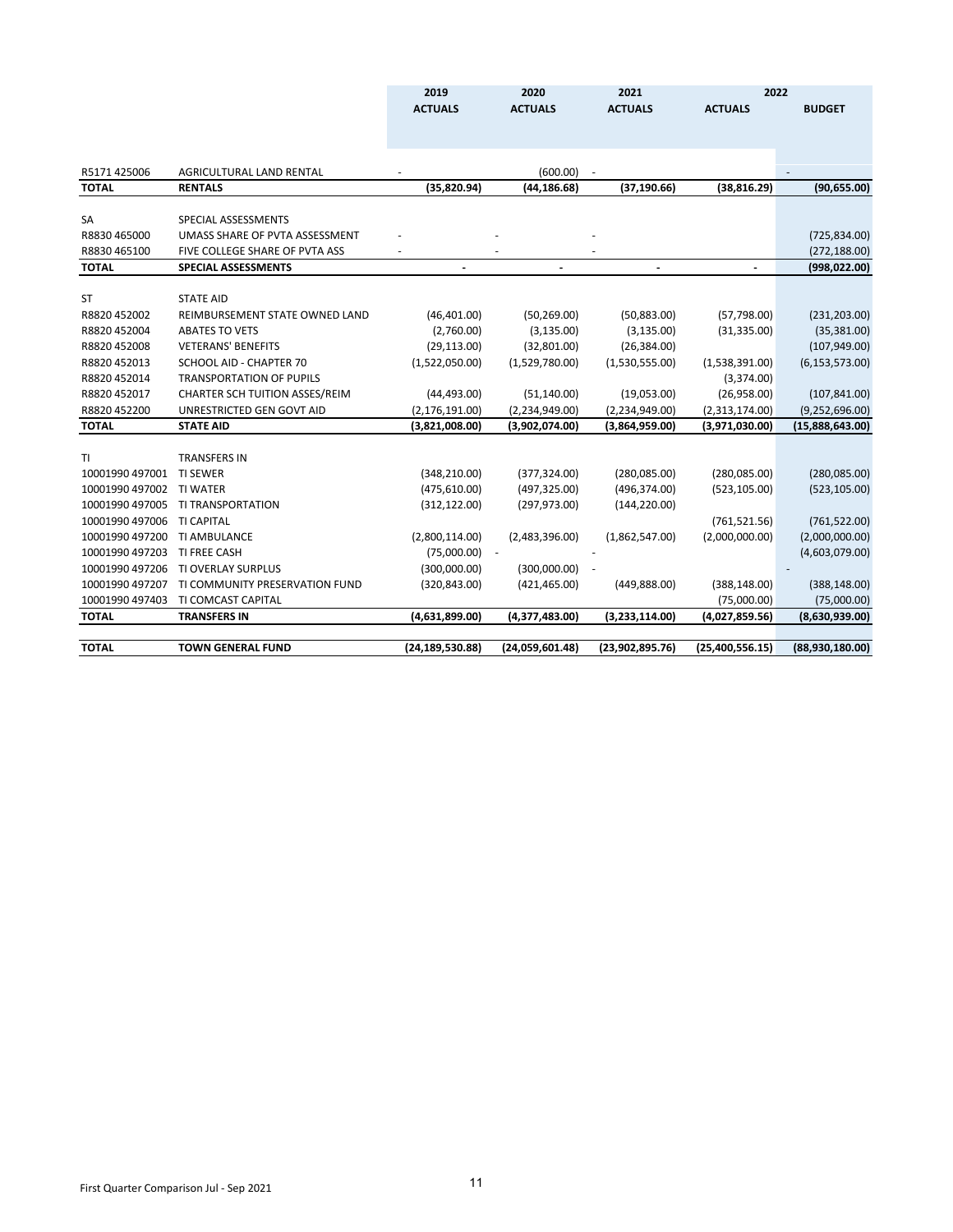|                              |                                                         | 2019           | 2020                        | 2021                     | 2022             |                  |
|------------------------------|---------------------------------------------------------|----------------|-----------------------------|--------------------------|------------------|------------------|
|                              |                                                         | <b>ACTUALS</b> | <b>ACTUALS</b>              | <b>ACTUALS</b>           | <b>ACTUALS</b>   | <b>BUDGET</b>    |
|                              |                                                         |                |                             |                          |                  |                  |
|                              |                                                         |                |                             |                          |                  |                  |
|                              | 6001 SEWER FUND                                         |                |                             |                          |                  |                  |
| 60011990 498000              | <b>TRANSFER FROM UNRESERVED FB</b>                      | (92, 376.00)   | (15, 578.00)                | (158, 652.00)            | (234,705.00)     | (234, 705.00)    |
| R4440 414200                 | TAX LIENS REDEEMED                                      | (823.94)       |                             | (2, 193.43)              | (801.57)         |                  |
| R4440 421200                 | <b>SEWER RATES</b>                                      | (702, 589.71)  | (710, 395.61)               | (856, 952.23)            | (931, 532.86)    | (4, 165, 000.00) |
| R4440 421201                 | <b>SEWER LIENS</b>                                      | (2,301.94)     | (3,772.00)                  | (4, 556.55)              | (2,058.81)       | (75,000.00)      |
| R4440 422200                 | SEPTIC TANK WASTES                                      | (14,580.00)    | (12,090.00)                 | (24,075.00)              | (29, 160.00)     | (40,000.00)      |
| R4440 422201                 | <b>SEWER ENTRANCES</b>                                  | (34, 100.00)   | (6,400.00)                  | (84, 425.00)             | (6,400.00)       | (70,000.00)      |
| R4440 472000                 | SEWER INTEREST ON INVESTMENTS                           | (16,895.28)    | (15, 547.44)                | (614.03)                 | (590.95)         | (55,000.00)      |
| R4440 472100                 | <b>SEWER INTEREST ON ACCOUNTS</b>                       | (1,598.98)     | (1,474.75)                  | (2, 188.89)              | (1,551.70)       | (8,000.00)       |
| R4440 472200                 | SEWER LIEN INTEREST                                     | (154.23)       | (962.55)                    | (370.16)                 | (394.67)         | (12,000.00)      |
| R4440 489000<br><b>TOTAL</b> | MISCELLANEOUS REVENUE<br><b>SF OPERATING BUDGET REV</b> | (2,486.00)     | (2,036.50)<br>(768, 256.85) | (1,713.00)               | (3,689.50)       |                  |
|                              |                                                         | (867, 906.08)  |                             | (1, 135, 740.29)         | (1, 210, 885.06) | (4,659,705.00)   |
|                              | 6002 WATER FUND                                         |                |                             |                          |                  |                  |
| 60021990 498000              | <b>TRANSFER FROM UNRESERVED FB</b>                      |                |                             |                          |                  |                  |
| R4450 414200                 | <b>TAX LIENS REDEEMED</b>                               | (604.10)       |                             | (2,749.30)               | (3,894.67)       |                  |
| R4450 421100                 | <b>WATER RATES</b>                                      | (779, 964.35)  | (775, 942.26)               | (889, 175.73)            | (961,096.70)     | (4,600,000.00)   |
| R4450 421101                 | <b>WATER LIENS</b>                                      | (3, 243.01)    | (3,333.95)                  | (5,080.70)               | (2,598.70)       | (75,000.00)      |
| R4450 422101                 | <b>WATER-NEW SERVICES</b>                               | (21, 150.00)   | (8,300.00)                  | (17,300.00)              | (2,100.00)       | (35,000.00)      |
| R4450 422900                 | <b>WATER MISCELLANEOUS</b>                              | (11, 120.00)   | (16,580.00)                 | (4,760.00)               | (22, 140.00)     | (60,000.00)      |
| R4450 423904                 | <b>MARKING UTILITY LINES</b>                            | (650.00)       | (300.00)                    | (400.00)                 | (100.00)         |                  |
| R4450 425000                 | RENTAL OF SAW MILL PROPERTY                             | (4,400.00)     |                             | $\overline{\phantom{a}}$ |                  |                  |
| R4450 472000                 | WATER INTEREST ON INVESTMENTS                           | (14, 747.51)   | (14, 931.01)                | (100.91)                 | (502.44)         | (25,000.00)      |
| R4450 472100                 | <b>WATER INTEREST ON ACCOUNTS</b>                       | (2, 121.59)    | (2,073.93)                  | (2,640.63)               | (2, 279.52)      | (8,000.00)       |
| R4450 472200                 | <b>WATER LIEN INTEREST</b>                              | (384.82)       | (930.25)                    | (382.02)                 | (438.56)         | (7,000.00)       |
| R4450 489000<br><b>TOTAL</b> | MISCELLANEOUS REVENUE<br><b>WF OPERATING BUDGET REV</b> |                | (742.53)                    |                          | (995, 150.59)    |                  |
|                              |                                                         | (838, 385.38)  | (823, 133.93)               | (922,589.29)             |                  | (4,810,000.00)   |
|                              | 6003 SOLID WASTE FUND                                   |                |                             |                          |                  |                  |
| 60031990 498000              | TRANSFER FROM UNRESERVED FB                             |                | (6,392.00)                  | (31, 146.00)             | (34,530.00)      | (34, 530.00)     |
| R4435 421300                 | <b>SWF COMMERCIAL FEES</b>                              | (23, 280.90)   | (21,668.04)                 | (18, 972.40)             | (15, 158.75)     | (90,000.00)      |
| R4435 421302                 | SWF COMMERCIAL FEES- TOWN                               | (903.30)       | (774.90)                    | (988.30)                 | (428.70)         | (15,000.00)      |
| R4435 422800                 | <b>SWF RESIDENTIAL FEES</b>                             | (32, 295.29)   | (35,829.59)                 | (34, 163.76)             | (36,871.85)      | (95,000.00)      |
| R4435 422801                 | SWF SALE OF VEHICLE STICKERS                            | (137, 575.00)  | (157,800.00)                | (146, 894.00)            | (143,725.00)     | (170,000.00)     |
| R4435 422802                 | <b>SWF MISCELLANEOUS</b>                                | (196.00)       | (351.40)                    |                          | (0.20)           | (500.00)         |
| R4435 422804                 | <b>SWF VARIENCES</b>                                    | (11,580.00)    | (12,660.00)                 | (18,780.00)              | (20,700.00)      | (40,000.00)      |
| R4435 422901                 | <b>SWF OTHER RECYCLING</b>                              | (2,201.70)     | (284.63)                    | (2,390.03)               | (12, 277.26)     | (20,000.00)      |
| R4435 425000                 | <b>RENTAL OF CELL TOWER</b>                             | (12, 724.83)   | (15, 194.18)                | (15, 749.76)             | (14,007.49)      | (50,000.00)      |
| R4435 472000                 | <b>SWF INTEREST ON INVESTMENT</b>                       | (878.59)       | (1,062.47)                  |                          | (47.66)          | (1,000.00)       |
| TOTAL                        | <b>SWF OPERATING BUDGET REV</b>                         | (221, 635.61)  | (252, 017.21)               | (269, 084.25)            | (277, 746.91)    | (516,030.00)     |
|                              | <b>6005 TRANSPORTATION FUND</b>                         |                |                             |                          |                  |                  |
| 60051990 498000              | <b>TRANSFER FROM UNRESERVED FB</b>                      | (53,000.00)    | $\blacksquare$              |                          |                  |                  |
| R4480 423200                 | PRIOR YEAR UNCOMMITTED PKG FNS                          |                | (5.00)                      | (105.00)                 |                  |                  |
| R4480 423202                 | STREET METER COIN                                       | (71, 178.70)   | (64,030.68)                 | (30, 140.73)             | (26, 340.37)     | (147, 323.00)    |
| R4480 423205                 | MULTI-SPACE METER COIN                                  | (24, 591.07)   | (19, 396.95)                | (4, 158.90)              | (8,369.59)       | (49, 214.00)     |
| R4480 423206                 | PKG GARAGE RESERVED FEES                                | (8,000.00)     | (10,000.00)                 | (9,000.00)               | (6,000.00)       | (26,000.00)      |
| R4480 423209                 | <b>METER CREDIT CARD REVENUES</b>                       | (54,660.95)    | (46, 613.36)                | (11, 978.10)             | (30, 264.40)     | (110, 248.00)    |
| R4480 423210                 | PARKING PERMIT RESIDENT ONLY 1                          | (485.00)       | (450.00)                    | (425.00)                 | (600.00)         | (550.00)         |
| R4480 423211                 | PARKING PERMIT RESIDENT ONLY 2                          | (75.00)        | (75.00)                     | (50.00)                  | (125.00)         | (175.00)         |
| R4480 423212                 | PARKING PERMIT TOWN CTR RESIDT                          | (5,345.00)     | (4,875.00)                  | (5,470.00)               | (6, 125.00)      | (6, 125.00)      |
| R4480 423213                 | PARKING PERMIT EMPLOYER                                 | (715.00)       | (635.00)                    | (375.00)                 | (375.00)         | (795.00)         |
| R4480 423214                 | PARKING PERMIT EMPLOYEE                                 | (8,040.00)     | (7,935.00)                  | (2,475.00)               | (4,235.00)       | (9,785.00)       |
| R4480 423215                 | PAY BY PHONE REVENUES                                   | (19,869.75)    | (45, 106.59)                | (15,885.55)              | (37, 352.29)     | (126, 918.00)    |
| R4480 423220                 | SENIOR PARKING PERMIT                                   | (35.00)        | (330.00)                    | $\sim$                   | (275.00)         | (4,357.00)       |
| R4480 423221                 | <b>BUSINESS PKG PERMIT</b>                              |                |                             | $\overline{\phantom{a}}$ | (1,000.00)       | (2,500.00)       |
| R4480 423250                 | LORD JEFF PARKING FEES                                  | (8,000.00)     | (8,000.00)                  |                          | (8,000.00)       | (8,000.00)       |
| R4480 423904                 | PARKING LATE FINES                                      | (20, 425.00)   | (16, 230.00)                | (12,685.00)              | (13,055.00)      | (58, 350.00)     |
| R4480 423905                 | PARKING REGISTRY FINES                                  | (9,965.00)     | (7,202.86)                  | (3,840.00)               | (5,620.00)       | (23, 393.00)     |
| R4480 423906                 | PARKING INTEREST OVER/SHORT                             |                |                             | $\overline{\phantom{a}}$ |                  |                  |
| R4480 472000                 | <b>EARNINGS ON INVESTMENTS</b>                          | (400.27)       | (420.36)                    | ÷,                       | (34.93)          |                  |